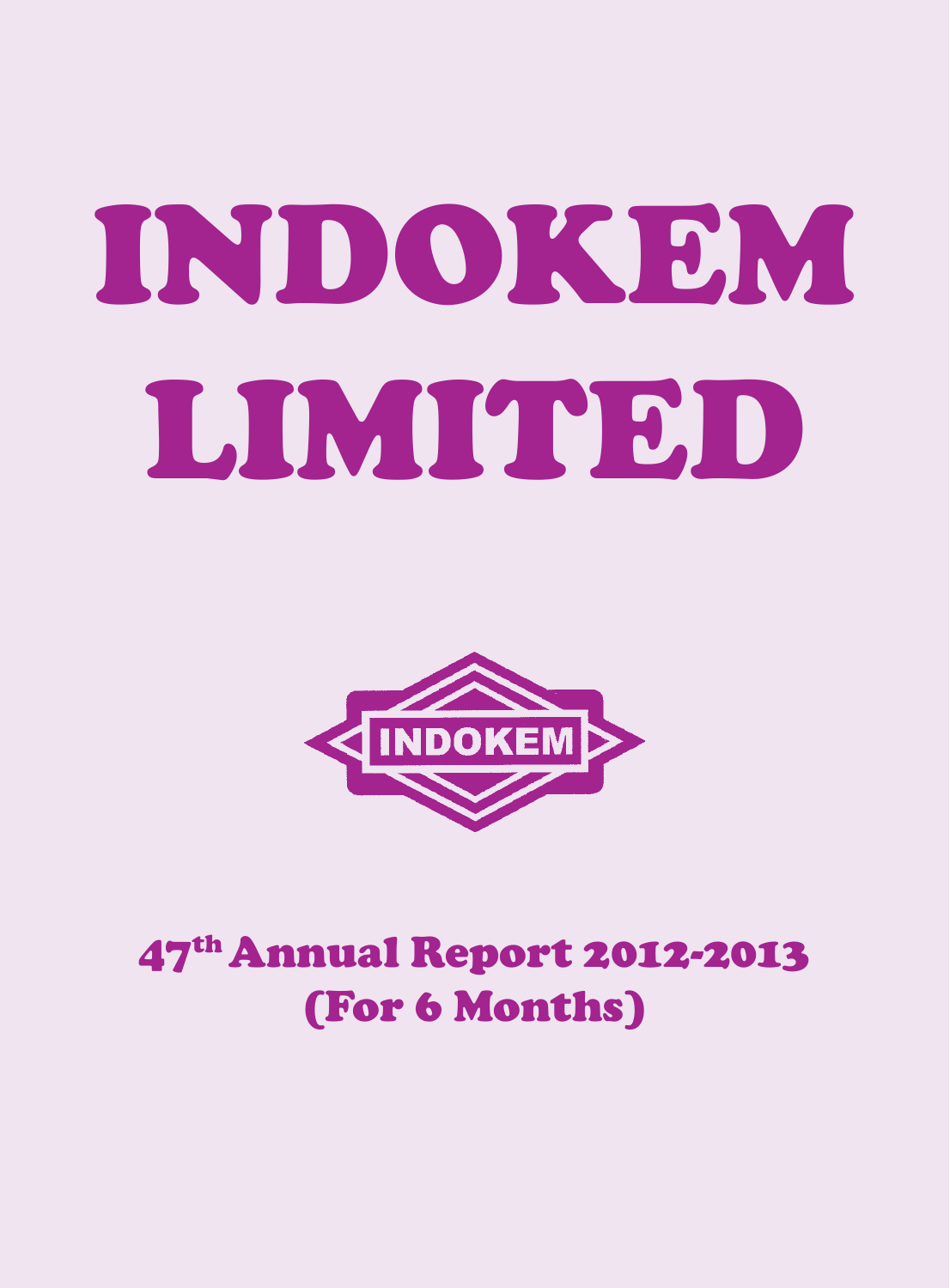**DIRECTORS:** MS. LEELABAI K. KHATAU MR. S. RAJAGOPALAN MR. KAILASH PERSHAD MR. B. G. SONTAKKE MRS. ASHA MAHENDRA KHATAU

## **COMPANY SECRETARY:**

ROHAN R. GAVAS

BANK OF INDIA

KHATAU HOUSE, PLOT NO. 410/411, **SHAREX DYNAMIC (INDIA) PVT. LTD,** EMAIL: secretarial@indokem.co.in iklsecretarial@gmail.com EMAIL: sharexindia@vsnl.com

## CHAIRMAN & MANAGING DIRECTOR

## **BANKER: AUDITORS:**

UNION BANK OF INDIA M/S. SHETH DOCTOR & ASSOCIATES.

## **REGISTERED OFFICE: REGISTRAR & SHARE TRANSFER AGENT:**

MOGUL LANE, MAHIM, THE MILL AND THE MOLE ONLY UNIT NO.1, LUTHRA INDL. PREMISES, MUMBAI – 400 016. ANDHERI-KURLA ROAD, SAFED POOL, ANDHERI (EAST), MUMBAI – 400 072.<br>TEL. NO.: 2851 5606 / 2851 5644. WEBSITE: www.sharexindia.com

| Management Discussion & Analysis  15   |
|----------------------------------------|
|                                        |
|                                        |
|                                        |
|                                        |
|                                        |
|                                        |
| Notes to Profit and Loss Account 42-45 |
|                                        |

## **Annual General Meeting (AGM)**

Date: September 30, 2013 at 4.00 p.m. Venue: At the Registered Office

#### **Members are requested to:**

- Direct all shares related queries to Sharex Dynamic India Pvt. Ltd.
- As a measure of economy copies of Annual Report will not be distributed at the AGM. Members are therefore requested to bring their copy to the meeting.
- Send their queries, if any, relating to the accounts of the Company, at least 10 days before the AGM, so that the necessary information can be made available at the meeting.
- Deposit their valid Proxy form at the Registered Office of the Company not less than forty-eight hours before the time for holding the AGM.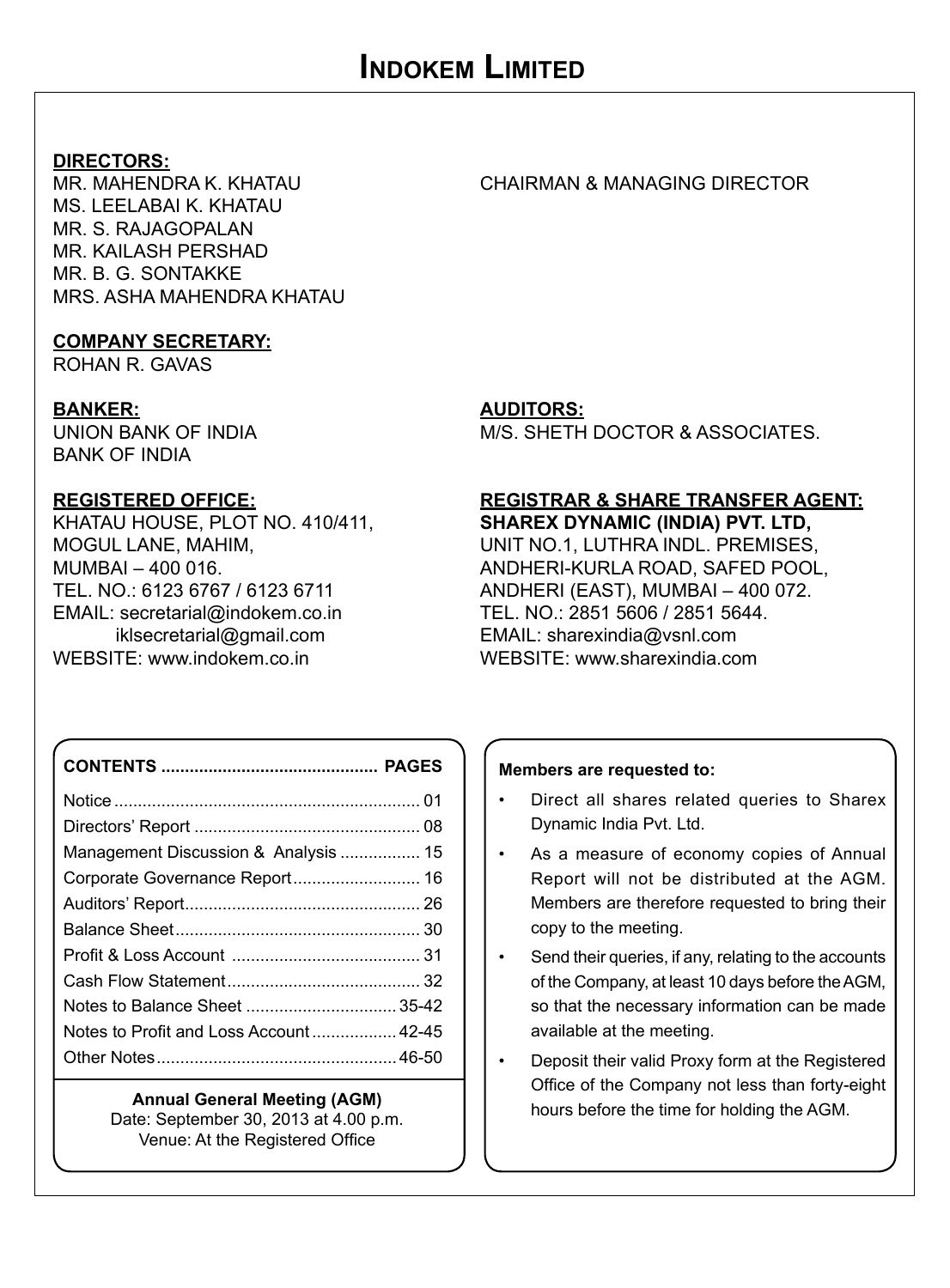**Registered Office:** "Khatau House", Plot No. 410/411, Mogul Lane, Mahim, Mumbai – 400 016.

## **N O T I C E**

NOTICE is hereby given that the Forty-Seventh Annual General Meeting of the members of Indokem Limited will be held on Monday, 30<sup>th</sup> September, 2013 at 4.00 P.M. at Khatau House, Plot No. 410/411, Mogul Lane, Mahim (West), Mumbai-400016 to transact the following business:

#### **ORDINARY BUSINESS:**

- **1.** To receive, consider and adopt the Audited Balance Sheet of the Company as at 31st March, 2013 (6 Months), the Profit and Loss Account for the year ended on that date and the Reports of the Directors and Auditors thereon.
- **2.** To appoint a Director in place of Ms. Leela K. Khatau who retires by rotation and being eligible, offers herself for re-appointment.
- **3.** To appoint a Director in place of Mr. S. Rajagopalan who retires by rotation and being eligible, offers himself for re-appointment.
- **4.** To appoint Auditors to hold office from the conclusion of this Meeting until the conclusion of the next Annual General Meeting and to fix their remuneration.

#### **SPECIAL BUSINESS:**

**5**. To consider and, if thought fit, to pass with or without modification(s) the following resolution as a Special Resolution :

In partial modification of special resolution passed by the shareholders at the 44<sup>th</sup> Annual General Meeting held on 30<sup>th</sup> September, 2010.

**"RESOLVED THAT** pursuant to the provisions of Sections 198, 269, 302, 309 read with Schedule XIII (Part II, Section II, Part B) and other applicable provisions, if any, of the Companies Act, 1956 (including any statutory modifications or re-enactment thereof), and subject to such approvals as may be required, due to no profits/ inadequacy of profits consent and approval of the Members of the Company be and is hereby accorded for revising the existing remuneration of Mr. Mahendra K. Khatau, Chairman & Managing Director of the Company with effect from 1<sup>st</sup> April, 2013 for the remaining period of his tenure i.e. upto 31<sup>st</sup> March, 2015 on the revised remuneration upto the limit of  $\bar{\tau}$  2,50,000/- per month as set out in the Explanatory Statement annexed to this notice.

**RESOLVED FURTHER THAT** except revision of remuneration as modified above the other terms and conditions accorded by the members in their 44<sup>th</sup> Annual General Meeting dated 30<sup>th</sup> September, 2010 shall remain in force and effect.

**RESOLVED FURTHER THAT** the Remuneration Committee held on 8<sup>th</sup> August, 2013 has approved the revision of Remuneration of Mr. Mahendra K. Khatau, Chairman and Managing Director of the Company.

**RESOLVED FURTHER THAT** the Board of Directors of the Company be and are hereby authorized to take all actions and steps expedient or desirable to give effect to this resolution".

**6**. To consider and, if thought fit, to pass with or without modification(s) the following resolution as a Special Resolution :

In partial modification of special resolution passed by the shareholders at the 44<sup>th</sup> Annual General Meeting held on 30<sup>th</sup> September, 2010.

**"RESOLVED THAT** pursuant to Section 314 of the Companies Act, 1956 and any other applicable provisions, if any, consent of the members of the Company be and is hereby approved for revising the salary of Mr. Manish M. Khatau, Vice President-Corporate Strategy, son of Mr. Mahendra K. Khatau, Chairman and Managing Director upto the limit of  $\bar{\tau}$  1,50,000/- per month.

**RESOLVED FURTHER THAT** except revision of remuneration as modified above the other terms and conditions accorded by the members in their  $44<sup>th</sup>$  Annual General Meeting dated  $30<sup>th</sup>$  September, 2010 shall remain in force and effect".

 by Order of the Board Date: 8th August, 2013Place: Mumbai

Registered Office: "KHATAU HOUSE", MOGUL LANE, MAHIM, MUMBAI 400 016 **Rohan R. Gavas** 

For **Indokem Limited**

**(Company Secretary)**

**1**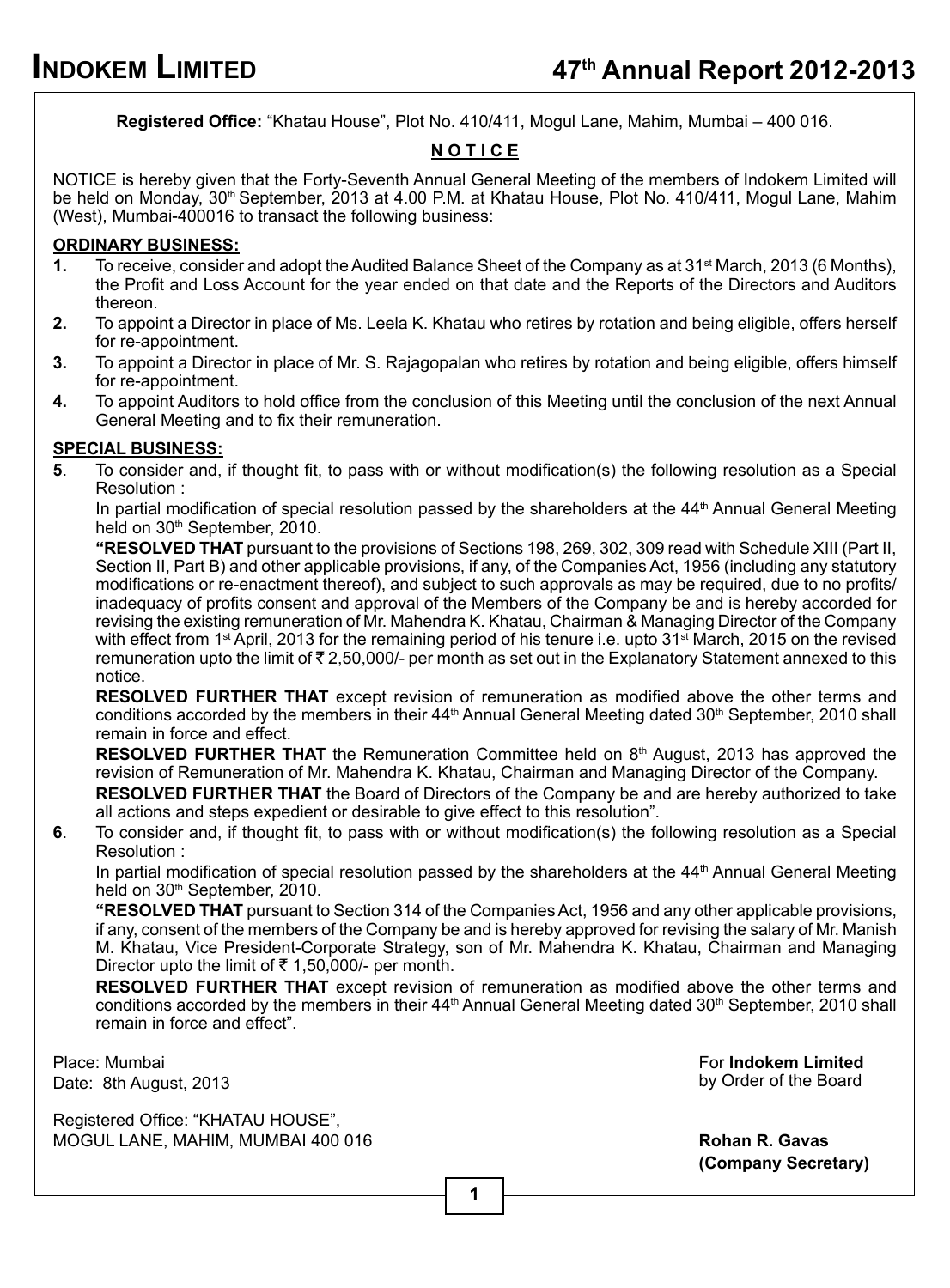## **NOTES:**

- (1) A MEMBER ENTITLED TO ATTEND AND VOTE AT THE MEETING IS ENTITLED TO APPOINT A PROXY TO ATTEND AND TO VOTE INSTEAD OF HIMSELF AND SUCH PROXY NEED NOT BE A MEMBER OF THE COMPANY.
- (2) Instrument of proxy in order to be effective must be deposited at the Company's Registered Office at "Khatau House", Mogul Lane, Mahim, Mumbai – 400 016 not less than 48 hours before the commencement of the Annual General Meeting.
- (3) The Register of Members and Share Transfer Books of the Company will remain closed from 20<sup>th</sup> September, 2013 to 30<sup>th</sup> September, 2013 (both days inclusive).
- (4) Members desirous of getting any information on the accounts or operations of the Company are requested to forward their queries to the Company at least seven working days prior to the meeting so that the required information can be made available at the meeting.

 For **Indokem Limited.** By Order of the Board

Place: Mumbai **Rohan R. Gavas** Date: 8th August, 2013 **Company Secretary**

#### **Registered Office:**

"KHATAU HOUSE", MOGUL LANE, MAHIM, MUMBAI – 400 016.

#### **ANNEXURE TO NOTICE, EXPLANATORY STATEMENT**

(Pursuant to Section 173(2) of the Companies Act, 1956)

#### **ITEM NO.5 Revision of Remuneration of Shri Mahendra K. Khatau, Chairman & Managing Director and Abstract and Memorandum Under Section 302 of the Companies Act, 1956.**

The Board of Directors of the Company at their Meeting held on 29<sup>th</sup> January, 2010 had recommended the reappointment of Shri Mahendra K. Khatau, Chairman & Managing Director of the Company and the same has been approved by the Members at the Annual General Meeting held on 30<sup>th</sup> September, 2010 for a further term of five years w.e.f. 1st April, 2010 to 31st March, 2015.

Now as per the revised draft agreement to be entered into by the Company with Chairman & Managing Director, it has been discussed & approved by the Board & Remuneration Committee in the meeting held on 8<sup>th</sup> August, 2013 to increase the remuneration to  $\bar{\tau}$  2,50,000/- per month, subject to the approval of the members. The revision of remuneration will be effective from 1st April, 2013 to 31st March, 2015, the other terms and conditions will remain the same. Further, the details/disclosure required pursuant to Schedule XIII of the Companies Act, 1956 are annexed to this notice.

**A. Period:** From 1st April, 2013 to 31st March, 2015.

#### **B. Overall Remuneration:**

The remuneration payable to him shall be as follows:

(i) Salary:  $\bar{\tau}$  1,20,000/- per month with annual increment of such amount as may be decided by the Board.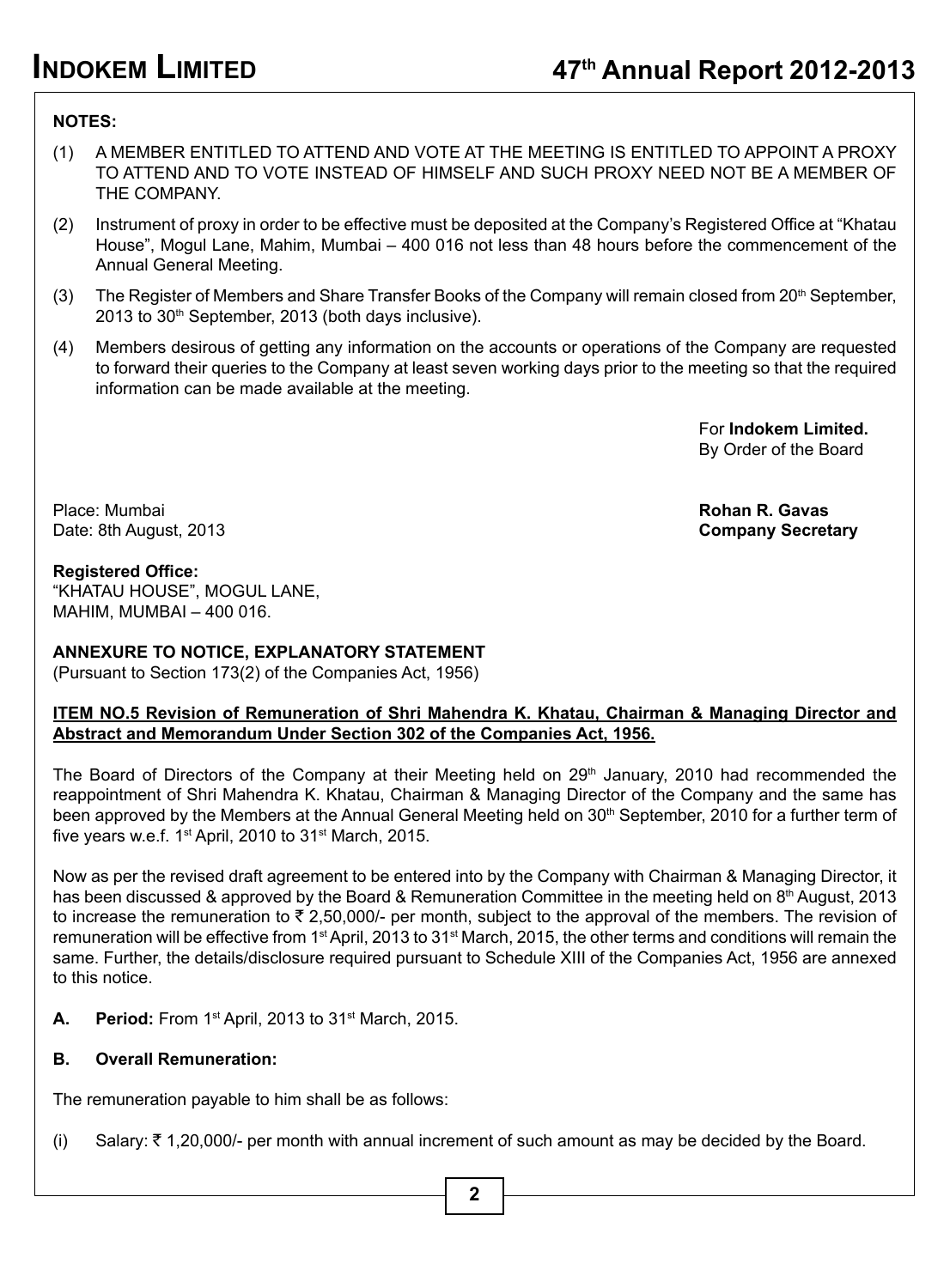- (ii) Perquisites: Perquisites are classified into as follows:
	- **•** Housing: Rent Free Furnished Accommodation owned or leased / rented. In case the Company provides no accommodation, Mr. Khatau shall receive house rent allowance of  $\bar{\tau}$  50,000/- (Rupees Fifty Thousand Only) per month.
	- Housing Maintenance Allowance: ` 20,000/- (Rupees Twenty Thousand Only) p.m.
	- Reimbursement of gas, electricity, water charges and furnishing upto  $\bar{\tau}$  15,000/- p.m.
	- Medical Reimbursement: Reimbursement of expenses incurred by Mr. Khatau for himself and his family subject to ceiling of one month's salary in a year ( $\bar{\tau}$  1,20,000/- p.a.) or two month salary over a period of two years.
	- **•** Leave Travel Concession: Leave Travel Allowance for himself and his family is  $\bar{\tau}$  1,20,000/- p.a. once in a year in accordance with rules of the Company.
	- **•** Personal Accident Insurance / Mediclaim Policies: In accordance with the rules of the Company, however the premium thereof not to exceed ₹ 17,400/- for both the policies.
	- **•** Club Fees: Fees of the maximum two clubs. No admission and life membership fees shall be paid.
	- **•** Car, Driver and Telephone: The Company will provide a Car with Driver and Telephone at the residence of Mr. Khatau. The provision of car for use on Company's business and Telephone at residence will not be considered as perquisite. Personal long distance calls and use of car for private purposes shall be billed by the Company to Mr. Khatau.
	- **•** Earned Leave:

One basic salary as per the rules of the company for encashment of leave, for a maximum of 60 days at the end of the tenure will be permissible, which shall not be included in the computation of minimum remuneration.

- Company's contribution towards Provident Fund as per the rules of the company.
- Gratuity not exceeding half a month's salary for each completed year of service. The aforesaid perquisites stated shall not be included in the computation of minimum remuneration.

The revised Draft Agreement between the Company and Shri Mahendra K. Khatau is available for inspection at the Registered Office of the Company during the business hours on any working day.

Except Shri Mahendra K. Khatau, Ms. Leela K. Khatau and Mrs. Asha M. Khatau none of the directors are interested directors in the resolution of Item No. 5.

Further terms and conditions detailed in the Explanatory Statement Item No. 5 of the notice be also considered as an abstract under section 302 of the Companies Act, 1956 for revising Remuneration of Shri. Mahendra K. Khatau, Chairman and Managing Director of the Company.

#### **ITEM NO.6 Revision of Salary of Shri Manish M. Khatau**

Mr. Manish M. Khatau, son of Shri Mahendra K. Khatau, has been appointed as Vice President-Corporate Strategies of the Company w.e.f. 21.12.2009, on a Basic Salary and other allowances aggregating to  $\bar{\tau}$  49,000/- per month and the same has been approved by the Members at the Annual General Meeting of the Company held on  $30<sup>th</sup>$ September, 2010.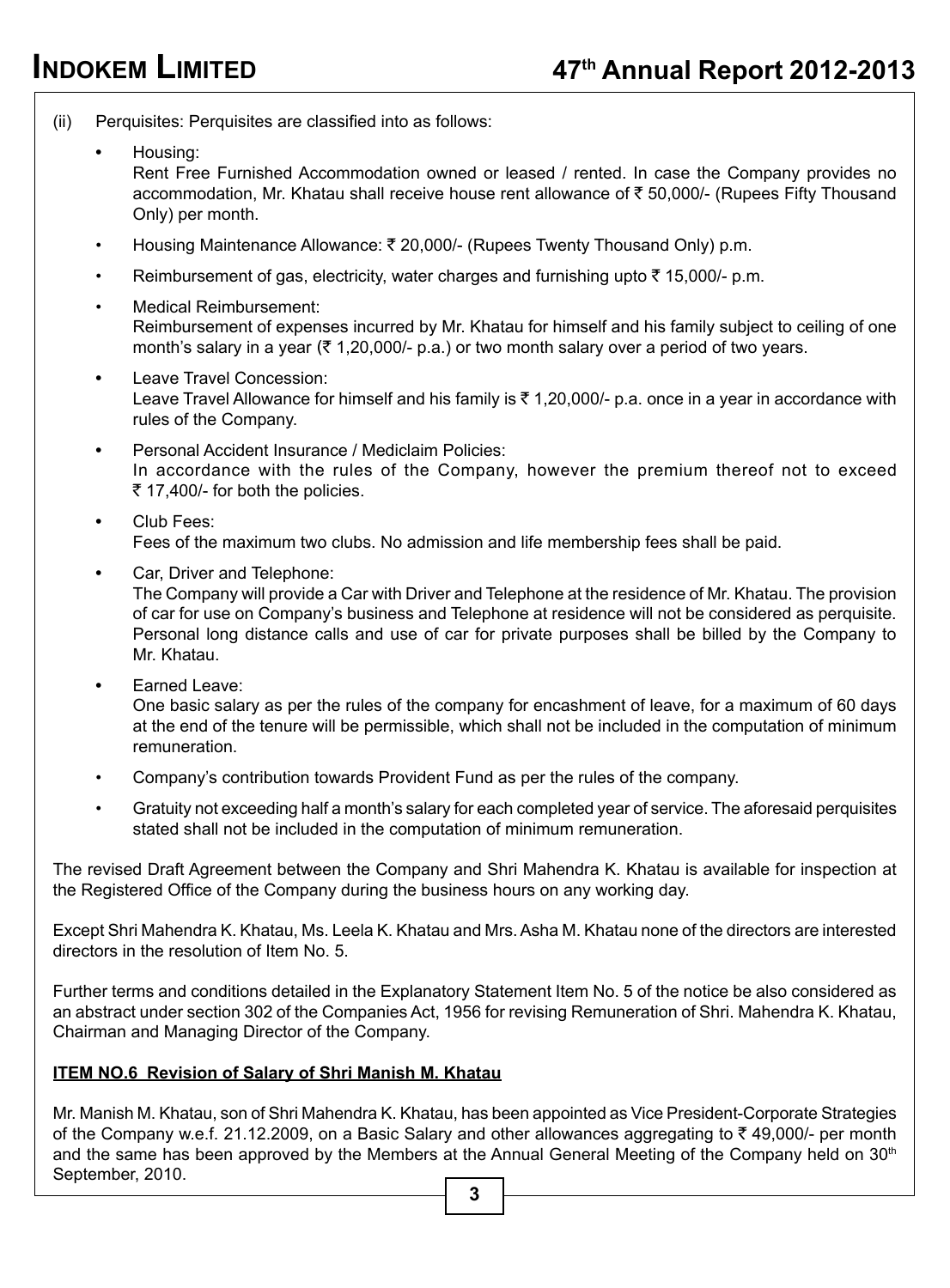# **INDOKEM LIMITED 47th Annual Report 2012-2013**

Since he is providing value addition and increase in the sales of the company, it has been discussed and decided to revise the Salary of Mr. Manish M. Khatau, Vice President-Corporate Strategies by the Board of Directors in their Meeting held on 8<sup>th</sup> August, 2013 subject to the approval of the members be increased upto ₹ 1,50,000/- per month.

Since Mr. Manish M. Khatau is son of Mr. Mahendra K. Khatau, Chairman and Managing Director of the Company, consent of Members pursuant to Section 314 of the Companies Act, 1956 is required.

Except Mr. Mahendra K. Khatau, Mrs. Asha M. Khatau and Ms. Leela K. Khatau (relatives of Mr. Manish M. Khatau) none of the directors are interested in the resolution of Item No. 6.

> For **Indokem Limited.** By Order of the Board

Place: Mumbai **Rohan R. Gavas** Date: 8th August, 2013 **Company Secretary**

#### (**ANNEXURE TO NOTICE DATED 8TH AUGUST, 2013) Details of Directors seeking re-appointment at the forthcoming Annual General Meeting (Pursuant to Clause 49 of the Listing Agreement)**

| Name of the Director                                                                                                                                                      | Ms. Leela K. Khatau         | Mr. S. Rajagopalan                                                                                               |
|---------------------------------------------------------------------------------------------------------------------------------------------------------------------------|-----------------------------|------------------------------------------------------------------------------------------------------------------|
| Date of Birth                                                                                                                                                             | 13th June, 1932             | $2nd$ June, 1939                                                                                                 |
| Qualifications                                                                                                                                                            | B.A.                        | <b>BCOM, AICWA</b>                                                                                               |
| Expertise                                                                                                                                                                 | Industrialist               | Over 38 Years Experience with<br>leading manufacturing companies<br>in the areas of Accounts, Finance<br>& Audit |
| Directorships held in other<br>public companies including private<br>companies which are subsidiaries of<br>public companies (excluding foreign<br>and private companies) | Priyamvada Holdings Limited | Refnol Resins and<br><b>Chemicals Limited</b>                                                                    |
| Memberships / Chairmanships of<br>Committees across all companies                                                                                                         | <b>NIL</b>                  | <b>Audit Committee</b><br>Refnol Resins & Chemicals Ltd.                                                         |
| No.of Shares held in Indokem Limited                                                                                                                                      | 80883                       | NIL                                                                                                              |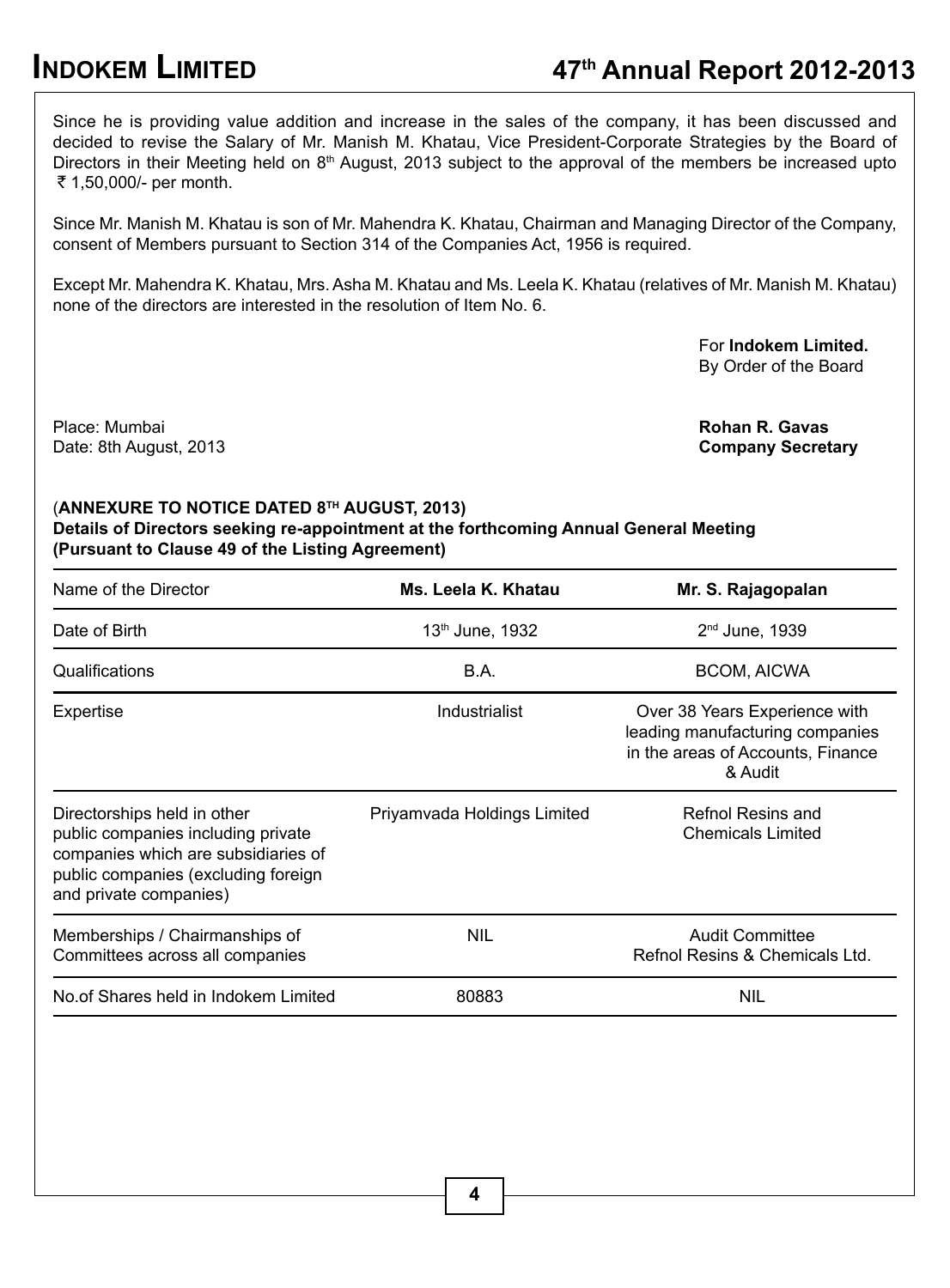To, The Shareholders of Indokem Limited

#### **ABSTRACT AND MEMORANDUM UNDER SECTION 302 OF THE COMPANIES ACT, 1956**

The Board of Directors of the Company at their Meeting held on 29th January, 2010 had recommended the reappointment of Shri Mahendra K. Khatau, Chairman & Managing Director of the Company which was recommended by Remuneration Committee at its meeting held on 29th January, 2010 and approved by the Members at the Annual General Meeting held on 30th September, 2010 for a further term of five years w.e.f. 1st April, 2010 to 31st March, 2015.

Now as per the revised draft agreement to be entered into by the Company with Chairman & Managing Director, it has been discussed & approved by the Board & Remuneration Committee in the meeting held on 8th August, 2013 to increase the remuneration to Rs. 2,50,000/- per month, subject to the approval of the members and such other approvals as may be necessary in this regard. The revision of remuneration will be affective from 1st April, 2013 to 31st March, 2015, the other terms and conditions will remain the same.

As required under section 302 of The Companies Act, 1956,("the Act") an Abstract of Terms of Appointment together with the Memorandum of Concern or Interest is set out herein below:

| <b>Designation</b> | Chairman and Managing Director |  |  |
|--------------------|--------------------------------|--|--|
|                    |                                |  |  |

**Period :** Appointment was made for 5 years commencing from 01.04.2010 to 31.03.2015 and revision of remuneration will be effective from 01.04.2013 to 31.03.2015

#### **A. Overall Remuneration:**

The remuneration payable to him shall be as follows:

- (i) Salary: Rs. 1,20,000/- per month with annual increment of such amount as may be decided by the Board.
- (ii) Perquisites: Perquisites are classified into as follows:
- Housing: Rent Free furnished Accommodation owned or leased / rented. In case the Company provides no accommodation, Mr. Khatau shall receive house rent allowance of Rs. 50,000/- (Rupees Fifty Thousand Only) per month.
- Housing Maintenance Allowance: Rs. 20,000/- (Rupees Twenty Thousand Only) p.m.
- Reimbursement of gas, electricity, water charges and furnishing upto Rs. 15,000/- p.m.
- Medical Reimbursement: Reimbursement of expenses incurred by Mr. Khatau for himself and his family subject to ceiling on one month's salary in a year (Rs. 1,20,000/- p.a.) of two month salary over a period of two years.
- Leave Travel Concession: Leave Travel Allowance for himself and his family is Rs. 1,20,000/- p.a. once in a year in accordance with rules of the Company.
- Personal Accident Insurance / Mediclaim Policies: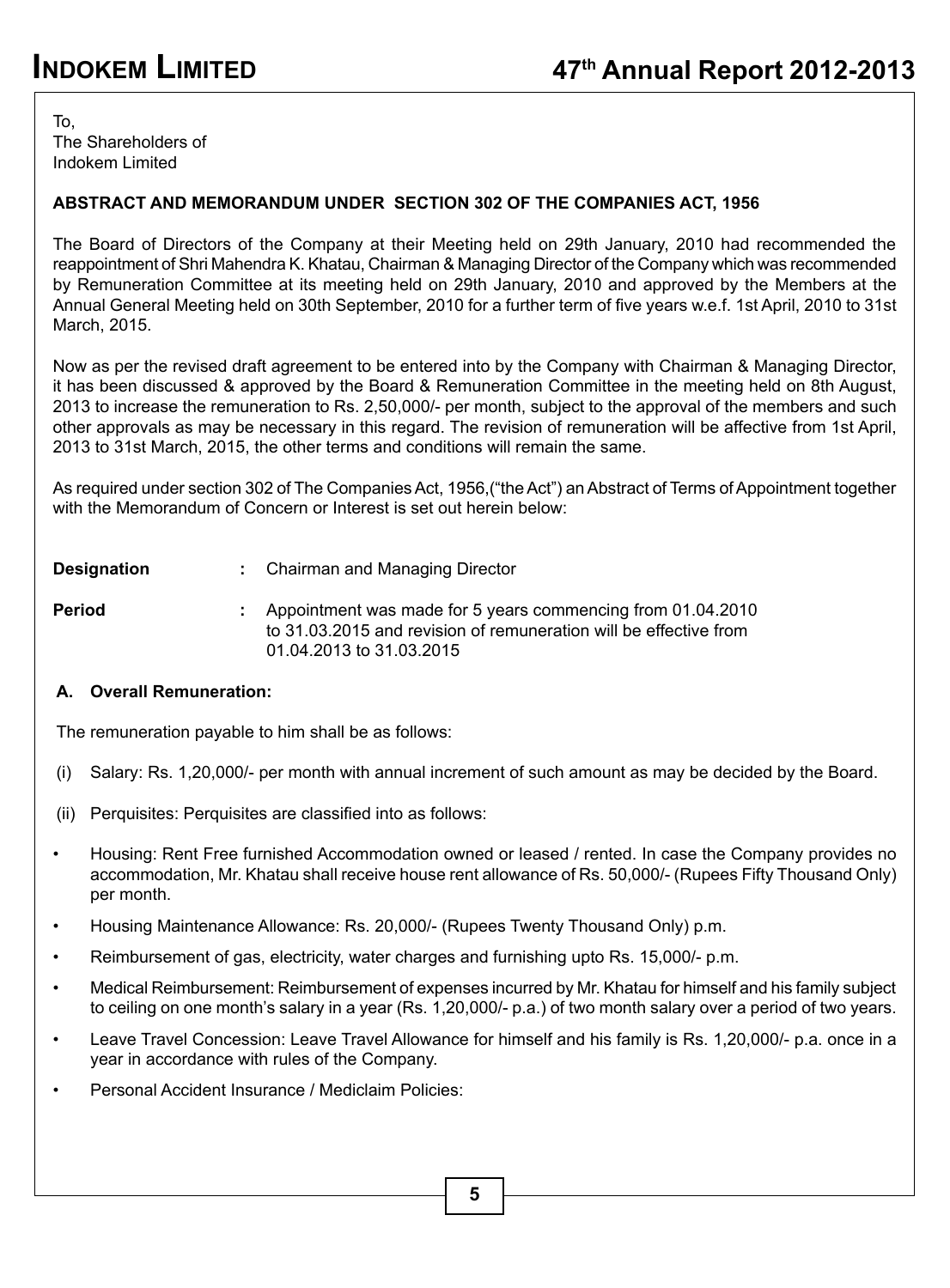In accordance with the rules of the Company, however the premium thereof not to exceed Rs. 17,400/- for both the policies.

- Club Fees: Fees of the Clubs subject to a two clubs. No admission and life membership fees shall be paid.
- Car, Driver and Telephone: The Company will provide a Car with Driver and Telephone at the residence of Mr. Khatau. The provision of car for use on Company's business and Telephone at residence will not be considered as perquisite. Personal long distance calls and use of car for private purposes shall be billed by the Company to Mr. Khatau.
- Earned Leave: On full pay & allowance and perquisite as per the rules of the Company. Encashment of leave for a maximum of 60 days at the end of the tenure will be permissible, which shall not be included in the computation of minimum remuneration.
- Company's contribution towards Provident Fund to the extent it is not taxable under Income Tax Act, 1961.
- Gratuity not exceeding half a month's salary for each completed year of service. The aforesaid perquisites stated shall not be included in the computation of minimum remuneration.

#### **Inspection**

The Abstract of the terms and conditions in respect of reappointment of Shri Mahendra K. Khatau, Chairman and Managing Director is available for inspection at the Registered Office of the Company during the business hours on any working day.

#### **Memorandum of Interest:**

Except Shri Mahendra K. Khatau, Ms. Leela K. Khatau and Mrs. Asha M. Khatau none of the directors are interested directors.

> By Order of Board of Directors For **Indokem Limited**

Place: Mumbai **Rohan Gavas**<br>
Date: 8th August, 2013 **Rohan Gavas** (Company Secretary) Date: 8th August, 2013

Registered Office: 410/411, Khatau House, Mogul Lane, Mahim, Mumbai, 400 016.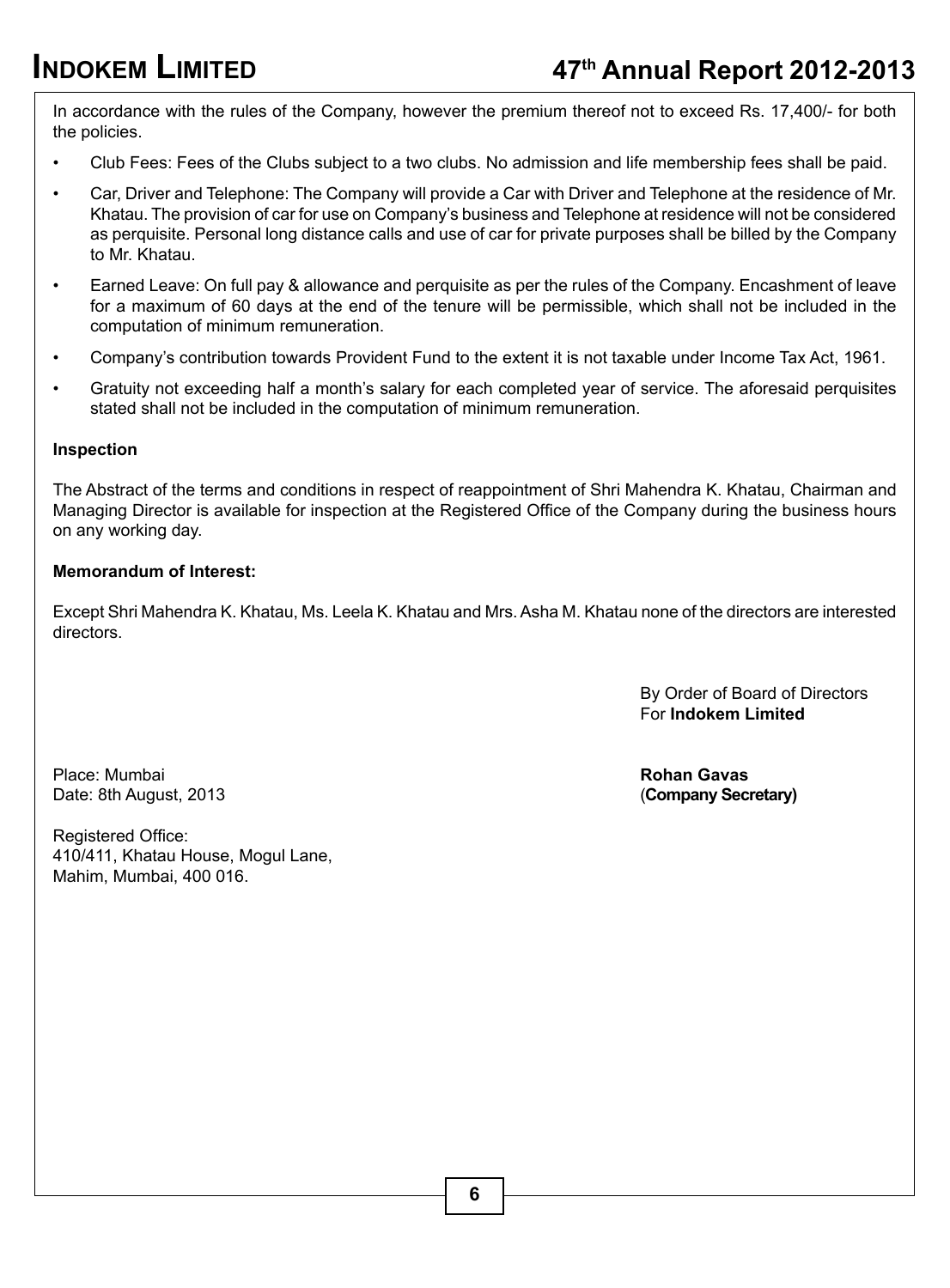#### **STATEMENT PURSUANT TO SCHEDULE XIII PART B OF THE COMPANIES ACT, 1956, FOR REVISION OF REMUNERATION OF MR. MAHENDRA K. KHATAU:**

#### **I. GENERAL INFORMATION:**

- **Nature of Industry:** Processing and Trading of Textile Dyes and Chemicals.
- **Date or expected date of commencement of commercial production:** December, 1964.
- **In case of new companies, expected date of commencement of activities as per project approved by financial institutions appearing in the prospectus:** Not Applicable.
- **Financial performance based on given indicators:** Company has improved its turnover especially on Export Front and has shown improvement.
- **Export performance and net foreign exchange collaborations:** Company has succeeded in achieving its Export Sales of  $\bar{\tau}$  170.78 Lacs in the Current Financial Year (6 Months) and that there are no Foreign Collaboration of the Company.
- **Foreign investments or collaborators, if any:** Not Applicable.

#### **II. INFORMATION ABOUT THE APPOINTEE:**

- **Background details:** Chairman and Managing Director.
- **Past Remuneration:** ₹1,50,000/- per month.
- **Recognition or awards:** N.A.
- **Job profile and his suitability:** Chairman and Managing Director of the Company since 1988 and has good control over the business and administration
- **Remuneration proposed: ₹2,50,000/- per month.**
- **Comparative remuneration profile with respect to industry, size of the company, profile of the position and person (in case of expatriates the relevant details would be w.r.t. the country of his origin):**  $\bar{\tau}$  15 to 20 Lacs per month.
- **Pecuniary relationship directly or indirectly with the company, or relationship with the managerial personnel, if any:** Promoter and Investor.

#### **III. OTHER INFORMATION:**

- **Reasons of loss or inadequate profits:** Due to high inflation, increase in import cost and market competitions, Company is unable to earn profits.
- **Steps taken or proposed to be taken for improvement:** Company is concentrating on product development on high margin textile chemicals.
- **Expected increase in productivity and profits in measurable terms:** Considering the existing environment company is expecting a growth of 10% to 12% in future.

#### **IV. DISCLOSURES:**

• **The shareholders of the company shall be informed of the remuneration package of the managerial person:** Refer Explanatory Statement, Item No.5 in the Notice.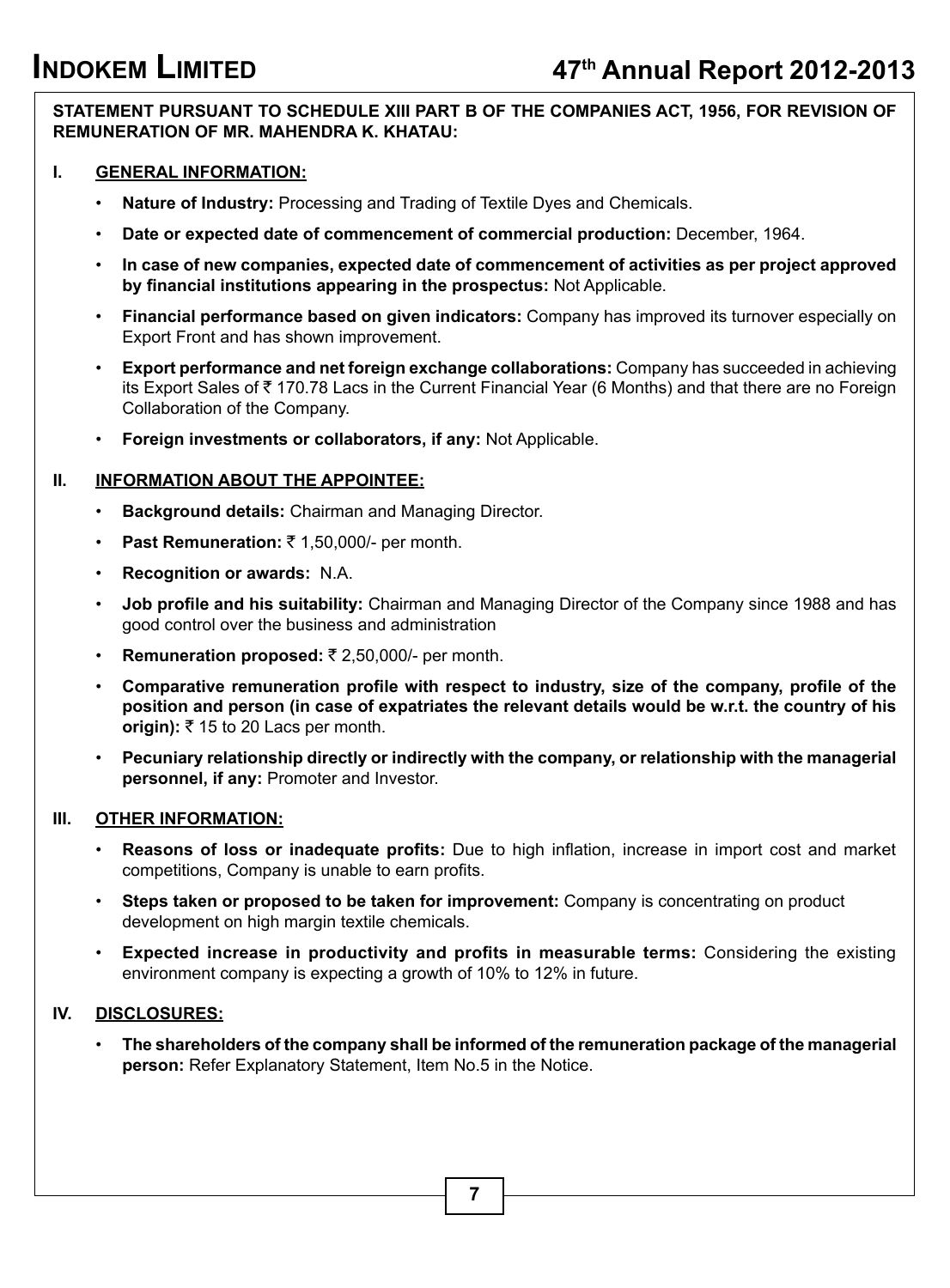## **DIRECTORS' REPORT**

To,

The Members,

Your Directors are pleased to present the Forty Seventh Annual Report of the Company together with its Audited Profit and Loss Account for the year ended 31<sup>st</sup> March, 2013 and the Balance Sheet as on the date which is for 6 months (01.10.2012 to 31.03.2013):

| <b>FINANCIAL RESULTS</b>                                         | For the period ended<br>31.03.2013<br>(6 Months) | $(5 \in \mathsf{In} \text{ Lacs})$<br>For the period ended<br>30.09.2012<br>$(18$ Months) |
|------------------------------------------------------------------|--------------------------------------------------|-------------------------------------------------------------------------------------------|
| Income                                                           | 17,37.85                                         | 44,45.40                                                                                  |
| Profit / (Loss) before Interest, Depreciation and Taxes          | 56.74                                            | (5, 19.14)                                                                                |
| Less : Interest                                                  | 119.29                                           | 2,74.57                                                                                   |
| Depreciation                                                     | 22.97                                            | 1,53.75                                                                                   |
| Profit / (Loss) Before tax                                       | (85.52)                                          | (9, 47.46)                                                                                |
| Add: Provision for Wealth Tax / FBT                              | <b>Nil</b>                                       | Nil                                                                                       |
| Add: Excess / Short provision for tax in respect of earlier year | <b>Nil</b>                                       | 0.10                                                                                      |
| Profit / (Loss) After Tax                                        | (85.52)                                          | (9, 47.36)                                                                                |
| Less: Amount drawn from Capital Reserve                          |                                                  |                                                                                           |
| Profit / (Loss) brought forward from last year                   | (30, 27.45)                                      | (20,80.09)                                                                                |
| Surplus / Loss carried to Balance Sheet                          | (31, 12.97)                                      | (30, 27.45)                                                                               |

#### **BUSINESS OPERATIONS, FUTURE PROSPECTS & CHANGE IN FINANCIAL YEAR.**

Inflationary pressure on costs and economic slowdown affecting the demand continued to be a challenge during the current financial year also. Despite the presence of these adverse factors, your company could achieve a turnover of ` 1722.30 Lacs (for six months). This was possible mainly due to quality of the products and use of latest technology.

The management is hopeful of increasing the turn over both local and export during the next year by adopting effective marketing techniques .The cost control measures are likely to increase the margins

Shareholders have already given their approval through Postal Ballot conducted on 18.03.2011 for disposal of whole/part of undertaking situated at Plot No.2900, GIDC Ankleshwar and Company is in the process of disposal of the same and expecting some good proposals in the near future.

#### **EXPORTS:**

The Company has achieved Export Sales of ₹170.78 Lacs for the Current Financial Year (for 6 months) as compared to the previous year's sale of  $\bar{\tau}$  817.89 Lacs (for 18 months).

#### **DIVIDEND:**

Due to absence of profits your Directors do not recommend any dividend for the year under consideration.

**8**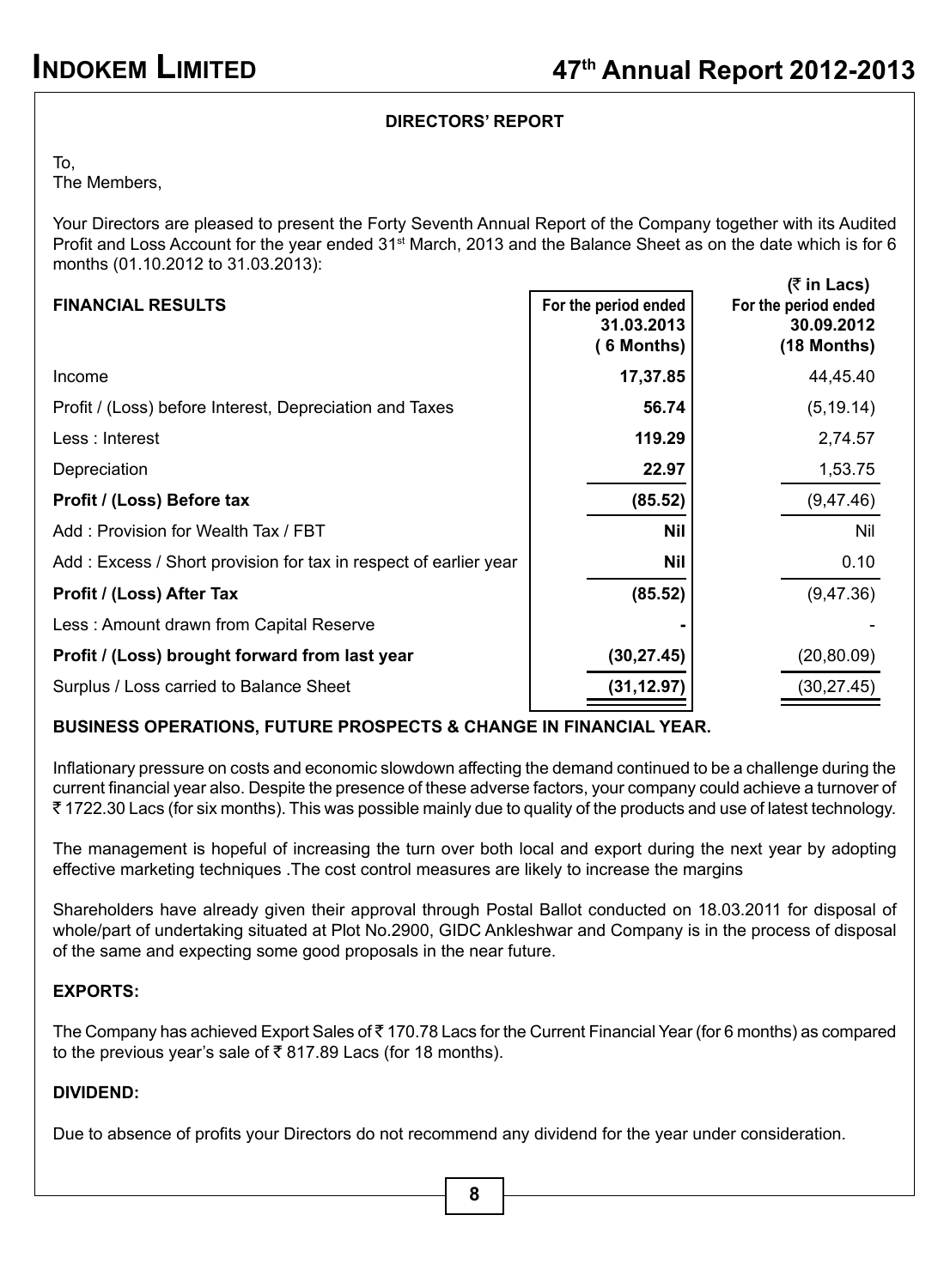## **SUBSIDIARY COMPANY:**

The Company has no subsidiary. Hence, the statement pursuant to section 212 of the Companies Act, 1956 relating to Subsidiary Companies is not given and the standalone balance sheet for the year ended 31<sup>st</sup> March, 2013 is prepared accordingly.

#### **FIXED DEPOSITS:**

The Company has not accepted any fixed deposit during the year and no amount on account of principal or interests on Fixed Deposits was outstanding as on the date of Balance Sheet.

## **BALANCE SHEET ABSTRACT & COMPANY'S GENERAL BUSINESS PROFILE:**

Information pursuant to Ministry of Corporate Affairs Notification relating to the Balance Sheet Abstract and Company's General Business Profile is given in the Annual Report for the information of the Shareholders.

#### **INSURANCE:**

All properties and insurable interest of the Company including buildings, plant and machineries, stores and spares have been adequately insured.

#### **DIRECTORS:**

In accordance with the provisions of the Companies Act, 1956 and the Company's Articles of Association, Ms. Leela K .Khatau and Mr. S. Rajagopalan, Directors retires by rotation and are eligible for re-appointment. The Board recommends their reappointment.

Brief resume of the Directors proposed to be reappointed, nature of their expertise in specific functional areas and names of public limited companies in which they hold directorships and memberships/chairmanships of Board Committees, as stipulated under Clause 49 of the Listing Agreement with the Stock Exchanges in India, are provided in the Notice forming part of the Annual Report.

Further it has been approved by the Remuneration Committee and Board of Directors in their meeting held on 08.08.2013 to revise the remuneration of Mr. M. K. Khatau, Chairman and Managing Director of the Company upto ₹ 2.50 Lacs per month subject to the approval of members in ensuing Annual General Meeting. Further, disclosure required pursuant to Schedule XIII and Listing Agreement are annexed to the Notice which form part of this Annual Report.

#### **AUDITORS:**

M/s. Sheth Doctor & Associates, Chartered Accountants, Auditors of the Company, hold office until conclusion of the ensuing Annual General Meeting and are eligible for re-appointment. The Company has received letter from them to the effect that their appointment, if made, would be within the prescribed limits under section 224(IB) of the Companies Act, 1956. The Audit Committee of the Board has recommended the re-appointment of M/s. Sheth Doctor & Associates, Chartered Accountants as Auditors of the Company.

#### **AUDITORS OBSERVATIONS:**

Explanation for Audit Qualification on the records and valuation of inventory and fixed assets at Ankleshwar Plant is given in Note No.26 (Additional Information to the Financial Statements) Para No. 3 which is self explanatory.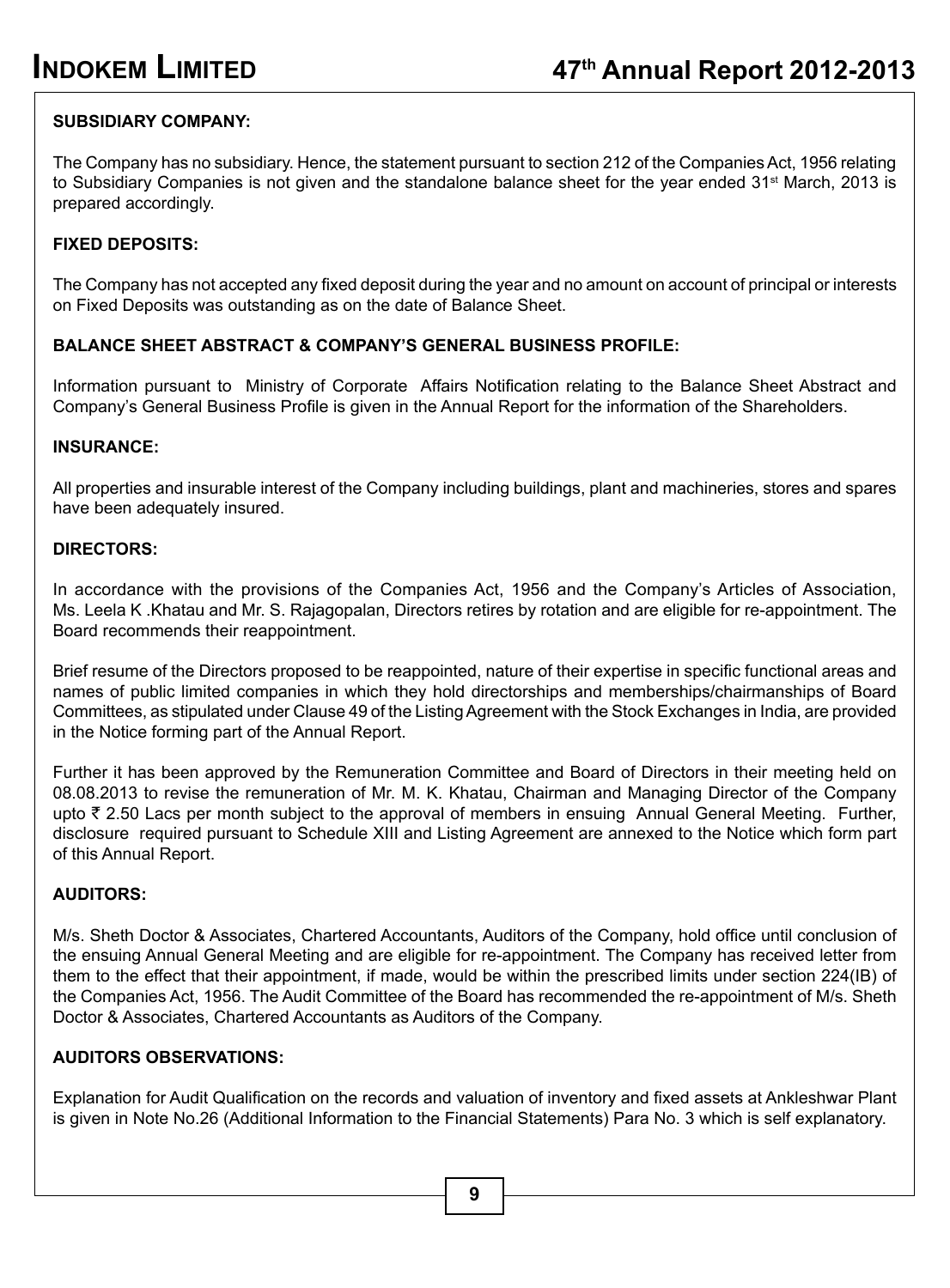` **000**

## **COST AUDITOR:**

Pursuant to Section 233B of the Companies Act, 1956, M/s. Deodhar & Associates, Cost Accountants, Mumbai, are appointed as Cost Auditor for the financial year 1<sup>st</sup> April, 2013 to 31<sup>st</sup> March, 2014.

#### **CORPORATE GOVERNANCE & MANAGEMENT'S DISCUSSIONS AND ANALYSIS:**

Corporate Governance as required by Listing Agreement with the Stock Exchanges, the report on Management Discussions and Analysis, Corporate Governance as well as the Auditors Certificate regarding compliance of conditions of Corporate Governance, from part of the Annual Report.

Disclosure under Schedule XIII, Part II, Section II, Part B (IV) is given separately in Corporate Governance Report which forms part of this annual report. Further a separate Management Discussion & Analysis Report is also enclosed with this report.

#### **CONSERVATION OF ENERGY, TECHNOLOGY ABSORPTION AND FOREIGN EXCHANGE EARNINGS AND OUTGO:**

Pursuant to the provisions of Section 217(1)(e) of the Companies Act, 1956 read with the Companies (Disclosure of Particulars in the Report of the Board of Directors) Rules, 1988, prescribed particulars as applicable is annexed hereto as Annexure 'A' and forms part of this Report.

г

#### **FOREIGN EXCHANGE EARNINGS AND OUTGO:**

The details of expenditure and earning in foreign currencies during the period under review are as under:

| $\mathbf{D}$  | EXPENDITURE IN FOREIGN EXCHANGE CAPITAL                        | 31.03.2013(6 Months)<br>$(01.10.12 \text{ to } 31.03.13)$ | 30.09.2012(18 Months)<br>$(01.04.11 \text{ to } 30.09.12)$ |
|---------------|----------------------------------------------------------------|-----------------------------------------------------------|------------------------------------------------------------|
|               | Value of Imports on C.I.F. basis Raw Material<br>Travelling    | 8,489                                                     | 2,98,10<br>1,766                                           |
|               | Foreign Bank Charges<br><b>Consultancy Charges</b>             | 8                                                         | 51<br>66                                                   |
|               | Cash Discount<br>Total:                                        | 39<br>8,536                                               | 3,16,93                                                    |
| $\parallel$ ) | <b>EARNINGS IN FOREIGN EXCHANGE</b><br>F.O.B. VALUE OF EXPORTS | 1,54,39                                                   | 7,20,49                                                    |

#### **PARTICULARS OF EMPLOYEES:**

None of the employees of the Company fall under the provision of Section 217 (2A) of the Companies Act, 1956, read with the Companies (Particulars of Employees) Rules, 1975, during the year under report.

#### **DIRECTORS' RESPONSIBILITY STATEMENT:**

As required under Section 217 (2AA) of the Companies Act, 1956, your Directors state that:-

1) In the preparation of the annual accounts, the applicable accounting standards have been followed alongwith proper explanation relating to material departures in the Financial Statements.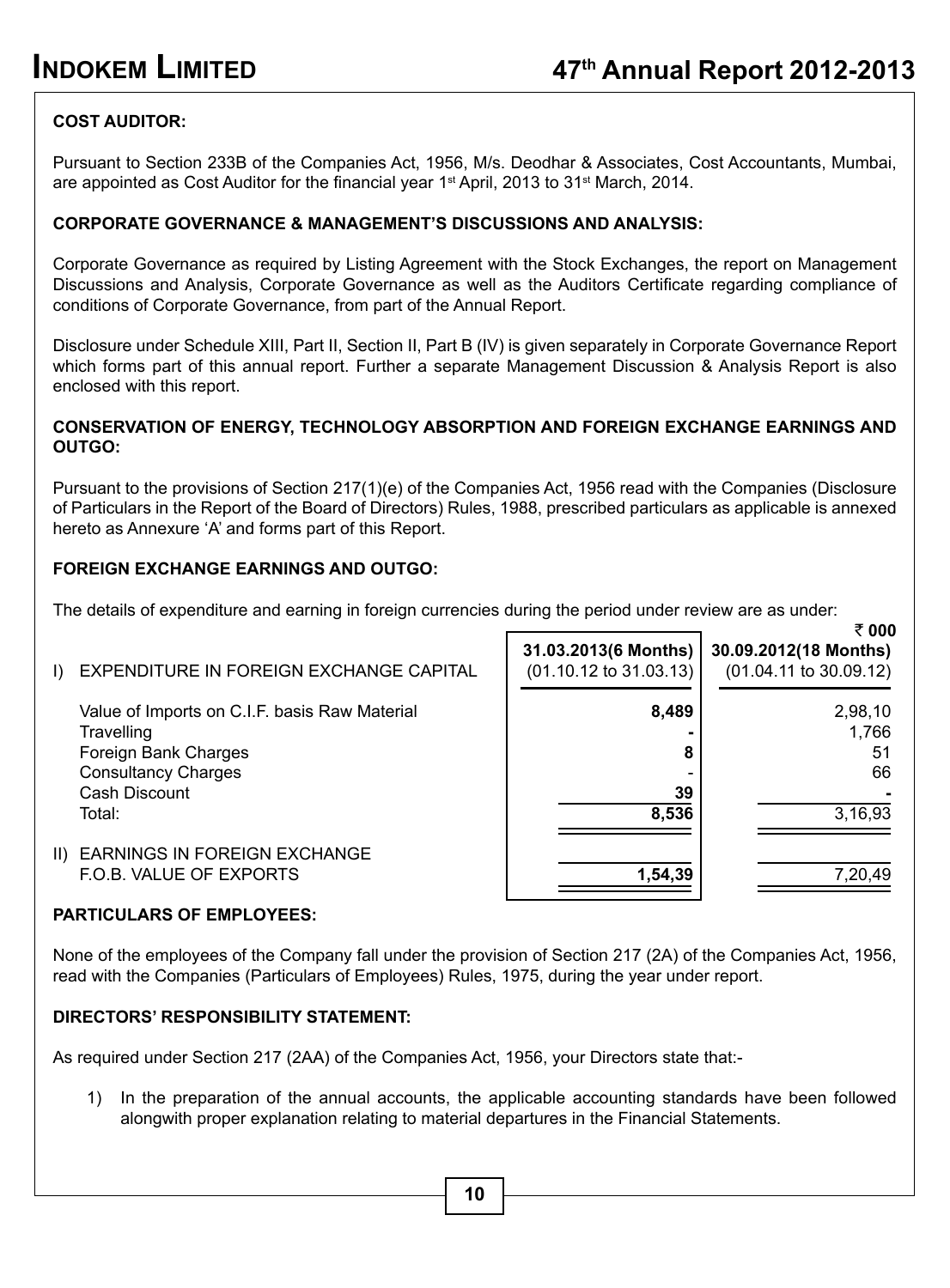# **INDOKEM LIMITED 47th Annual Report 2012-2013**

- 2) The Directors selected such accounting policies and applied them consistently and made judgments and estimates that are reasonable and prudent so as to give a true and fair view of the state of affairs of the Company for the Financial Year ended 31st March, 2013; and of the profit or loss of the Company for that period.
- 3) Proper and sufficient care has been taken for the maintenance of adequate accounting records in accordance with the provisions of the Companies Act, 1956 for safeguarding the assets of the Company and for preventing and detecting fraud and other irregularities.
- 4) The annual accounts have been prepared on a going concern basis.

#### **INDUSTRIAL RELATIONS:**

The industrial relations remained cordial during the 6 months under review.

#### **ACKNOWLEDGEMENT:**

Your Directors place on records their appreciation for the co-operation and assistance given by Financial Institution, Banks and Government Authorities as well as Valued Customers from time to time. They also record their appreciation of the devoted services rendered by the Executives, Staff Members and Workers of the Company.

The Directors also wish to place on record their gratitude to the Members for their continued support and co-operation

For and on behalf of the Board

Place : Mumbai **Mahendra K. Khatau**  Date : 8th August, 2013 Chairman & Managing Director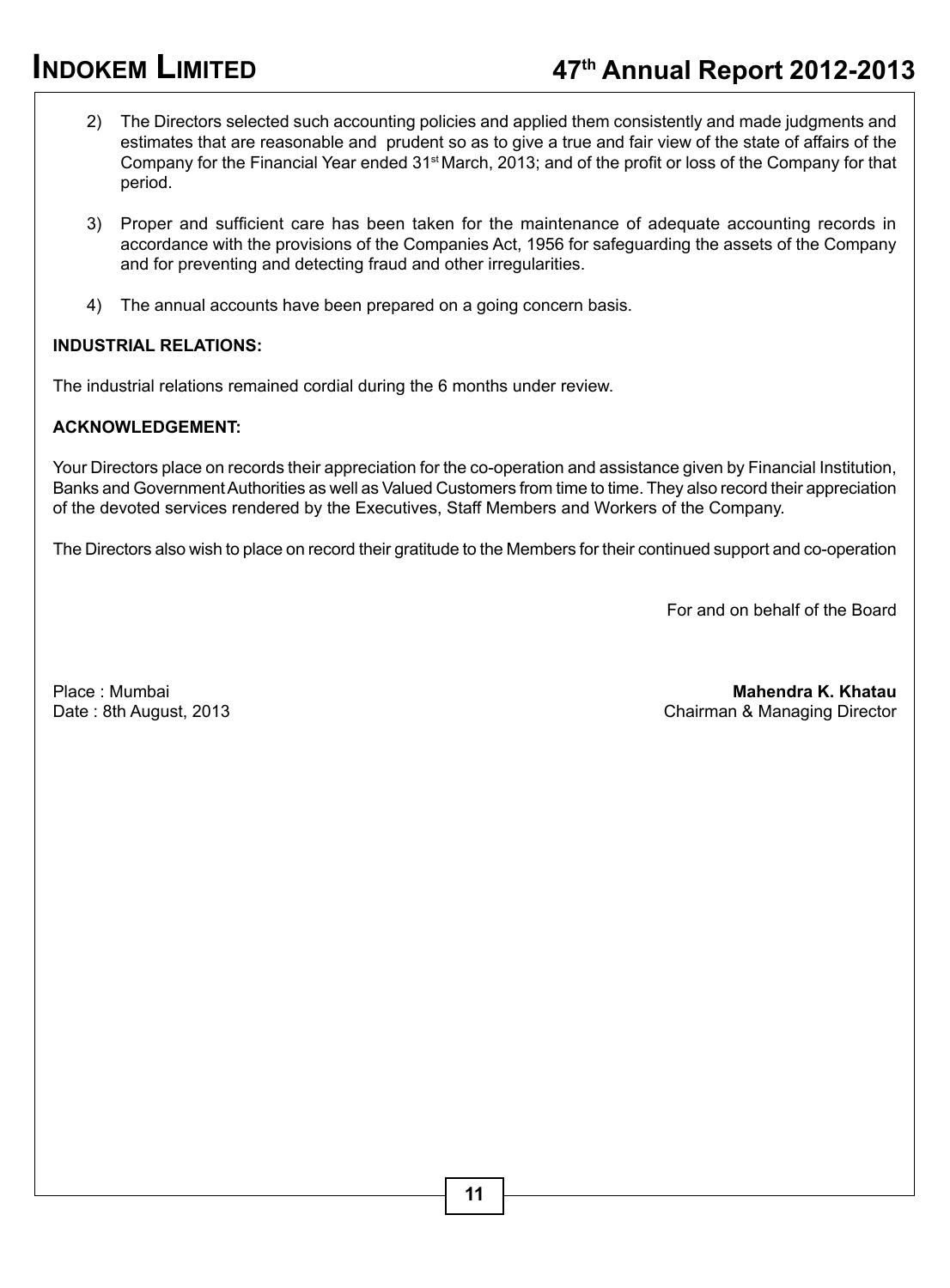#### **ANNEXURE 'A'**

Statement pursuant to Section 217(1)(e) of the Companies Act, 1956 read with Companies (Disclosure of Particulars in the Report of the Board of Directors) Rules, 1988.

Presently Company is concentrating on Trading Activities which has resulted in reduction in consumption of energy.

#### **A. Conservation of Energy**

a. Energy Conservation measures taken :

#### **I) Electrical Energy:**

- i) Regular preventive / predictive maintenance of electrical system is carried out to ensure minimal losses.
- ii) Regular upgradation in electrical system is done so as to minimize electrical consumption.

#### **II) Furnace Oil / LDO Consumption:**

Considering the above issue there are no major consumption of Furnace Oil / Light Diesel Oil. However there are some processing activities carried out the consumptions of energy will be taken care of.

b. **Additional investments and proposals, if any, being implemented for reduction of consumption of energy :**

 As company is concentrating on Trading Activities it has resulted in reduction in consumption of energy. However, as and when production will be increased modern equipments will be used to reduce the consumption of the same.

c. **Impact of the measures at (a) and (b) for reduction of energy consumption and consequent impact on the cost of production :**

Due to negligible consumption there is no special impact

d. **Total energy consumption and energy consumption per unit of production.**As per Form 'A' of the Annexure.

#### **B. Technology Absorption:**

There is no such major technology absorption by the Company.

## **C. Foreign Exchange Earnings and Outgo: (**` **000)**

| v. |    | i vielgii Exchange Lamings and Outgo.                   |                                                | $\sim$ vvv $\prime$                                |
|----|----|---------------------------------------------------------|------------------------------------------------|----------------------------------------------------|
|    |    |                                                         | <b>Current Year</b><br>2012-2013<br>(6 Months) | <b>Previous Year</b><br>2011-2012<br>$(18$ Months) |
|    | 1. | Foreign exchange earned<br>Export of goods on FOB basis | 15439                                          | 72049                                              |
|    | 2. | Outgo of foreign exchange<br>CIF value of Imports       | 8489                                           | 29810                                              |
|    | 3. | <b>Expenditure in foreign currencies</b>                | 47                                             | 1883                                               |
|    |    |                                                         |                                                |                                                    |

For and on behalf of the Board

 **Mahendra K. Khatau**

Chairman & Managing Director

**Place** : Mumbai **Date** : 8<sup>th</sup> August, 2013.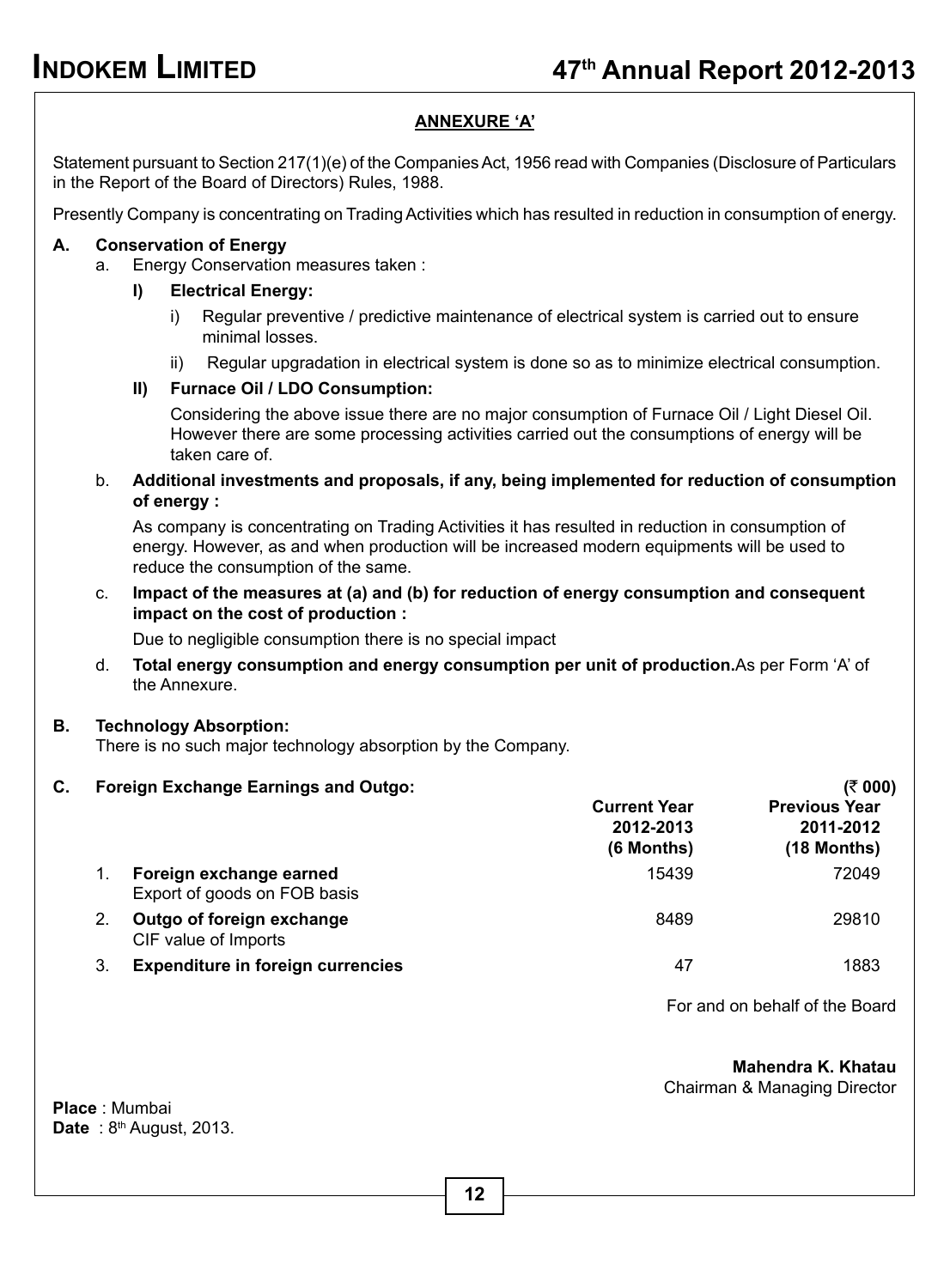### **FORM A**

Statement showing particulars as per section 217(1)(e) of the Companies Act, 1956 read with the (Disclosure of Particulars in the Report of Board of Directors) Rule, 1988.

## **Form for disclosure of particulars with respect to conservation of energy.**

|             |                                                         |    | For theyear ended        | For theyear ended<br>31.03.2013(6 Months) 30.09.2012(18 Months)  |
|-------------|---------------------------------------------------------|----|--------------------------|------------------------------------------------------------------|
|             | <b>Power and Fuel Consumption:</b>                      |    |                          |                                                                  |
| 1.          | Electricity                                             |    |                          |                                                                  |
| (a)         | Purchased Units (₹000 unit)                             |    | 53                       | 37                                                               |
|             | Total amount (₹ 000)                                    |    | 540                      | 315                                                              |
|             | Cost per unit - (₹/Unit)                                |    | 10.19                    | 8.51                                                             |
| (b)         | Own Generation                                          |    |                          |                                                                  |
| (i)         | <b>Through Diesel</b>                                   |    |                          |                                                                  |
|             | Generator Set:                                          |    |                          |                                                                  |
|             | Units generated/Lakhs                                   |    |                          |                                                                  |
|             | Units per Ltr. of Diesel Oil                            |    |                          |                                                                  |
|             | $Cost - ₹ / Unit$                                       |    |                          |                                                                  |
| (ii)        | Through Steam Turbine/Generator                         |    |                          |                                                                  |
| 2.          | Coal (specify quality and where used)                   |    |                          |                                                                  |
| 3.          | Furnace Oil Quantity - Ltrs.                            |    | 6589                     |                                                                  |
|             | Total amount $-$ ₹ in Lakhs                             |    | 2.94                     |                                                                  |
|             | Average rate $-$ ₹ / Per Ltr.                           |    | 44.63                    |                                                                  |
| 4.          | Others/internal generation Gas - (000 NM <sup>3</sup> ) |    |                          |                                                                  |
|             | Total amount - $(300)$                                  |    |                          |                                                                  |
|             | Average rate – (₹/NM <sup>3</sup> )                     |    |                          |                                                                  |
|             | <b>Production / Consumption of:</b>                     |    |                          |                                                                  |
|             |                                                         |    | 31.03.2013<br>(6 Months) | For theyear ended For theyear ended<br>30.09.2012<br>(18 Months) |
|             | Products                                                |    |                          |                                                                  |
| <b>Dyes</b> |                                                         | MT | 117.489                  | 466                                                              |
|             | <b>Electricity</b>                                      | MT |                          |                                                                  |
| Gas         |                                                         | МT |                          |                                                                  |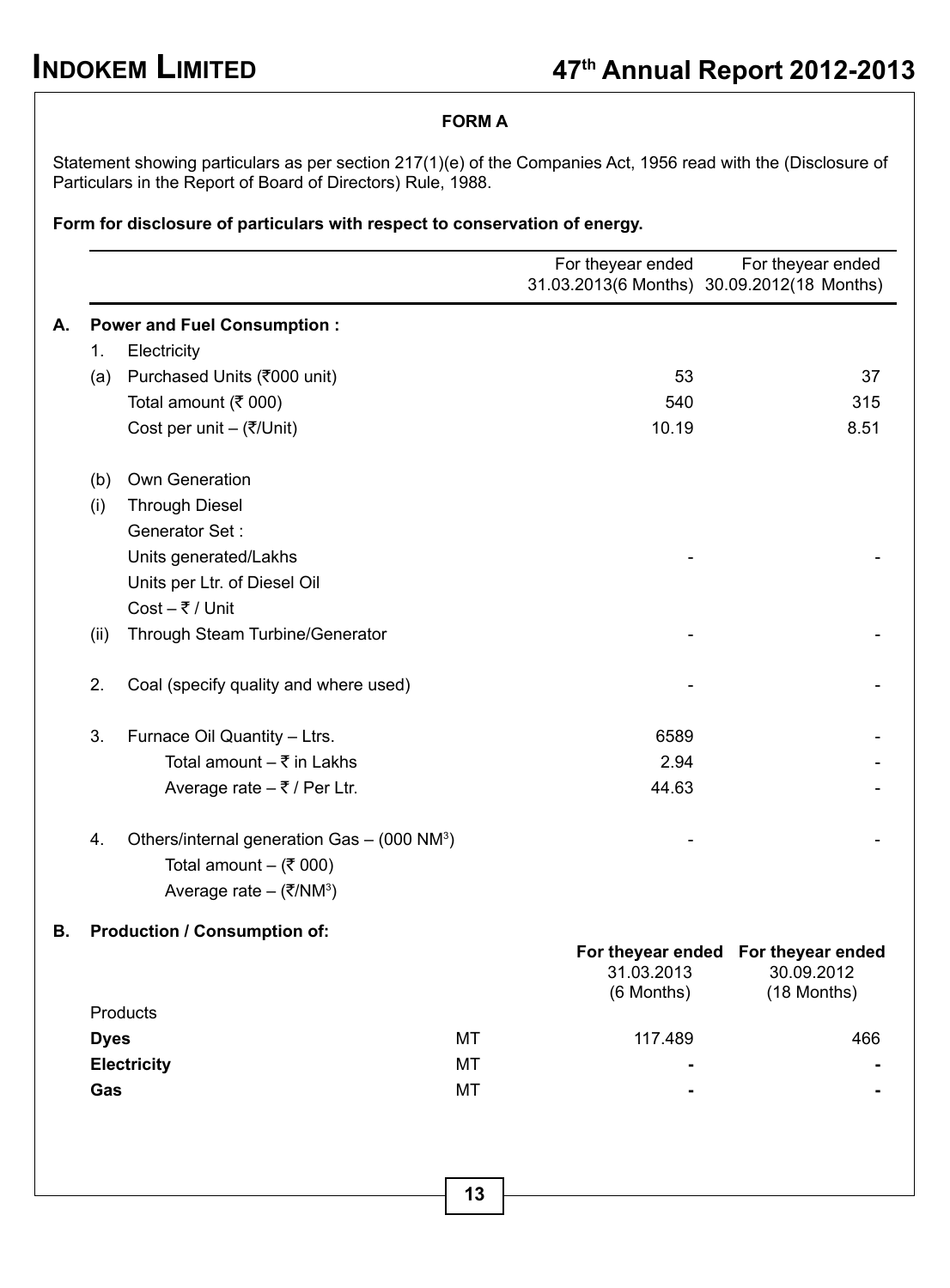## **FORM B**

#### **Form for disclosure of particulars with respect to absorption**

Since the Factory at Ankleshwar is not operational and Company is mainly concentrating on Trading Activities there are no Research & Development Activities and Expenditure in the Company.

| 1. |                      | Specific areas in which the<br>Research & Development carried out<br>by the Company           | Due to the above reason there are no<br>Research & Development Activities carried out by<br>the Company |
|----|----------------------|-----------------------------------------------------------------------------------------------|---------------------------------------------------------------------------------------------------------|
| 2. |                      | Benefits derived as a result of the<br>above R & D                                            | Not Applicable.                                                                                         |
| 3. |                      | Future plan of action<br>ensures profitability to the Company.                                | Company would like to concentrate on Trading Activities which                                           |
| 4. |                      | Expenditure on R & D                                                                          |                                                                                                         |
|    | a)<br>b)<br>C)<br>d) | Capital<br>Recurring<br>Total<br>Total R & D expenditure as a<br>percentage of total turnover | Nil<br>Nil<br>Nil<br>Nil                                                                                |
| 5. |                      | Technology absorption,<br>adaptation and innovation                                           | Due to the above reason there is no technology<br>absorption by the Company.                            |

For and on behalf of the Board

#### **Mahendra K. Khatau** Chairman & Managing Director

Place: Mumbai Date: 8th August, 2013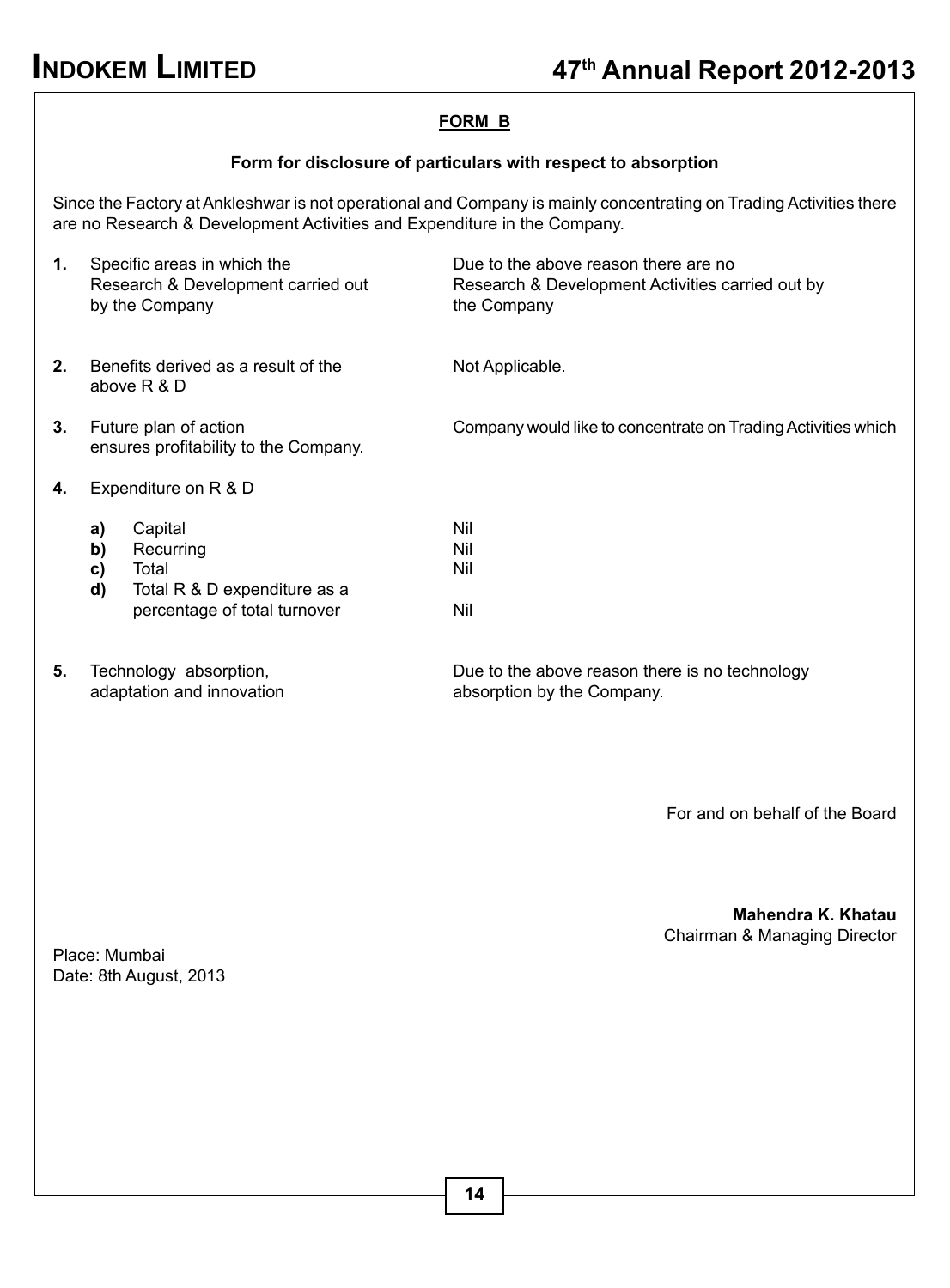#### **MANAGEMENT DISCUSSION AND ANALYSIS**

The Global Economy is still struggling especially European countries and America and the effect of this global scenario is slowly affecting Indian economy, the inflation rate is high and the industrial production growth has come down substantially. Although some signs of a downturn are visible in the current year, we will be able to fight back and restore our higher growth.

#### **PERFORMANCE:**

The current financial year is for 6 months and the company has improved its turnover, especially on export front and has shown improvement. Despite maintaining its turnover, the company recorded a loss in the year that has been due to various factors such as rising cost of material, slackness in the market, depreciation of the rupee resulting in higher costs of imports, escalating fuel, inflation and slow growth in the economy has a negative impact on the performance of the company. Inspite of all these challenges your Company has withstood the pressure and reported comparatively better business.

#### **Internal Control System:**

The Company has appropriate internal control systems for business processes with regard to its operations, financial reporting and compliance with applicable laws and regulations.

#### **HUMAN RESOURCE MANAGEMENT**

Your Company has valued both experience and fresh talent, and takes pride in the commitment, competence and dedication shown by its employees in all areas of business and is conscious of the importance of environmentally clean and safe operations. Upgradation of technical skills training is periodically given to employees as per identified requirements while employees are encouraged to participate in personality development, soft skills enhancement programmes etc. especially for the marketing and technical staff.

#### **RISK MANAGEMENT:**

The Risk Management and Control Systems are considered to be in balance with Indokem's risk profile and appetite, although such systems can never provide absolute assurance. Indokem's Risk Management and Control Systems are subject to continuous review and adaptations in order to remain in balance with its growing business size and changes in its risk profile.

#### **safe harbour clause:**

Statements in the Management Discussion and Analysis describing the Company's objectives and expectations may be "forward looking statement" within the meaning of applicable securities laws and regulations. These statements are based on certain assumptions and reasonable expectation of future events. Actual results could however differ materially from those expressed or implied. Important factors that could make a difference to the Company's operations include, among others, economic conditions affecting demand/ supply, price conditions in the domestic and overseas market in which the Company operates, changes in the Government regulations and tax structure, economic developments within India and the countries with which the Company has business contacts and other factors such as litigation and industrial relations.

#### **CONCLUSION:**

Though the company cannot assess its success on short term profits and financial performance is the main factor to overall success, we with entire system are keen in improving our performance of every individual employee just as much as we are doing for improving our every product.

For and on behalf of the Board

#### Place : Mumbai **Mahendra K. Khatau**  Date : 8th August, 2013 Chairman & Managing Director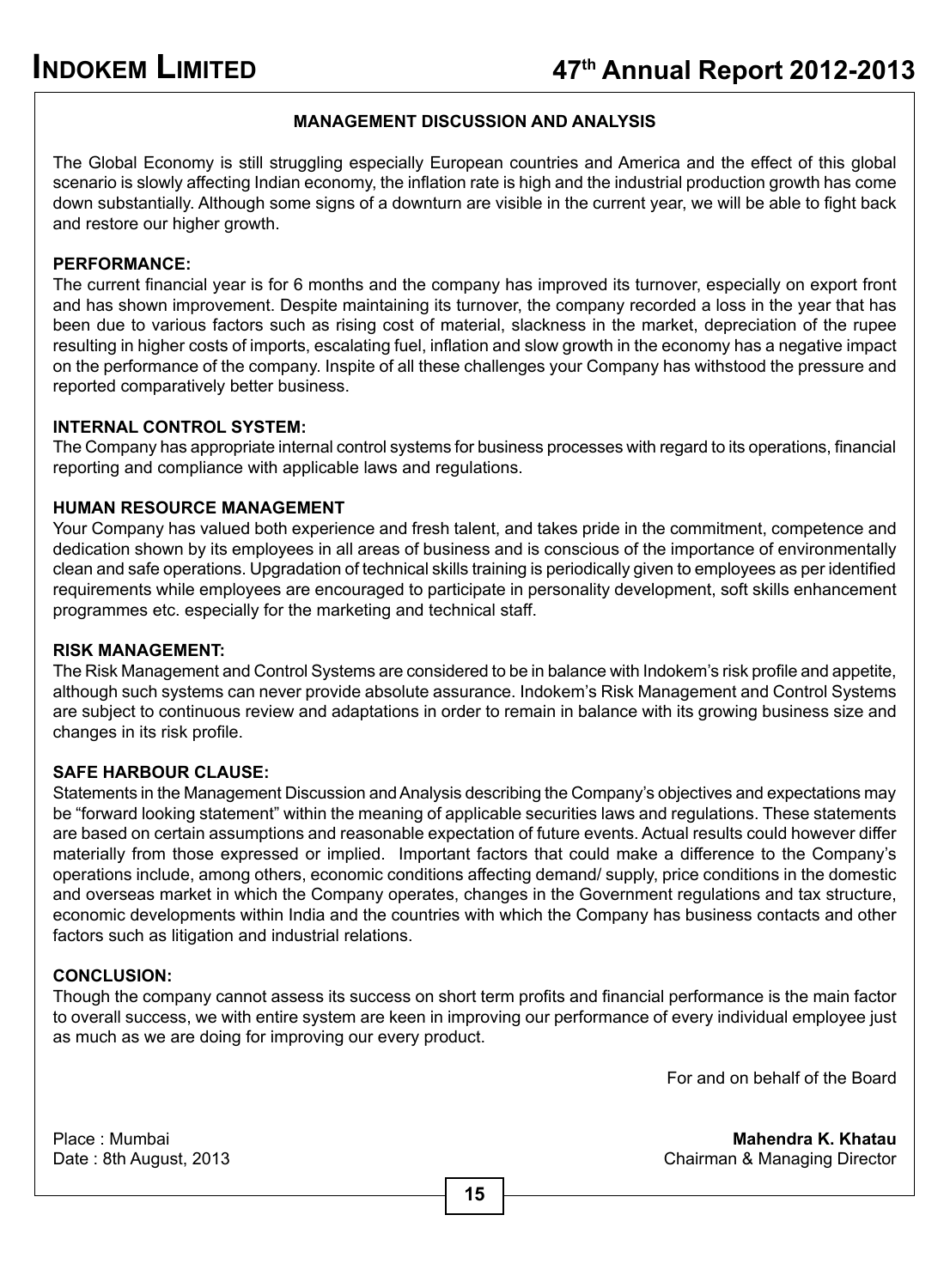## **REPORT ON CORPORATE GOVERNANCE**

Effective corporate governance practices constitute the strong foundations on which successful commercial enterprises are built to last. The Company's philosophy on corporate governance oversees business strategies & ensures fiscal accountability, ethical corporate behaviour and fairness to all stakeholders comprising regulators, employees, customers, vendors, investors and the society at large.

#### **1. Philosophy on Corporate Governance:**

Indokem's Corporate Governance philosophy encompasses not only regulatory and legal requirements but also strives to enhance shareholders' value through :

- good strategic direction
- sound business decisions
- prudent financial management
- high standards of ethics throughout the organisation
- ensuring transparency and professionalism in all decision making processes relating to transactions of the Company.

Your Company has adopted a Code of Conduct for members of the Board as well as senior management and has received confirmations from all concerned regarding their adherence to the said Code.

Pursuant to Clause 49 of the Listing Agreement, a confirmation from the Managing Director of the Company regarding compliance with the Code by all members of the Board and senior management is forming part of this Annual Report. The full text of the Code is displayed on the Company's website www.indokem.co.in.

Your Company has adopted a Code of Conduct for Prevention of Insider Trading as per SEBI (Prohibition of Insider Trading) Regulations, 1992. All the Directors, employees at senior management level and other specified employees who could have access to the unpublished price sensitive information of the Company are governed by the Code. During the year under review, there has been due compliance with SEBI (Prohibition of Insider Trading) Regulations, 1992.

In terms of Clause 49 of the Listing Agreement executed with the Stock Exchange, the details of Compliance are as follows :-

#### **2. Composition of Board:**

#### **a) Composition and Category of Directors:**

As at March 31, 2013, the strength of the Board was 6 members with Mr. Mahendra K. Khatau as Chairman & Managing Director and 5 Non Executive Directors. Out of five Non-Executive Directors, three are Independent Directors & two Directors are Non Independent Director. Except the Managing Director, all other Directors are eligible to retire by rotation as per the provisions of the Companies Act, 1956. Ms. Leela K. Khatau and Mr. S. Rajagopalan who are retiring by rotation and being eligible for reappointment and their brief profile are given in the Notice which forms part of this annual report.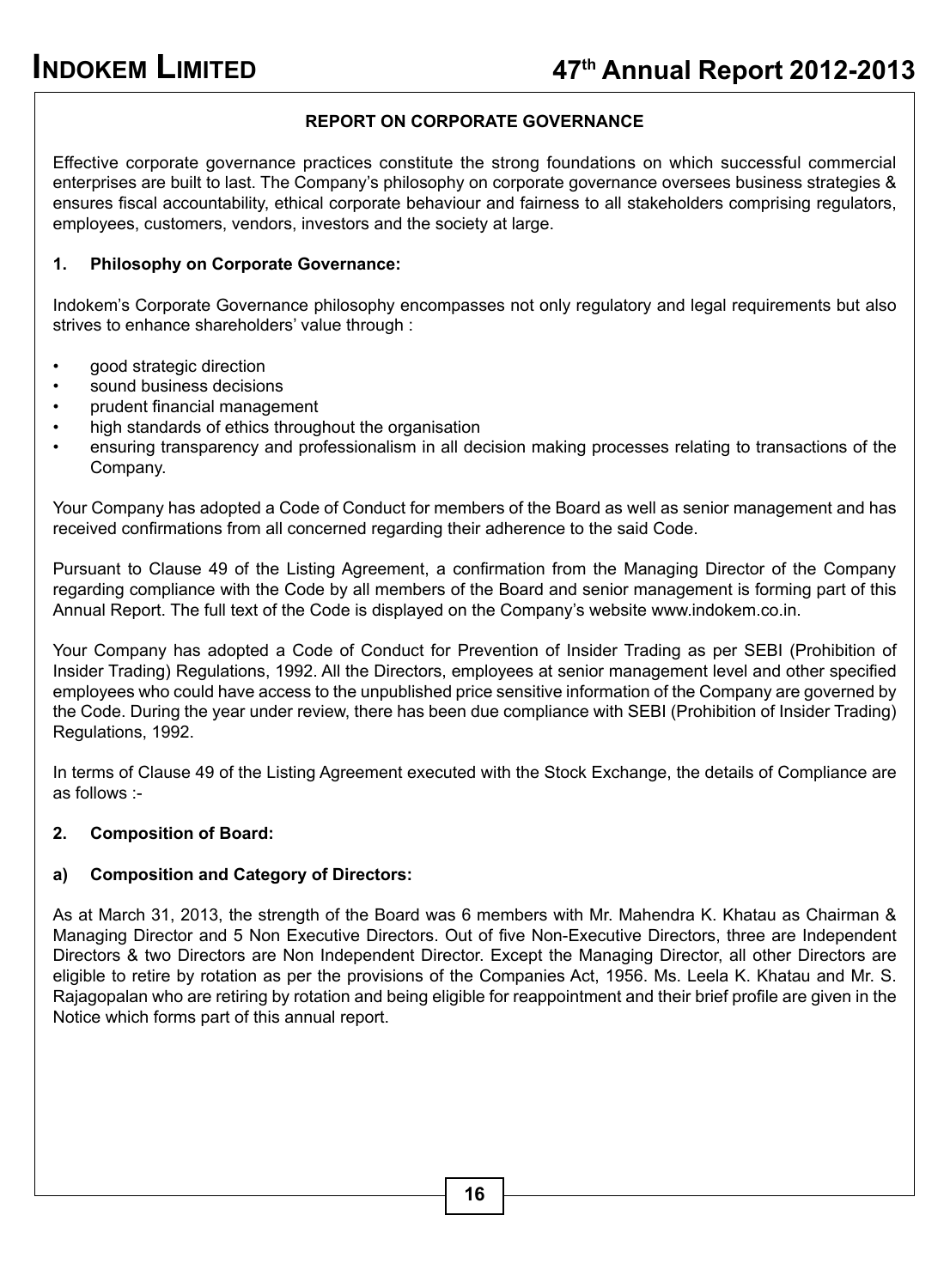The Composition of the Board and other relevant details relating to the Directors are depicted in the table given below:

| Name of the Director   |                                       | Attendance<br>particulars |            | No. of other directorships<br>and committee (memberships<br>other than Indokem Limited) |                   |   |
|------------------------|---------------------------------------|---------------------------|------------|-----------------------------------------------------------------------------------------|-------------------|---|
|                        |                                       | Board                     | Last       | Other                                                                                   | <b>Committee@</b> |   |
|                        |                                       | Meeting                   | <b>AGM</b> | Directorships#                                                                          | м                 | с |
| Mr. Mahendra K. Khatau | Chairman & Managing<br>Director       | 2                         | Yes.       |                                                                                         |                   |   |
| Ms. Leela Khatau       | Non-Executive Director                | 2                         | No.        |                                                                                         |                   |   |
| Mr. Kailash Pershad    | Non-Executive<br>Independent Director | 2                         | Yes        |                                                                                         |                   |   |
| Mr. S. Rajagopalan     | Non-Executive<br>Independent Director |                           | No.        |                                                                                         |                   | 2 |
| Mr. B.G. Sontakke      | Non-Executive<br>Independent Director | 2                         | Yes        |                                                                                         | 2                 |   |
| Mrs. Asha M. Khatau    | Non-Executive Director                | 2                         | Yes        | 3                                                                                       |                   |   |

#Directorships in Private Limited Companies excluded;

@ comprises of Audit and Investors' Grievance Committee of Public Limited Companies;

**b)** Meeting and Attendance: Two Board Meetings were held during the financial year ended 31<sup>st</sup> March, 2013 (6 months), viz. on  $9<sup>th</sup>$  November, 2012 and 11<sup>th</sup> February, 2013.

**c) Board Agenda:**The Board meetings are scheduled well in time and Board members are given a notice of at least seven days before the meeting date. The Board members are provided with well structured and comprehensive agenda papers. All major agenda items are backed by in-depth background information and analysis, wherever possible, to enable the Board to take appropriate & informed decisions.

#### **3. Audit Committee:**

- **a) Terms of Reference:**The Audit Committee of the Company is constituted in line with the provisions of Clause 49 of the Listing Agreements entered into with the Stock Exchanges read with Section 292A of the Companies Act, 1956. The Audit Committee is responsible for overseeing the Company's financial reporting process by providing direction to audit function and monitor the scope and quality of internal and statutory audits.Terms of Reference of Audit Committee are broadly as under:
- Overview of the Company's financial reporting process and the disclosure of its financial information to ensure that the financial statements reflect a true & fair position & that sufficient & credible information is disclosed.
- Recommending the appointment of Statutory and Cost Auditors and fixation of their audit fees.
- Reviewing the Audit Report / Cost Audit Report
- Reviewing the financial statements and draft audit report, including the quarterly/half-yearly financial information.
- Reviewing with the management the annual financial statements focusing primarily on:
	- any changes in accounting policies and practices;
	- major accounting entries based on exercise of judgment by management;
	- reviewing audit report and comments;
	- significant adjustments arising out of audit;
	- the going concern assumption;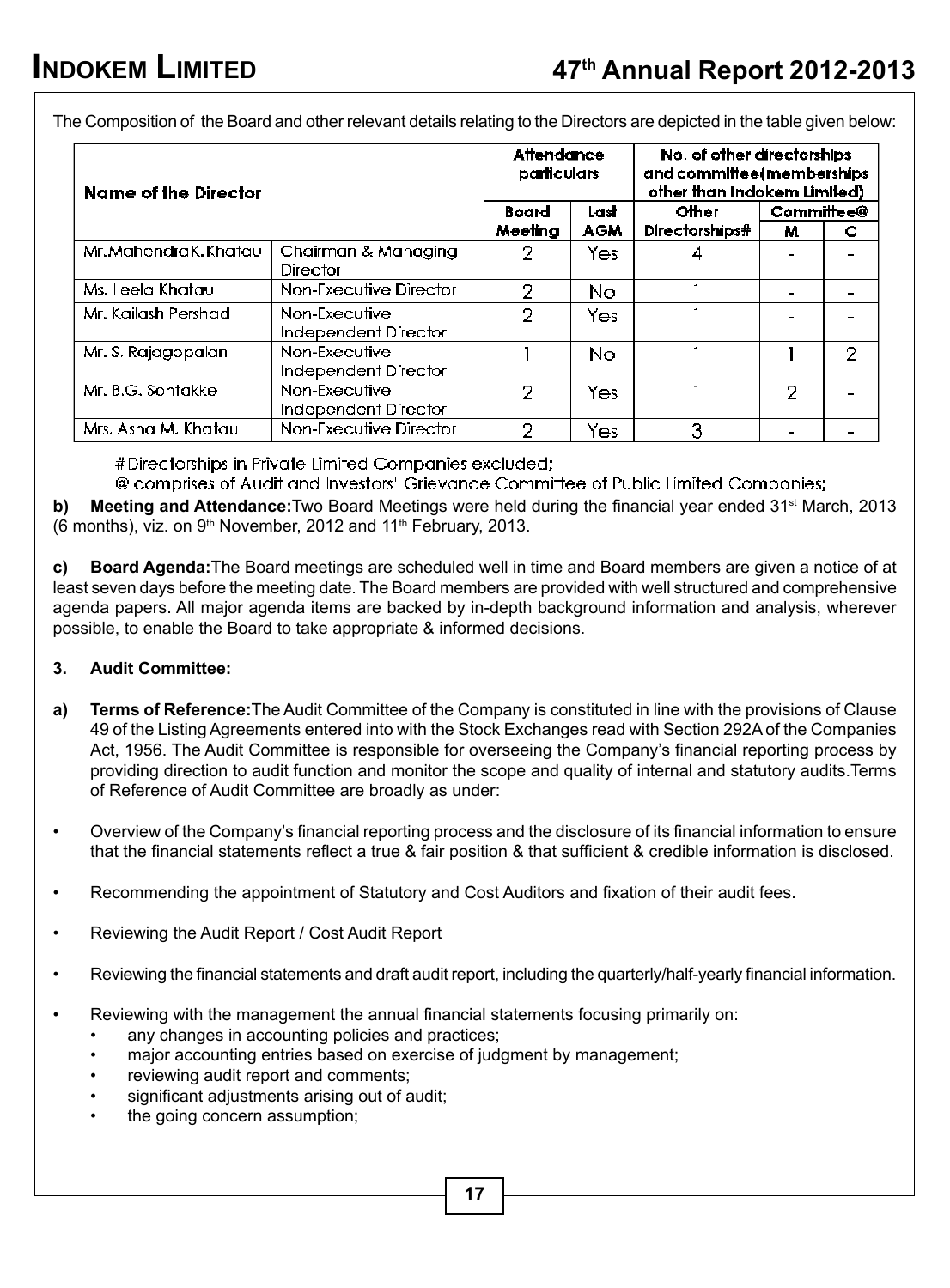- compliances with accounting standards, stock exchange and legal requirements concerning financial statements;
- any related party transactions as per Accounting Standard.
- Reviewing the Company's financial and risk management policies.
- Disclosure of contingent liabilities.
- Reviewing with the management, the adequacy of internal control systems.
- Reviewing the adequacy of internal audit functions.
- Reviewing compliances as regards the Company's Whistle Blower Policy.

The previous Annual General Meeting (AGM) of the Company was held on 28th December, 2012.

- **b) Composition of Audit Committee:**The Audit Committee presently comprises of Mr. Kailash Pershad, Chairman, besides, Mr. M. K. Khatau, Mr. S. Rajagopalan and Mr. B.G. Sontakke. Two-thirds of the members of audit committee are independent directors. All of them have financial and accounting knowledge. Mr. Rohan Gavas, Company Secretary is the Secretary of the Committee. Chief Financial Officer, Statutory Auditors and Cost Auditor attend meetings by invitation.
- **c)** Attendance: Two meetings were held during the financial year ended 31<sup>st</sup> March, 2013 viz. on 9<sup>th</sup> November, 2012 & 11<sup>th</sup> February, 2013. Composition of the Audit Committee & attendance of each Director at these meetings are as follows:

| Name of the Director | <b>Designation</b> | <b>No. of Meetings Attended</b> |
|----------------------|--------------------|---------------------------------|
| Mr. Kailash Pershad  | Chairman           |                                 |
| Mr. S. Rajagopalan   | Member             |                                 |
| Mr. M.K. Khatau      | Member             |                                 |
| Mr. B.G. Sontakke    | Member             |                                 |

#### **4. Remuneration Committee:**

**a)** Remuneration Committee was constituted by the board to recommend / review the remuneration package of the Whole Time Director / Chairman and Managing Director. The Constitution of Committee comprises the following 3 Non-Executive Independent Directors.

| <b>Name of Directors</b> | <b>Designation</b> |
|--------------------------|--------------------|
| Mr. Kailash Pershad      | Chairman           |
| Mr. S. Rajagopalan       | Member             |
| Mr. B.G. Sontakke        | Member             |

There was no meeting of the Remuneration Committee during the financial year 2012-2013 (6 months).

#### **b) Remuneration of Directors**

#### **Revision of Remuneration of Shri Mahendra K. Khatau**

Remuneration Committee and Board of Directors of the Company approved the revision of remuneration of Mr. M. K. Khatau, Chairman and Managing Director of the Company upto  $\bar{\tau}$  2.50 Lacs per month in their meeting held on 08.08.2013 subject to the approval of members in ensuing Annual General Meeting. Further disclosures pursuant to schedule XIII Part B (IV) are as follows:

**(i) Remuneration Package and their elements:** Details of Remuneration Package is mentioned in the Explanatory Statement of the Notice forming part of this Annual Report.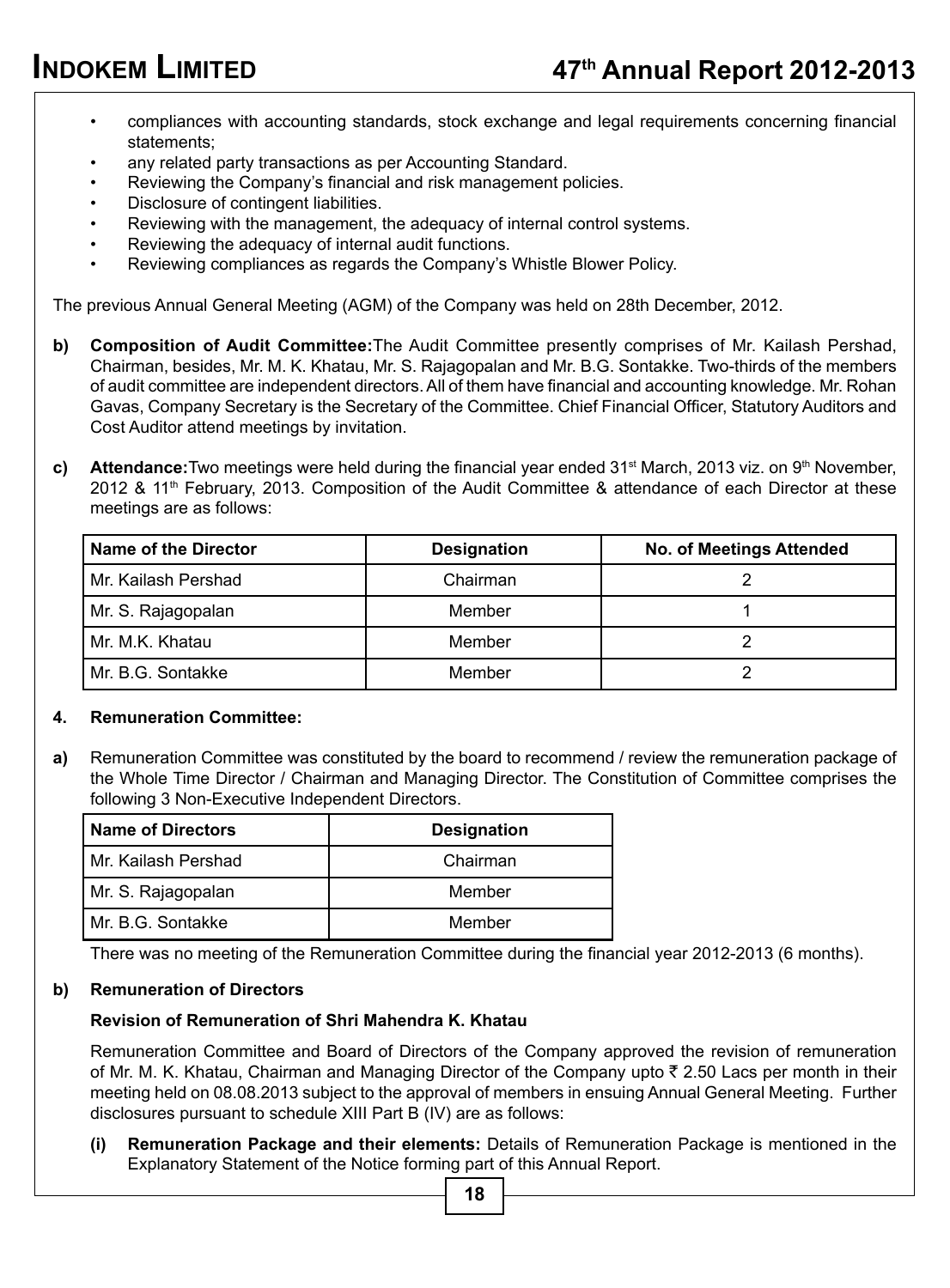- **(ii) Details of Fixed Components and Performance Linked Incentives:** Apart from the fixed components as mentioned in the Explanatory Statement of the Notice forming part of this Annual Report there is no performance linked in Incentives.
- **(iii) Service Contracts, Notice Period, Severance Fees:** Shri Mahendra K. Khatau is appointed as Chairman and Managing Director for a period of 5 years w.e.f. 1<sup>st</sup> April, 2010 to 31<sup>st</sup> March, 2015 and with the notice period of 3 months and no severance fees.
- **(iv) Stock Option Details:** There are no stock option details given by the Company.Except mentioned above there are no variable components (Performance Linked Incentive) in the salary / remuneration of Mr. M. K. Khatau and that his appointment was made for a period of 5 years w.e.f. 01.04.2010 in the Annual General Meeting held on 30.09.2010 and that there is no stock option issued by the Company to any of its Directors.Disclosure under Schedule XIII, Part II, Section II, Part B (IV) is given separately in Corporate Governance Report which forms part of this annual report. Further a separate Management Discussion & Analysis Report is also enclosed with this report

| <b>Remuneration:</b> -                 | ₹ In Lacs |
|----------------------------------------|-----------|
| Managing Director:                     | 8.25      |
| Non Executive Directors (Sitting Fees) | 0.31      |
| Total                                  | 8.56      |

Managing Director has a service contract of five years, with a notice period of three months by either party.

#### **c) Remuneration of Non-Executive Directors**

| <b>Name of Director</b> |                      | Sitting Fees Paid (₹)          |  |  |  |
|-------------------------|----------------------|--------------------------------|--|--|--|
|                         | <b>Board Meeting</b> | <b>Audit Committee Meeting</b> |  |  |  |
| Ms. Leela Khatau        | 4.000                | -                              |  |  |  |
| Mr. Kailash Pershad     | 4.000                | 4.000                          |  |  |  |
| Mr. S. Rajagopalan      | 2.000                | 2.000                          |  |  |  |
| Mr. B.G. Sontakke       | 4,000                | 4.000                          |  |  |  |
| Mrs. Asha M. Khatau     | 4.000                |                                |  |  |  |

#### **5. Shareholders' Committee:**

- **a) Share Transfer Committee**The Committee comprises of an Executive Director and a Non-Executive Independent Director. Mr. M.K. Khatau is the Chairman, Mrs. Leela K. Khatau and Mr. B.G. Sontakke are the other members of the Committee. The Committee looks into the issues relating to Shareholders, including transfer, transmission and transposition of shares, issue of duplicate share certificates and other related matters. The Committee meets to approve the share transfers and transmissions from time to time.
- **b) Shareholders' Grievance Committee**The Committee presently consists of three Non-Executive Independent Directors and an Executive Director. This Committee specifically looks into the redressal of shareholders' and investors' complaints with a primary objective to improve investor relations. The Committee met two times during the financial year 2012-2013 (6 months) viz. on 9th November, 2012 and 11<sup>th</sup> February, 2013. Composition of the committee and attendance of each Director at these meetings are as follows: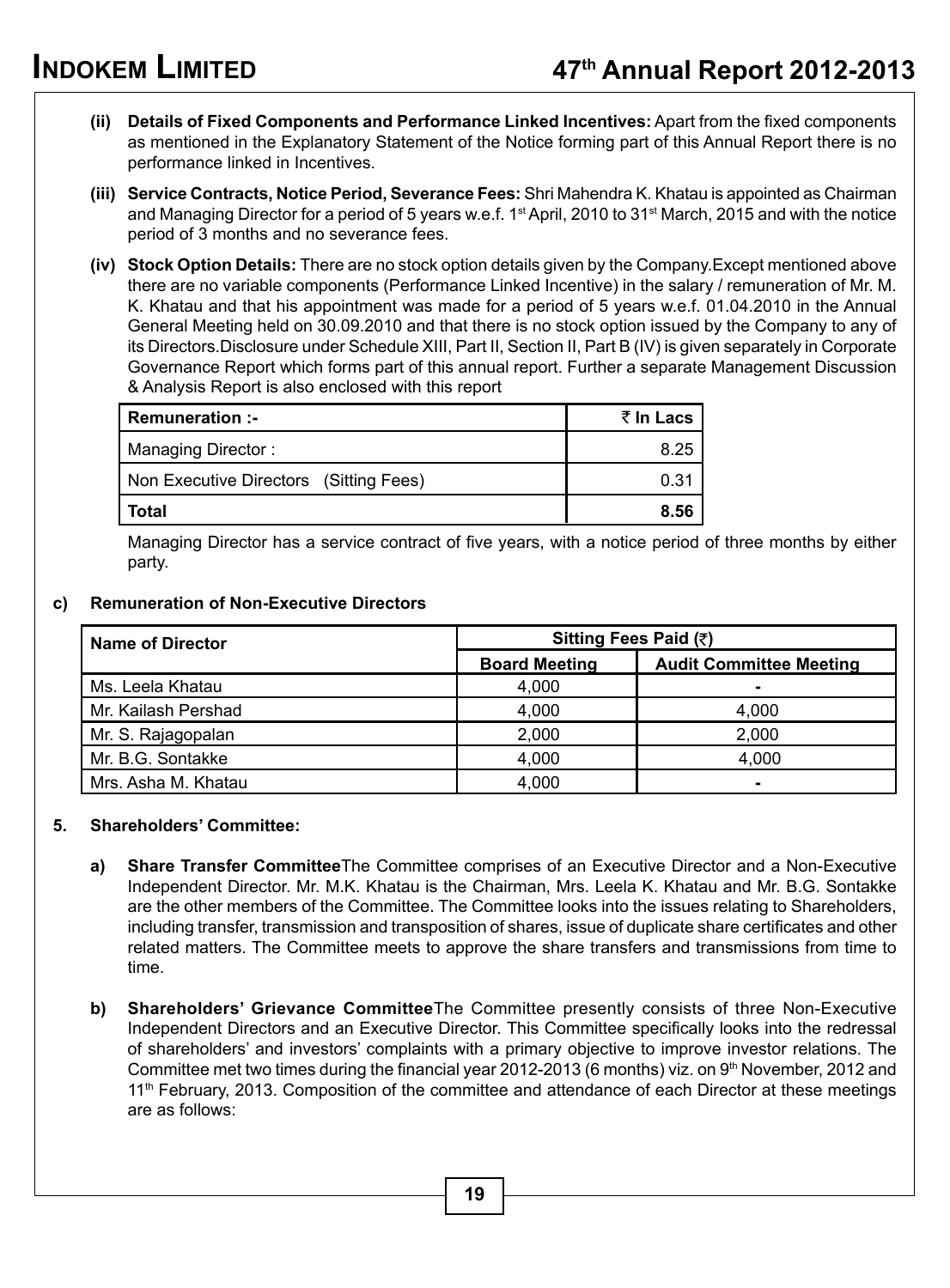| Name of the Director | <b>Designation</b> | No. of Meetings Attended |
|----------------------|--------------------|--------------------------|
| Mr. B.G. Sontakke    | Chairman           |                          |
| Ms. Leela Khatau     | Member             |                          |
| Mr. M.K. Khatau      | Member             |                          |

#### **c) Compliance officer**

Mr. Rohan R. Gavas, Company Secretary is the Compliance Officer pursuant to clause 47 (a) of the Listing Agreement with Stock Exchanges.

#### **d) Details of complaints/correspondences received & resolved during the year**

| Number of correspondences received from Share holders | Nil |
|-------------------------------------------------------|-----|
| Number of correspondences redressed                   | Nil |
| Number of complaints/correspondences not resolved     | Nil |

## **6. General Body Meeting Held During The Last Three Years**

| <b>AGM</b>              | Date                     | Venue                                   | <b>Special Resolution Passed</b>                                                                                                                                                                                                                                                                                                                                                                                     |
|-------------------------|--------------------------|-----------------------------------------|----------------------------------------------------------------------------------------------------------------------------------------------------------------------------------------------------------------------------------------------------------------------------------------------------------------------------------------------------------------------------------------------------------------------|
| 44 <sup>th</sup><br>AGM | 30.09.2010<br>at 4.00 pm | Khatau House, Mahim,<br>Mumbai-400 016. | Appointment of Mr. Mahendra Kishore Khatau<br>as Chairman & Managing Director of the<br>Company.<br>Appointment of Mrs. Asha M. Khatau & Mr. B.G.<br>Sontakke as Directors of the Company.<br>• Amendment of Articles of Association for the<br>minimum number of Directors to 4 instead of 6.<br>• Appointment of Mr. Manish M. Khatau as Vice<br>President-Corporate Strategies U/s 314 of<br>Companies Act, 1956. |
| 45 <sup>th</sup>        | 29.09.2011               | Khatau House, Mahim,                    | There was no Special Resolution passed during                                                                                                                                                                                                                                                                                                                                                                        |
| <b>AGM</b>              | at 4.00 pm               | Mumbai-400 016.                         | the year.                                                                                                                                                                                                                                                                                                                                                                                                            |
| 46 <sup>th</sup><br>AGM | 28.12.2012<br>at 4.00 pm | Khatau House, Mahim.<br>Mumbai-400 016. | There was no Special Resolution passed during<br>the year.                                                                                                                                                                                                                                                                                                                                                           |

#### **7. Resolution passed through Postal Ballot:**

During the year, no resolutions were passed through Postal Ballot.

#### **8. Code of Conduct:**

At the Board Meeting, held on 8th August, 2013, the Board approved the Code of Conduct applicable to the Directors and the senior management personnel. This Code of Conduct is available on the website of the Company: www.indokem.co.in All the Directors and Senior Management Personnel affirmed their compliance with the Code of Conduct. A declaration to this effect signed by the Chairman and Managing Director forms a part of this Report.

#### **9. Key Information:**

Key information such as annual operating plans, budgets, quarterly working results, minutes of audit committee & other committees are made available to the Directors.

The Board is informed of all affairs including materials, financial and commercial decisions from time to time.

#### **10. CEO Certification:**

The Chairman and Managing Director has given a certificate to the Board as contemplated in Clause 49 of the Listing Agreement.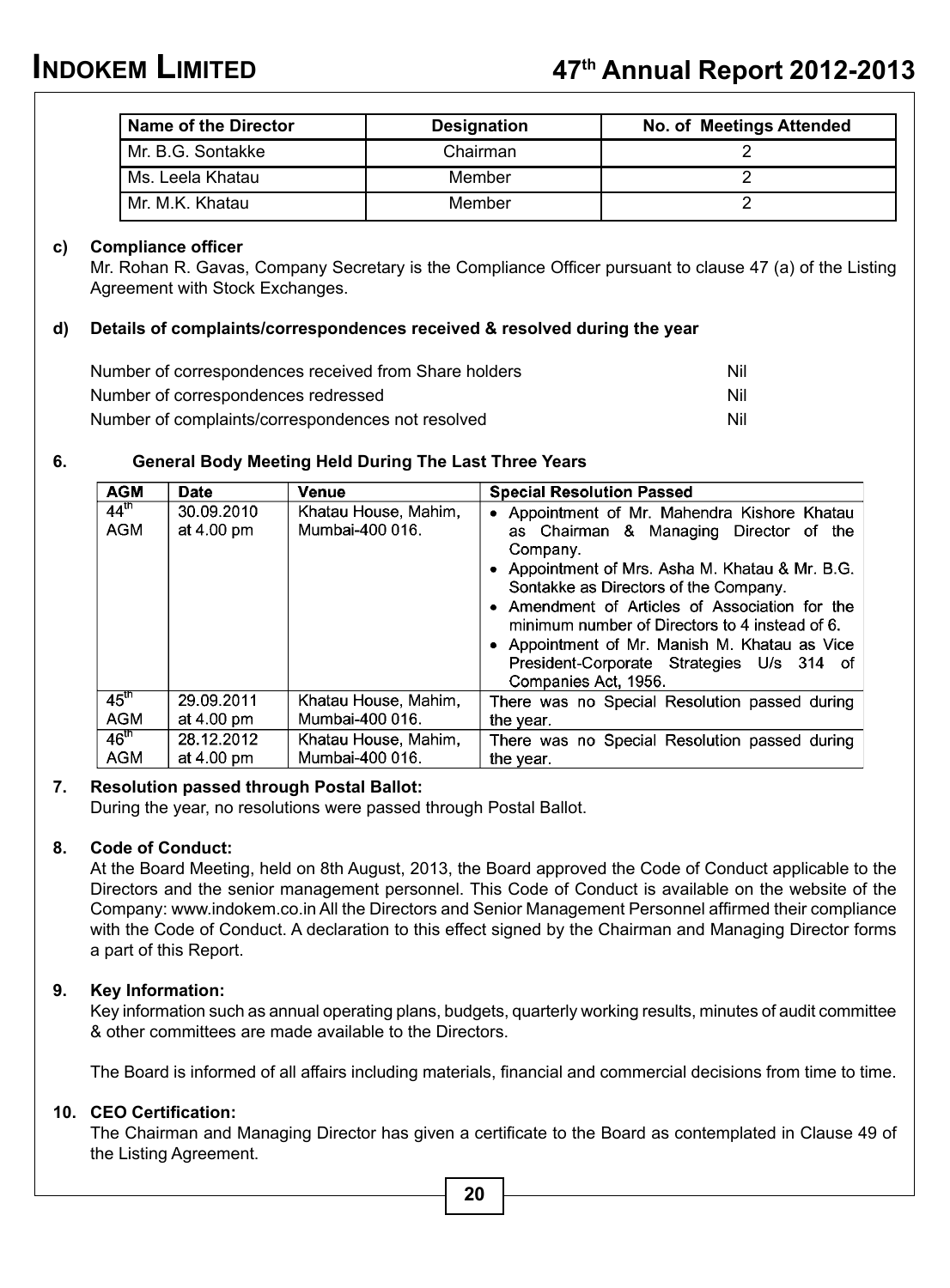#### **11. Disclosures:**

- a) The Company has not entered into any pecuniary transactions with its promoters or directors except as disclosed in the Accounts.
- b) The Company has followed the Guidelines of Accounting Standards laid down by the Central Government and The Institute of Chartered Accountants of India (ICAI) in preparation of its financial statements.
- c) During the last three years, there were no penalties or strictures imposed on the Company either by the Stock Exchanges or by SEBI or any statutory authority for non-compliance on any matter related to capital markets.
- d) The Company has laid down procedures to inform Board members about the risk assessment and minimization procedures. The Board periodically discusses the significant business risks identified by the management and the mitigation process being taken up.
- e) During the year under review, the Company has not raised any funds from public issue, rights issue or preferential issue.

#### **12. Risk Management:**

The process of identification & evaluation of various risks inherent in the business environment and the operations of the Company and initiation of appropriate measures for prevention and/or mitigation of the same are dealt with by the concerned operational heads under the overall supervision of the Managing Directors of the Company. The Audit Committee periodically reviews the adequacy and efficacy of the overall risk management system.

#### **13. Web Site:**

The Company Web Site : www.indokem.co.in

Queries relating to Investors Grievances may be addressed to e-mail: secretarial@indokem.co.in / iklsecretarial@gmail.com

#### **14. Compliance:**

The Board reviews periodically compliance reports of all laws applicable to the Company, prepared by the Company as well as steps taken by the Company to rectify instances of non compliances, if any.

#### **15. Means of Communication:**

- a) The quarterly results are published in 2 News papers circulated at Mumbai:
	- i) Business Standard (English), and
	- ii) Tarun Bharat (Marathi).
- b) The financial results, shareholding pattern, Annual Reports and other investors related information are posted on the Company's website : www.indokem.co.in.
- c) The report on Corporate Governance forms part of the Annual Report of the Company and the Certificate from a Practicing Chartered Accountant confirming compliance is enclosed herewith.
- d) A report on Management Discussion & Analysis is also a part of the Company's Annual Report.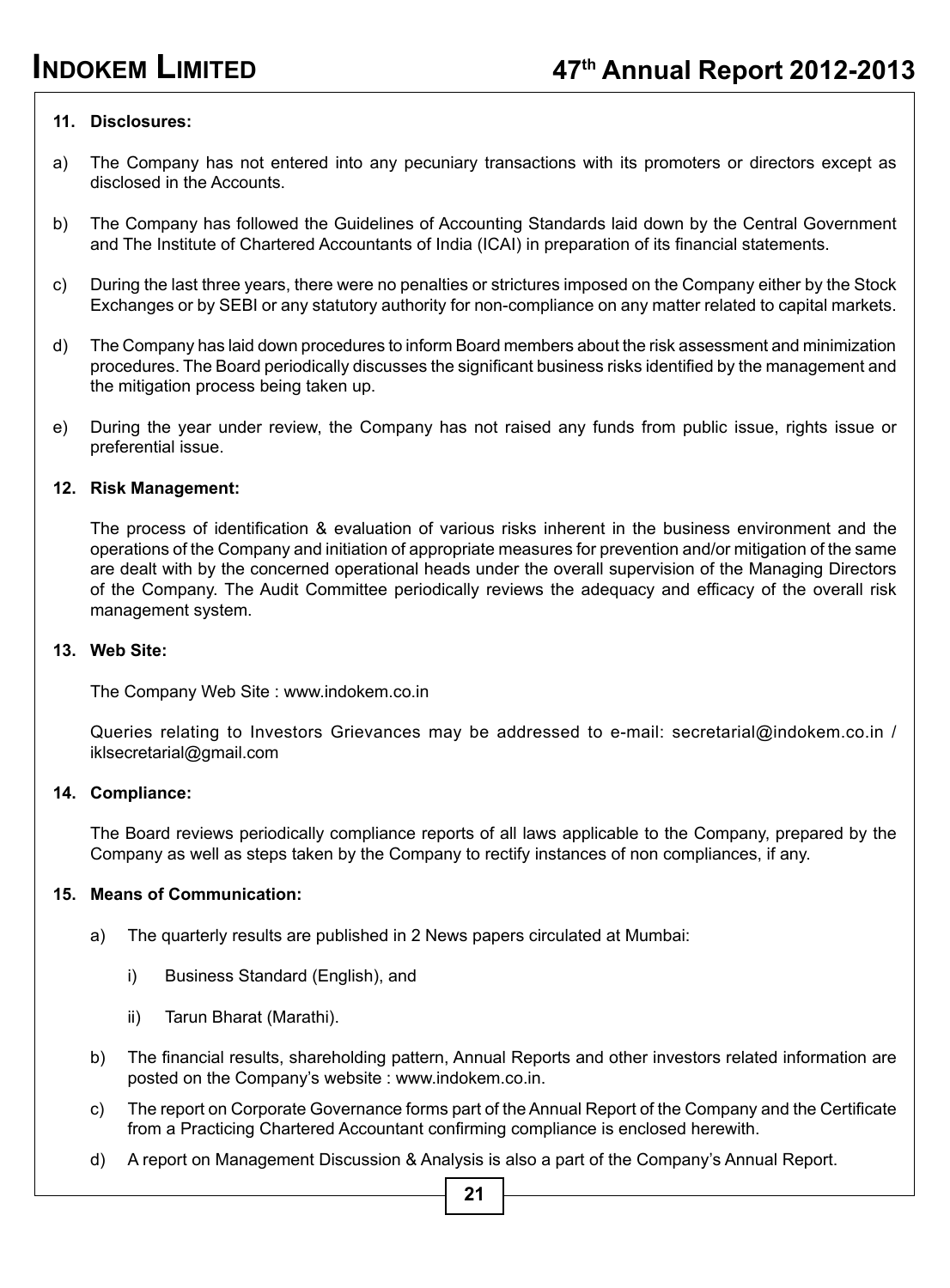|    | 16. General Shareholder Information:                                                                            |                                              |                          |                                              |           |  |
|----|-----------------------------------------------------------------------------------------------------------------|----------------------------------------------|--------------------------|----------------------------------------------|-----------|--|
|    | <b>Annual General Meeting</b><br>a)                                                                             |                                              |                          |                                              |           |  |
|    | Date<br>÷                                                                                                       | 30th September, 2013.                        |                          |                                              |           |  |
|    | Time<br>÷                                                                                                       | 4.00 p.m.                                    |                          |                                              |           |  |
|    | Venue                                                                                                           | Khatau House, Mogul Lane, Mahim, Mumbai-016. |                          |                                              |           |  |
| b) | <b>Financial Calendar</b>                                                                                       |                                              |                          |                                              |           |  |
|    | Results for the Quarter Ending on                                                                               |                                              |                          | Tentative date of declaration.               |           |  |
|    | 30th June, 2013                                                                                                 |                                              |                          | 8th August, 2013.                            |           |  |
|    | 30th September, 2013                                                                                            |                                              |                          | 2nd week of November, 2013.                  |           |  |
|    | 31st December, 2013                                                                                             |                                              |                          | 2nd Week of February, 2014.                  |           |  |
|    | 31st March, 2014 (Audited)                                                                                      |                                              |                          | 2nd week of May, 2014.                       |           |  |
|    | A.G.M. for the Year ended 31.03.2014                                                                            |                                              |                          | Last Week of September, 2014.                |           |  |
|    |                                                                                                                 |                                              |                          |                                              |           |  |
| C) | <b>Period of Book Closure</b>                                                                                   |                                              | ۰                        | 20th September, 2013 to 30th September, 2013 |           |  |
|    |                                                                                                                 |                                              |                          | (Both days inclusive)                        |           |  |
| d) | <b>Listing on Stock Exchanges:</b><br>Bombay Stock Exchange Limited, P. J. Towers, Dalal Street, Mumbai-400001. |                                              |                          |                                              |           |  |
| e) | <b>Stock Code:</b>                                                                                              |                                              |                          |                                              |           |  |
|    | Bombay Stock Exchange Limited                                                                                   |                                              | 504092<br>$\mathbb{R}^n$ |                                              |           |  |
| f) | <b>Market Information:</b>                                                                                      |                                              |                          |                                              |           |  |
|    | Market price data- monthly high / low of Company's Equity shares & Sensex during the last financial year.       |                                              |                          |                                              |           |  |
|    | Month                                                                                                           |                                              | Indokem Limited.         | <b>BSE Sensex</b>                            |           |  |
|    |                                                                                                                 | High (Rs.)                                   | Low (Rs.)                | High                                         | Low       |  |
|    | October, 2012                                                                                                   | 3.18                                         | 2.15                     | 19,137.29                                    | 18,393.42 |  |
|    | November, 2012                                                                                                  | 2.40                                         | 2.08                     | 19,372.70                                    | 18,255.69 |  |
|    | December, 2012                                                                                                  | 3.56                                         | 2.00                     | 19,612.18                                    | 19,149.03 |  |
|    | January, 2013                                                                                                   | 3.57                                         | 2.38                     | 20,203.66                                    | 19,508.93 |  |
|    | February, 2013                                                                                                  | 2.29                                         | 1.81                     | 19,966.69                                    | 18,793.97 |  |
|    | March, 2013                                                                                                     | 2.06                                         | 1.53                     | 19,754.66                                    | 18,568.43 |  |



**g) Registrar and Transfer Agent** M/s. Sharex Dynamic (India) Pvt. Ltd,

Unit No.1, Luthra Industrial Premises, Andheri-Kurla Road, Safed Pool, Andheri (East), Mumbai – 400 072. TEL. NO.: 2851 5606 / 2851 5644. EMAIL: sharexindia@vsnl.com WEBSITE: www.sharexindia.com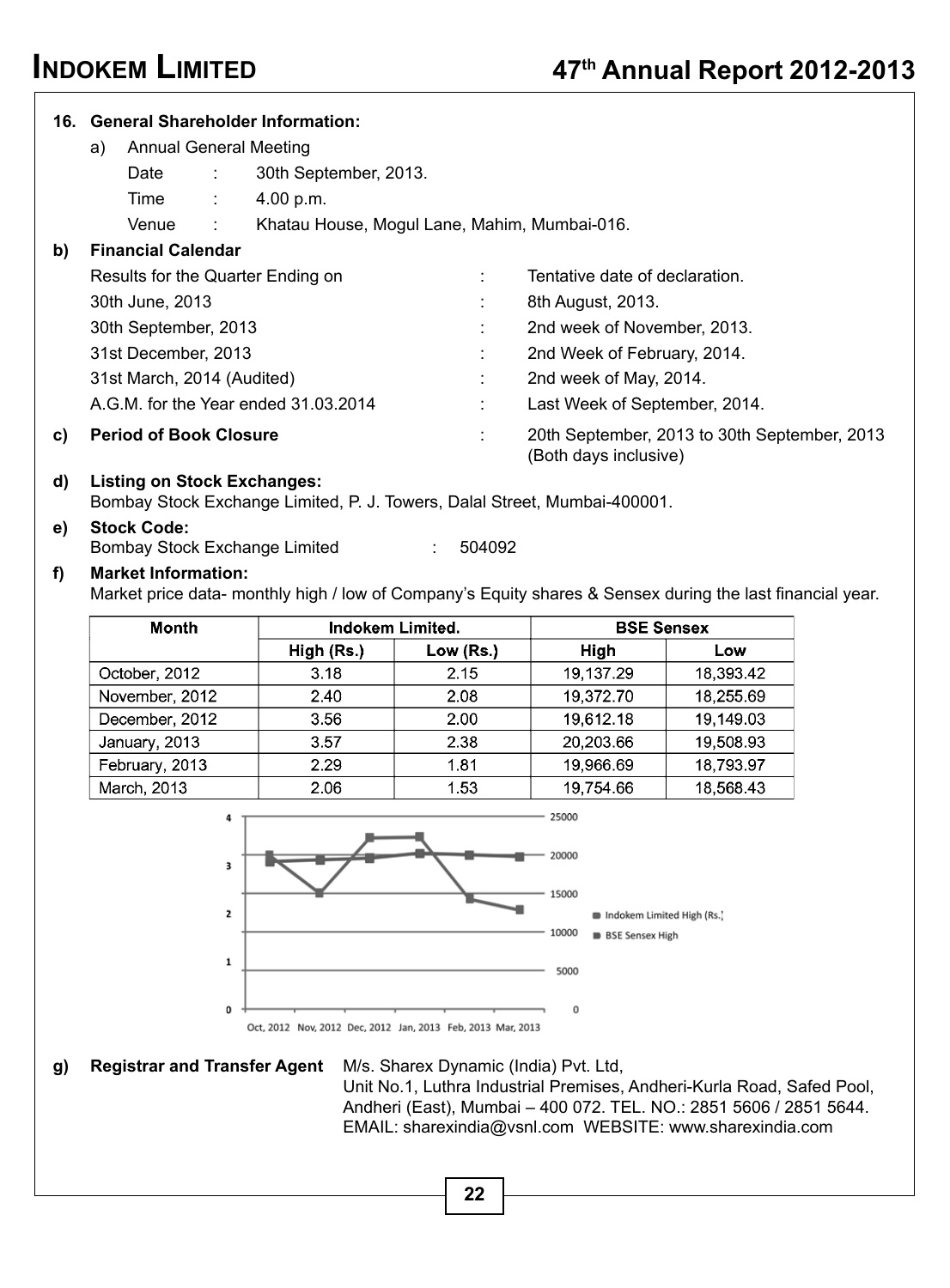#### **h) Share Transfer System**

Securities lodged for transfer at the Registrar's office are normally processed within 15days from the date of lodgment, if the documents are proper in all respect. All requests for dematerialization of securities are processed and the confirmation is given to the depositories within 15 days. Any queries in respect of share transfer and transmission are dealt with by the share transfer committee and the shareholder's grievances committee.

| <b>Sr. No</b> | Category                                          | No. of<br><b>Shares held</b> | $%$ of<br><b>Shareholding</b> |
|---------------|---------------------------------------------------|------------------------------|-------------------------------|
|               | <b>Promoters</b>                                  | 17346839                     | 70.812                        |
| 2.            | Banks / Financial Institutions and Insurance Cos. | 58775                        | 0.240                         |
| 3.            | Private Corporate Bodies                          | 301617                       | 1.231                         |
| 4.            | Indian Public /HUF/Clearing Members               | 6781815                      | 27.684                        |
| 5.            | NRIs / OCBs / Foreign nationals                   | 8142                         | 0.033                         |
|               | <b>Total</b>                                      | 24497188                     | 100.00                        |

#### **j) Distribution of Shareholding as on 31.03.2013:**

| No. of Equity<br><b>Shares Held</b> | No. of<br><b>Shareholders</b> | Percentage of<br><b>Shareholders</b> | No. of<br><b>Shares</b> | Percentage<br>of Shares |
|-------------------------------------|-------------------------------|--------------------------------------|-------------------------|-------------------------|
| Up to $-5000$                       | 25086                         | 94.47                                | 3150834                 | 12.86                   |
| $5001 - 10000$                      | 878                           | 3.31                                 | 693195                  | 2.83                    |
| $10001 - 20000$                     | 304                           | 1.14                                 | 454423                  | 1.86                    |
| $20001 - 30000$                     | 98                            | 0.37                                 | 246665                  | 1.01                    |
| $30001 - 40000$                     | 36                            | 0.14                                 | 129925                  | 0.53                    |
| $40001 - 50000$                     | 28                            | 0.11                                 | 135309                  | 0.55                    |
| 50001 - 100000                      | 64                            | 0.24                                 | 455399                  | 1.86                    |
| 100001 and above                    | 60                            | 0.23                                 | 19231438                | 78.50                   |
| <b>Total</b>                        | 26554                         | 100.00                               | 24497188                | 100.00                  |

The total shareholding held in the electronic form as on 31/03/2013 is 85.88% with NSDL & CDSL.

| * Depositories | Central Depository Services (India) Ltd. (CDSL)<br>National Securities Depository Ltd. (NSDL) |
|----------------|-----------------------------------------------------------------------------------------------|
| * ISIN         | INE716FO1012                                                                                  |

#### **k) Outstanding GDRs / ADRs**

No such GDRs / ADRs / Warrants or any convertible instruments were issued and outstanding.

#### **l) Address for Correspondence**

**Registered Office :**"Khatau House", Plot No. 410/411, Mogul Lane, Mahim, Mumbai – 400 016.

#### **17) Status of Compliance with Non-Mandatory Requirements**

Your Company continuously strives towards improving its Corporate governance practices. Whilst your Company is fully compliant with the mandatory requirements of the Clause 49 of the listing Agreement, the adoption of non mandatory requirements under Clause 49 of the listing agreement are reviewed by the Board from time to time. The status of non mandatory requirement is as follows: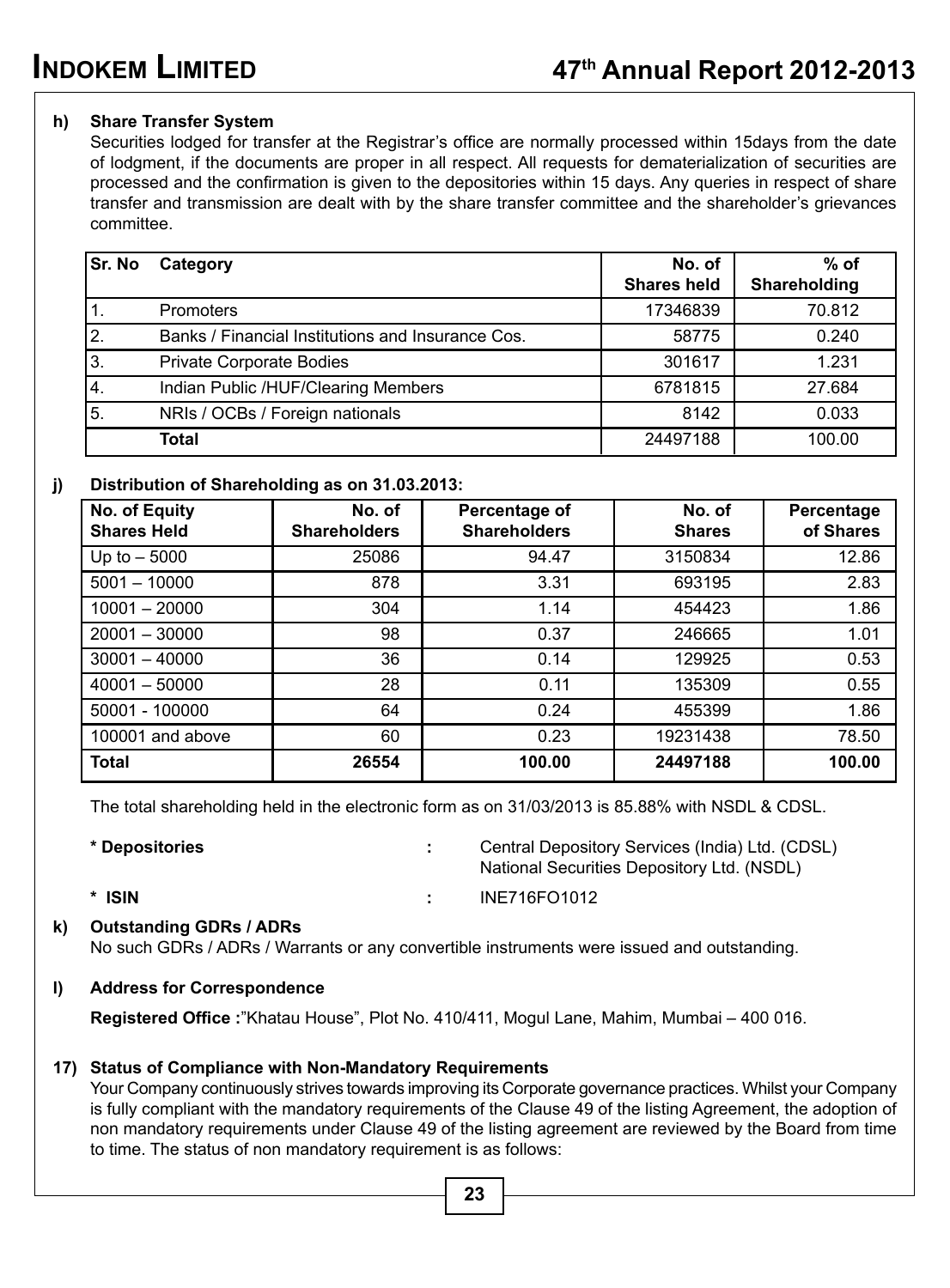#### **a) Office space for Non-Executive Chairman**

The Company has an Executive Chairman and therefore the issue of providing office to Non-Executive Chairman does not arise. The Company has no specific tenure specified for Independent Directors. The tenure of certain Independent Directors exceeds the period of 9 years.

#### **b) Shareholder' rights to receive financial results**

The financial results of the Company for every quarter are published in the newspapers and are also put on the Company's website www.indokem.co.in.

#### **c) Status of Compliance with Non-Mandatory Requirements**

Your Company continuously strives towards improving its Corporate governance practices. Whilst your Company is fully compliant with the mandatory requirements of the Clause 49 of the listing Agreement, the adoption of non mandatory requirements under Clause 49 of the listing agreement are reviewed by the Board from time to time. The status of non mandatory requirement is as follows:

#### **d) Office space for Non-Executive Chairman**

The Company has an Executive Chairman and therefore the issue of providing office to Non-Executive Chairman does not arise. The Company has no specific tenure specified for Independent Directors. The tenure of certain Independent Directors exceeds the period of 9 years.

#### **e) Shareholder' rights to receive financial results**

The financial results of the Company for every quarter are published in the newspapers and are also put on the Company's website www.indokem.co.in.

For and on behalf of the Board

 **Mahendra K. Khatau** Chairman & Managing Director

Place : Mumbai Date : 8th August, 2013.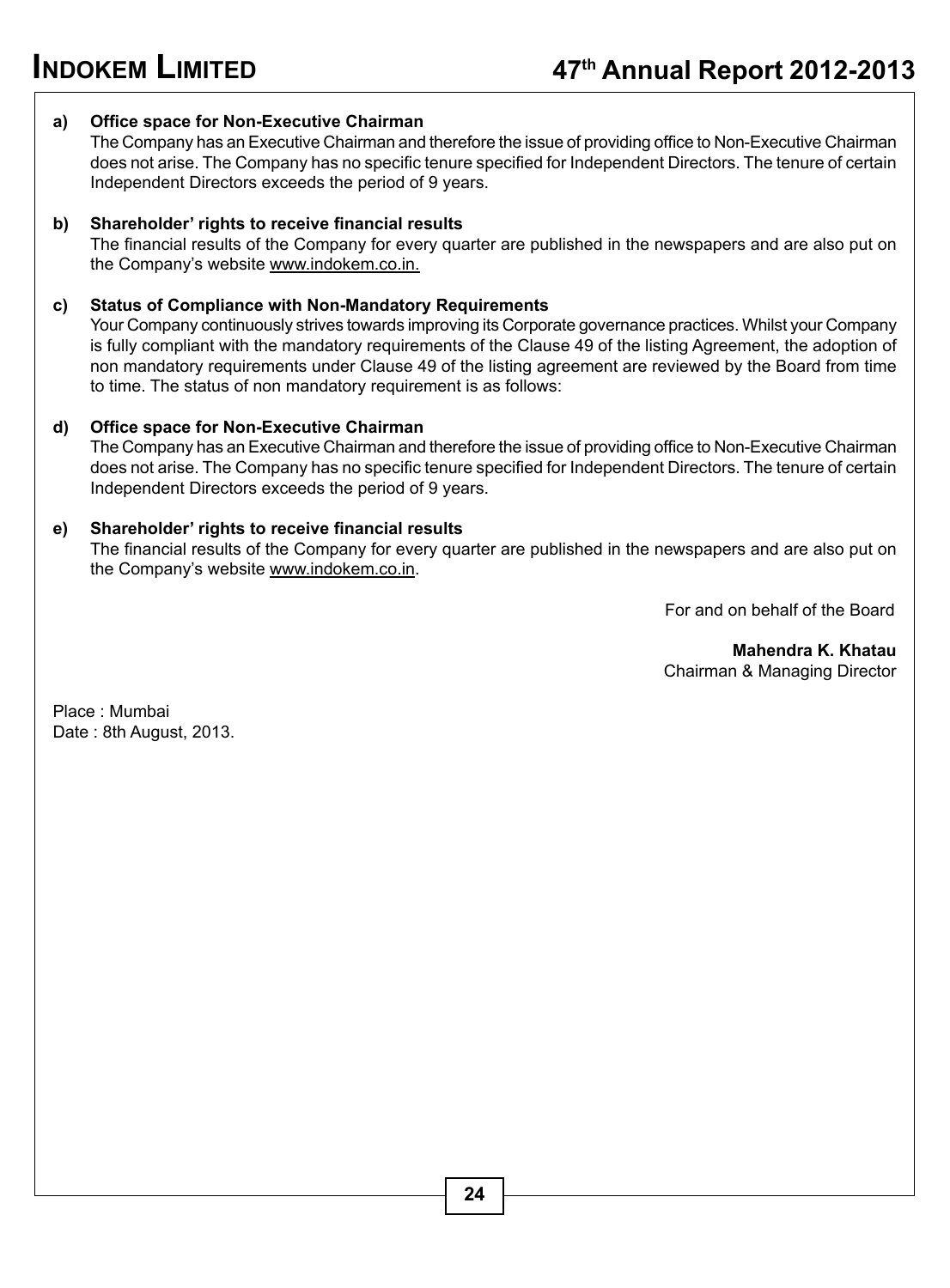# **INDOKEM LIMITED 47th Annual Report 2012-2013**



## **DECLARATION ON CODE OF CONDUCT**

#### To The Members of Indokem Limited

This is to confirm that Board has laid down a code of conduct for all Board members and senior management of the Company. It is further confirmed that all directors and senior management personnel of the Company have affirmed compliance with the code of conduct of the Company as at 31<sup>st</sup> March, 2013, as envisaged in clause 49 in the Listing Agreement with stock exchanges.

To

Place : Mumbai **Mahendra K. Khatau**  Chairman & Managing Director

#### **CERTIFICATE ON CORPORATE GOVERNANCE**

The Members of Indokem Limited,

We have examined the compliance of conditions of Corporate Governance by **Indokem Limited**, for the year ended 31<sup>st</sup> March, 2013 (6 Months), as stipulated in Clause 49 of the Listing Agreement of the said Company with Stock Exchanges.

The compliance of conditions of Corporate Governance is the responsibility of the management. Our examination has been limited to a review of the procedures and implementation thereof, adopted by the Company for ensuring compliance with the conditions of the Corporate Governance as stipulated in the said Clause. It is neither an audit nor an expression of opinion on the financial statements of the Company.

In our opinion and to the best of our information and according to the explanations given to us and the representations made by the Directors and the Management, we certify that the Company has generally complied with the conditions of Corporate Governance as stipulated in Clause 49 of the above-mentioned Listing Agreement.

We further state that such compliance is neither an assurance as to the future viability of the Company nor of the efficiency or effectiveness with which the management has conducted the affairs of the Company.

> For **Sheth Doctor & Associates**. Chartered Accountants (Firm Registration No. 124822W)

Membership No. 36056

Place : Mumbai **Paresh S. Doctor**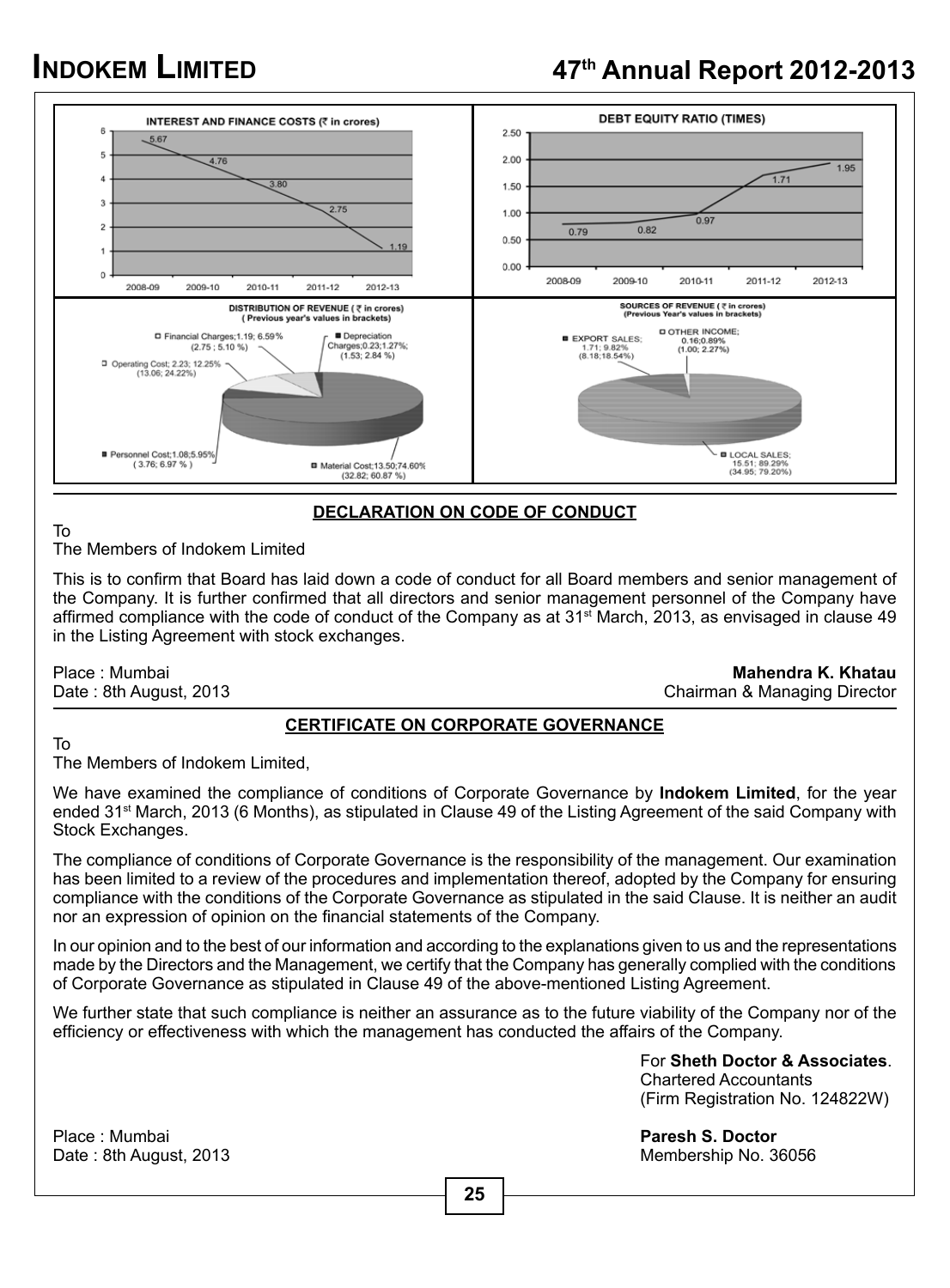## **INDEPENDENT AUDITORS' REPORT**

#### **The Members of INDOKEM LIMITED**

#### **Report on the Financial Statements**

1. I have audited the accompanying financial statements of INDOKEM LIMITED(the "company"), which comprises Balance Sheet as at 31st March, 2013, the Statement of Profit and Loss Account and also the Cash Flow Statement of the Company for the period then ended, and a summary of significant accounting policies and other explanatory information, which I have signed under reference to this report.

#### **Managements' Responsibility for the Financial Statements**

2. Management is responsible for the preparation of these financial statements that give a true and fair view of the financial position, financial performance and cash flow of the Company in accordance with the accounting standards referred to in sub-section (3C) of section 211 of the Companies Act,1956 ('The Act"). This responsibility includes the design, implementation and maintenance of internal control relevant to the preparation and presentation of the financial statements that give a true and fair view and are free from material misstatement, whether due to fraud or error.

#### **Auditor's Responsibility**

- 3. My responsibility is to express an opinion on these financial statements based on my audit. I have conducted the audit in accordance with the Standards on Auditing issued by the Institute of Chartered Accountants of India. Those Standards require that I comply with ethical requirements and plan and perform the audit to obtain reasonable assurance about whether the financial statements are free from material misstatement.
- 4. An audit involves performing procedures to obtain audit evidence, about the amounts and disclosures in the financial statements. The procedures selected depend on the auditor's judgment, including the assessment of the risks of material misstatement of the financial statements, whether due to fraud or error. In making those risk assessments, the auditor considers internal control relevant to the Company's preparation and fair presentation of the financial statements in order to design audit procedures that are appropriate in the circumstances. An audit also includes evaluating the appropriateness of accounting policies used and the reasonableness of the accounting estimates made by the management, as well as evaluating the overall presentation of the financial statements.
- 5. I believe that the audit evidence I have obtained is sufficient and appropriate to provide a basis for my qualified opinion.

#### **Basis for Qualified Opinion**

6. The Inventories of the company at Ankleshwar Plant are subject to physical verification and has been valued at  $\bar{\tau}$  412.17 Lacs after making provision of  $\bar{\tau}$  45.11 Lacs for obsolescence etc. as certified by management only(Refer Sl. No. 3(b) of Note No.26). In the absence of stock records, physical verification, or any audit evidence for such inventory, the same has been accepted as certified by management only even though Ankleshwar Plant operations have already been discontinued since 16th July, 2009 and currently the same is under process of dismantling. Further there are no records or physical verification of Fixed Assets lying at the said Plant amounting to  $\bar{\tau}$  481.23 Lacs and the same has been accepted as certified by management only.

#### **Qualified Opinion**

- 7. In our opinion and to the best of our information and according to the explanations given to us, except for the effect of the matter described in the Basis for Qualified Opinion paragraph, the financial statements give a true and fair view in conformity with the accounting principles generally accepted in India:
	- (a) In the case of the Balance Sheet, of the state of affairs of the Company as at  $31<sup>st</sup>$  March 2013
	- (b) In the case of the Profit and Loss Account, of the Loss for the period ended on that date : and
	- (c) In the case of the Cash Flow Statement, of the cash flows for the period ended on that date.

#### **Emphasis of Matter**

- **8.** I draw attention to following Sl. Nos. given in Note No.26 of the financial statements, which describe the uncertainty related to the final outcome of the respective events:
	- a) No.4a Re: No provision is made for further penal interest on Loan balance from the bank as already settled pursuant to One Time Settlement in last year for failure to repay the same as per terms of settlement.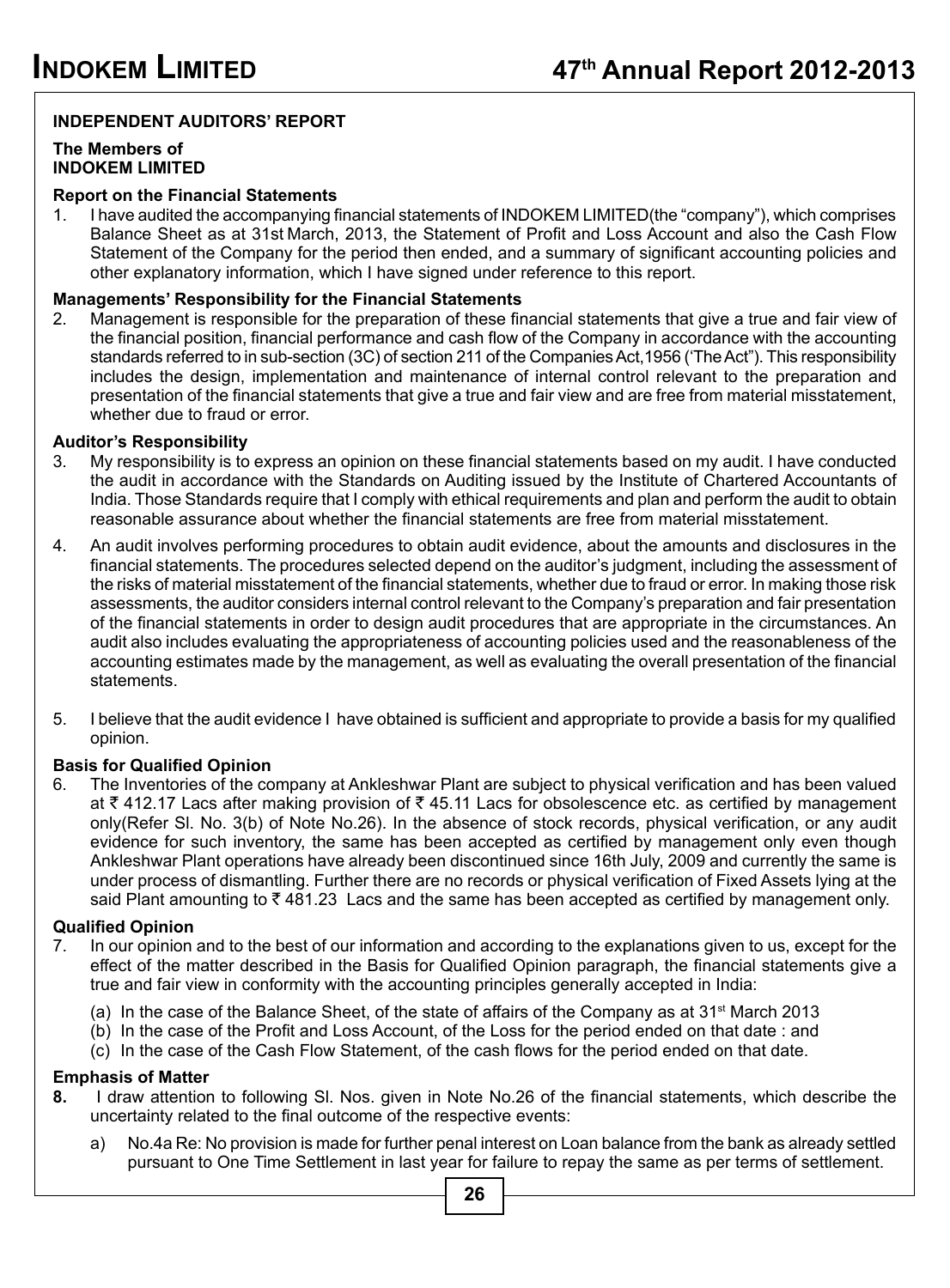b) No.4b Re: Unadjusted old debit balances under debtors amounting to  $\bar{\tau}$ 346.19 lacs are not provided for since the company is in the process of recovering these amounts.

Our opinion is not qualified in respect of this matter.

#### **Report on Other Legal and Regulatory Requirements**

- 9. As required by the Companies (Auditor's Report) order ,2003,as amended by 'the Companies (Auditor's Report) (Amendment)Order,2004' ("The Order") issued by the Central Government of India in terms of sub-section (4A) of section 227 of the Act and on the basis of such checks as I considered appropriate and according to information and explanation given to me, I give in the Annexure a statement on the matters specified in the paragraphs 4 and 5 of the Order.
- 10. As required under provisions of section 227(3) of the Companies Act, 1956 I report that :
	- a) I have obtained all the information and explanations which to the best my knowledge and belief were necessary for the purpose of audit;
	- b) In my opinion proper books of accounts as required by law have been kept by the Company so far as appears from my examination of those books.
	- c) The Balance Sheet, Statement of Profit and Loss and Cash Flow Statement dealt with by this Report are in agreement with the books of accounts.
	- d) In my opinion, the Balance Sheet, Statement of Profit and Loss and Cash Flow statement comply with the accounting standards referred to in sub-section (3C) of section 211 of the Act.
	- e) On the basis of representations received from the directors as on March 31, 2013 and taken on record by the Board of Directors, none of the directors is disqualified as on March 31,2013 from being appointed as a director in terms of clause (g) of sub-section of Section 274 of the Act.

**For Sheth Doctor & Associates** **Chartered Accountants (Firm Regn No. 124822W)**

Place :Mumbai. Dated : 13th May, 2013 Membership No. 36056

**Paresh S. Doctor**

#### **ANNEXURE TO THE AUDITORS' REPORT**

**(REFERRED TO IN THE REPORT OF EVEN DATE OF THE AUDITORS TO THE MEMBERS OF INDOKEM LIMITED ON THE ACCOUNTS FOR THE PERIOD ENDED 31st MARCH 2013)**

**1. Except for fixed assets at Ankleshwar plant as separately referred in Sl.no.3(a) of Note no.26,** The Company has maintained fixed assets register during the year. The Company has programme for physical verification of its fixed assets which in my opinion is reasonable having regard to the size of the Company and the nature of its fixed assets.

#### 2. Inventories:

#### **Except for Inventories at Ankleshwar Plant as separately referred in Sl No.3(b) of Note No 26**

- a) Inventories have been physically verified at the year end by the management. In my opinion, the frequency of verification is reasonable.
- b) In my opinion, the procedures of physical verification of inventories by the management are reasonable and adequate in relation to the size of the Company and the nature of its business.
- c) The Company is maintaining proper records of inventory. The discrepancies noticed on verification between the physical stocks and book records were not material.
- 3. a) The Company had taken loan from three (three) Directors amounting to  $\bar{\tau}$  768.03 lacs ( $\bar{\tau}$  768.53 lacs) covered in the register maintained under section 301 of the Companies Act, 1956. The Company has granted loans to five (five) Companies covered in the register maintained u/s. 301 of the Companies Act, 1956 amounting to  $\bar{\zeta}$  127.02 lacs (₹159.00 lacs), Maximum outstanding amount  $\bar{\zeta}$  127.02 lacs (₹159.00 lacs) during the year.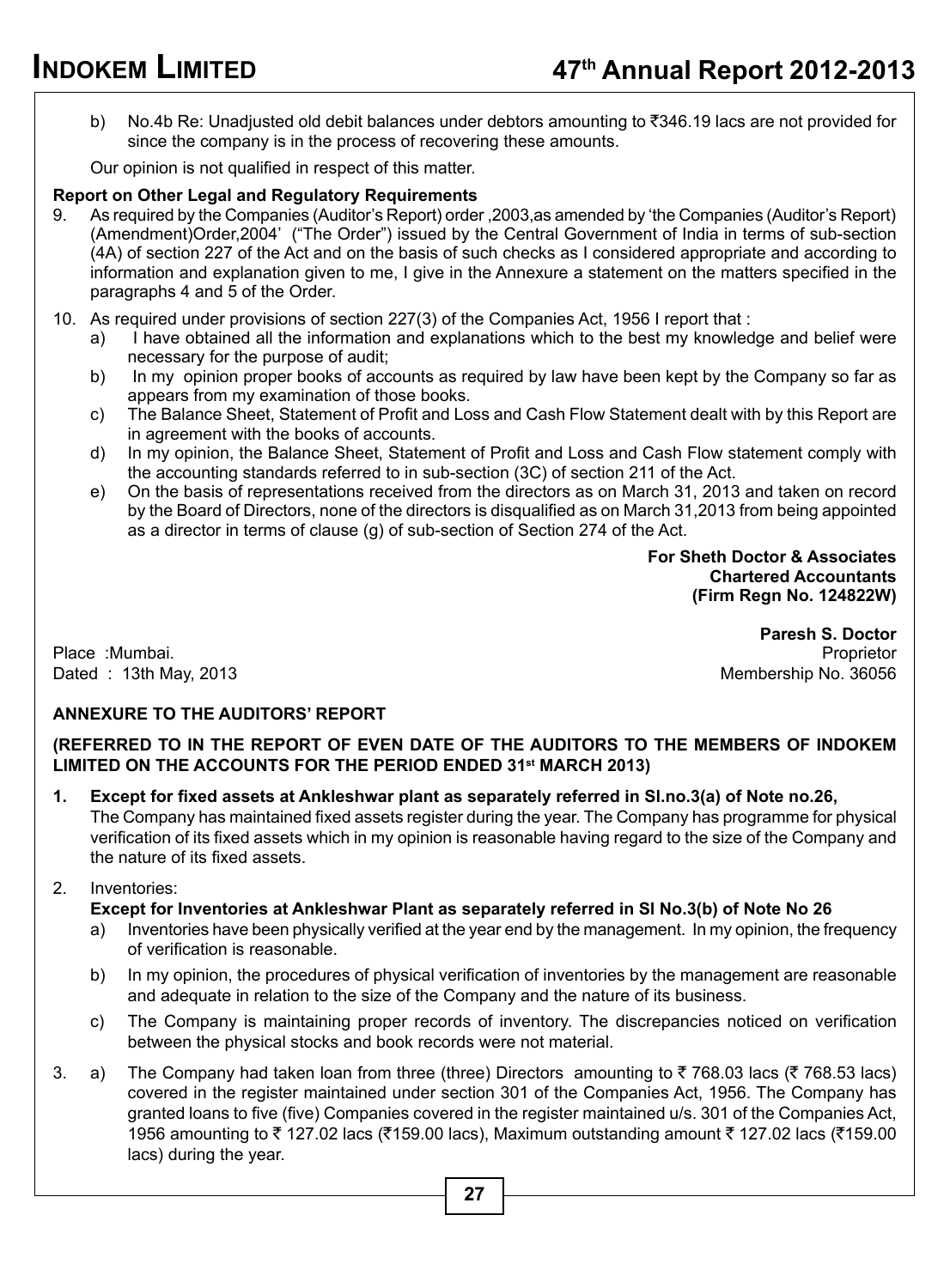- b) In my opinion, the rate of interest and other terms and conditions on which loans have been taken from directors listed in the register maintained under section 301 of the Companies Act, 1956 are not, prima facie, prejudicial to the interest of the Company. The Company has not charged interest on the Loans given to Companies.
- c) There are no stipulations, attached to the loans for its repayment.
- 4. In my opinion and according to the information and explanations given to us, there are adequate internal control procedures commensurate with the size of the Company and the nature of its business with regard to purchase of stores, raw materials including components, packing materials, plant and machinery, equipment and other assets and with regards to sale of goods. During the course of my audit we have not observed any continuing failure to correct major weakness in the internal control procedures.
- 5. a) According to the information and explanations given to me, I am of the opinion that the particulars of all contracts or arrangements that need to be entered into the register maintained under section 301 of the Companies Act, 1956 have been so entered.
	- b) In my opinion and according to the information and explanation given to me, the transactions made in pursuance of such contracts or arrangements and exceeding the value of rupees five lakhs in respect of any party during the year have been made at prices which are reasonable having regard to the prevailing market prices at the relevant time.
- 6. The Company has not accepted any deposits from the public within the meaning of sections 58A & 58AA of the Act and the rules framed thereunder.
- 7. In my opinion and according to the information & explanations given to me, the company has internal audit system during the period. However, the same is not commensurate with the size of the business of the Company and needs to be strengthened.
- 8. The Company, according to the information and explanations given to me, is maintaining accounts and records prescribed by the Central Government under section 209 (1)(d) of the Companies Act, 1956, and I am of the opinion that, prima facie, the prescribed accounts and records have been made and maintained. I have not, however, made a detailed examination of the records with a view to determine whether they are accurate or complete.
- 9. a) Regarding depositing of undisputed statutory dues including Provident Fund, Employees State Insurance, Income Tax, Sales Tax, Service Tax, Professional Tax and Property Tax with appropriate authorities, there were delays. Arrears outstanding in respect of all such statutory dues as at the last day of the financial year concerned for a period of more than six months from the date they became payable amounts to ₹ 154.22 lacs (₹ 111.66 lacs),
	- b) As at March 31 2013, according to the records of the Company and the information and explanations given to me, the following are the particulars of disputed dues (provided / considered contingent liability as appropriate) on account of sales tax, income tax, customs duty, wealth tax, excise duty and cess matters that have not been deposited.

| Name of the Statute | Nature of Dues | Amount involved<br>$(5 \in \mathsf{In}$ Lacs) | Forum where the dispute is pending |
|---------------------|----------------|-----------------------------------------------|------------------------------------|
| Sales Tax Act       | Sales Tax      | 17.42                                         | Tribunal                           |
| Sales Tax Act       | Sales Tax      | 13.07                                         | Commissioner (Appeals)             |
| Income Tax Act      | Income Tax     | 115.41                                        | Commissioner (Appeals)             |
| Service Tax Act     | Service Tax    | 2.78                                          | Commissioner (Appeals)             |

10. The Company has incurred cash loss in the current year as also in the immediately preceeding financial year and the accumulated losses are more than  $50\%$  of its net worth as at  $31\text{st}$  March 2013.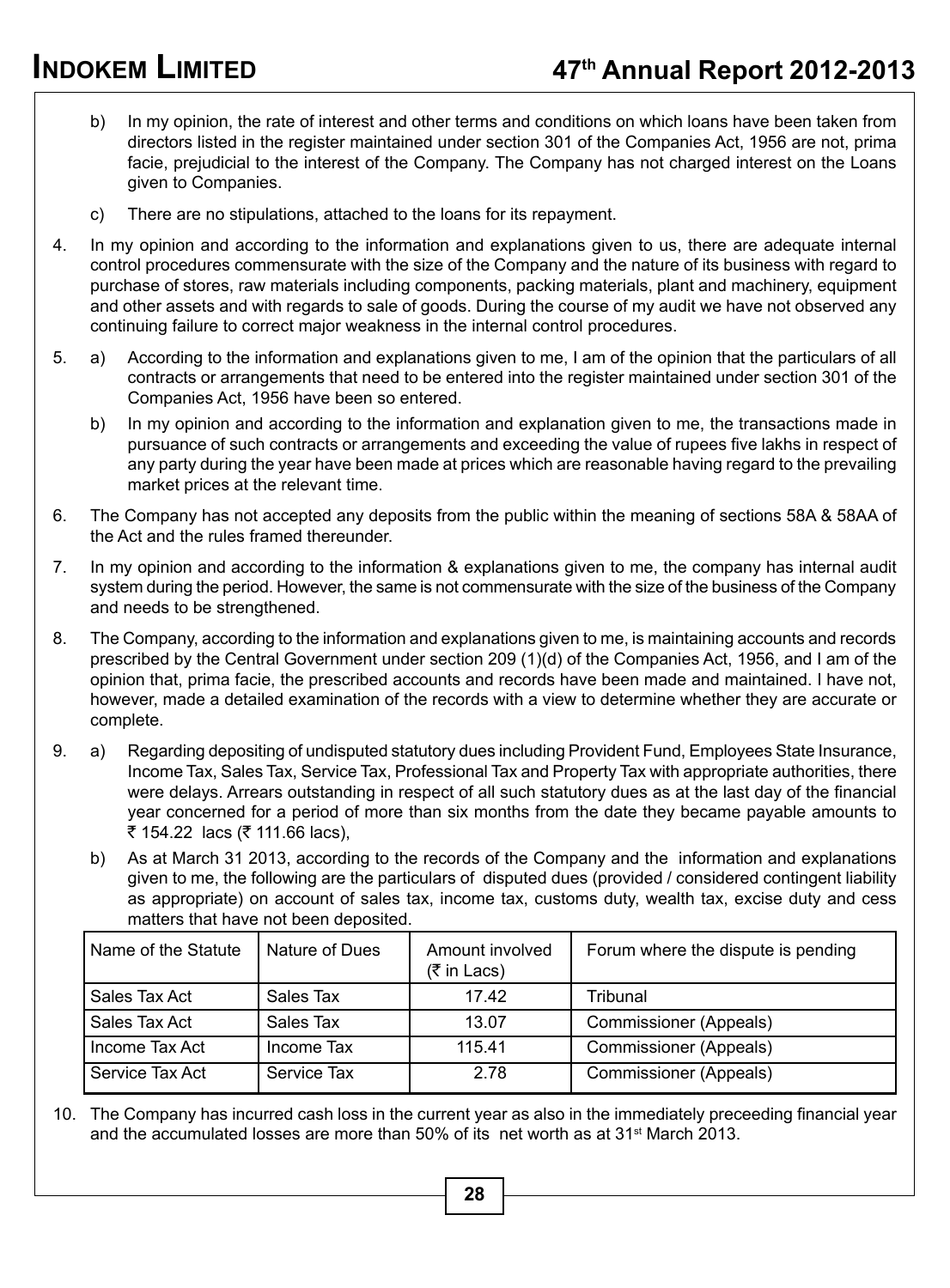# **INDOKEM LIMITED 47th Annual Report 2012-2013**

- 11. Based on the examination of books of accounts and related records and according to the information and explanations provided to me, the Company has defaulted in repayment of dues to Bank and Financial Institutions. Out of total dues, a sum of ₹ 1410.00 lacs (₹ 1410.00 lacs) and interest ₹ 74.02 is found overdue and in default.
- 12. The Company has not granted any loans and advances on the basis of security by way of pledge of shares, debentures and other securities.
- 13. In my opinion, considering the nature of activities carried on by the Company during the year, the provisions of any special statute applicable to chit fund / nidhi / mutual benefit fund / societies are not applicable to the Company.
- 14. In my opinion and according to the information and explanations given to me, the Company is not dealer or trader in securities.
- 15. The Company has given quarantees amounting to  $\bar{\tau}$  570 lacs ( $\bar{\tau}$  1030 lacs) for loans taken by others from banks and financial institution (as referred in Note No. 26 (1e) of Annual Accounts) and terms and conditions are not prima facie prejudicial to the interest of the company.
- 16. In my opinion and according to the information and explanations given to me, no Term Loan has been raised during the year.
- 17. According to the information and explanations given to me and on an overall examination of the Balance Sheet of the Company, I report that no funds raised on short-term basis have been used for long-term investment. No long-term funds have been used to finance short-term assets.
- 18. The Company has not made any preferential allotment of shares during the year to parties and Companies covered in the register maintained under Section 301 of the Act.
- 19. The Company has not raised any funds by way of debentures during the year.
- 20. The Company has not raised any money by way of public issue during the year.
- 21. During the course of my examination of the books of accounts carried out in accordance with the generally accepted auditing practices in India, and according to the information and explanations given to me, I have neither come across any instance of fraud on or by the Company, noticed or reported during the year, nor have I been informed of such case by the management.

**For Sheth Doctor & Associates Chartered Accountants (Firm Regn No. 124822W)**

> **Paresh S Doctor** Proprietor Membership No. 36056

Place : Mumbai. Dated : 13th May, 2013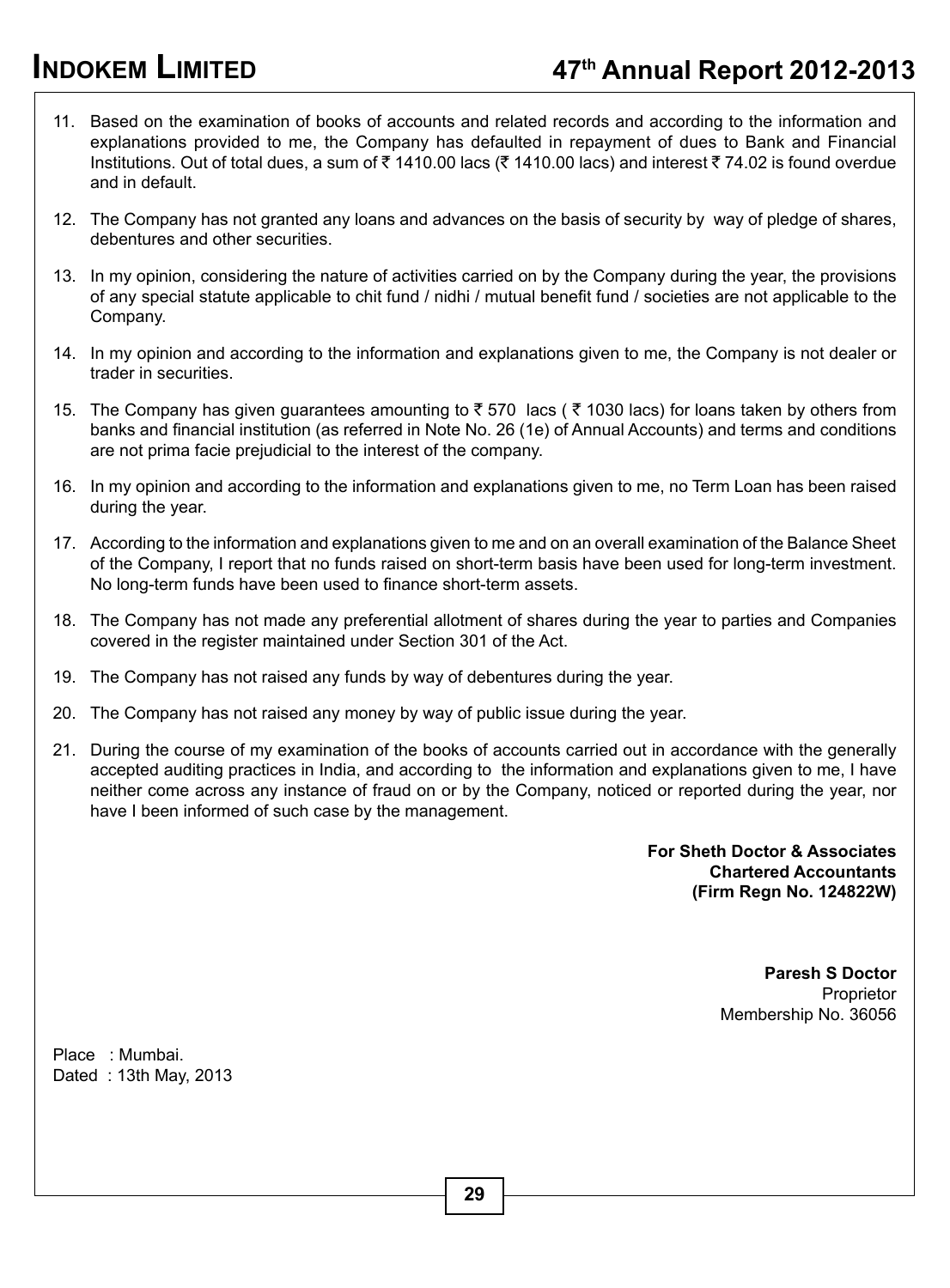# **INDOKEM LIMITED 47th Annual Report 2012-2013**

## As per our report attached. **For Sheth Doctor & Associates For and on behalf of the Board of Directors**  Chartered Accountants (Firm Regn. No 124822W) **Paresh S. Doctor Mahendra K. Khatau Leela K. Khatau Rohan R. Gavas** Membership No 36056 Chairman & Managing Director Director Company Secretary Place : Mumbai Date :13.05.2013 **BALANCE SHEET AS AT 31ST MARCH, 2013 (6 MONTHS)** ( $\bar{\tau}$  in '000) **Note As at As at No. 31st March 2013 30th Sept., 2012 (Six Months) (Eighteen Months) A EQUITY AND LIABILITIES 1 Shareholders' funds** (a) Share capital  $\begin{array}{c|c} 2 & 24,49,72 \\ 2 & 13,01,74 \end{array}$  (12,16,22) (b) Reserves and surplus  $3 \mid$  (13,01,74) **11,47,98** 12,33,50 **12,33,50 2 Non-current liabilities** (a) Long-term borrowings 4 8,06,52 6,98,93 (b) Other long-term liabilities  $(2,0)$  Cong-term provisions  $(3,2)$ <br>  $(5,0)$   $(5,49)$   $(5,49)$   $(5,42)$ (c) Long-term provisions **10,63,13 19,57,93 3 Current liabilities** (a) Short-term borrowings  $\begin{array}{c|c} 7 & 14,10,00 \\ 8 & 8.65.43 \end{array}$  14,10,00 14,10,00 (b) Trade payables  $(2, 0)$  Trade payables  $(3, 65, 43$ <br>
(c) Other current liabilities  $(3, 0)$  8,03.84  $(3, 0)$  8,03.84  $(3, 0)$  7.48.25  $(c)$  Other current liabilities  $\begin{array}{|c|c|c|c|c|}\n\hline\n\text{30,79,27} & \text{30,26,36}\n\hline\n\end{array}$ **TOTAL** 52,90,38 52,17,79 **B ASSETS**  1 **Non-current assets** (a) Fixed assets (i) Tangible assets 10 10 23,48,39 23,13,77<br>(ii) Intangible assets 11 58.35 23,48,39 23,13,77 (ii) Intangible assets 72,36 72,36 72,36 72,36 73,39 73,39 73,39 (iii) Capital work in progress  $24,27,49$  **23,99,52** (b) Non-current investments  $\begin{array}{c|c} 3,99,60 & 3,99,80 \\ 2,90,60 & 3,99,80 \\ 3,57.06 & 3.57.06 \end{array}$   $\begin{array}{c} 3,99,80 \\ 4,08.23 \end{array}$ (c) Long-term loans and advances  $(3, 57, 06)$ <br>
(d) Other non Current assets  $(4, 08, 23)$ <br>
(d) Other non Current assets  $(3, 4, 08)$ (d) Other non Current assets **7,66,62** 8,21,46 **2 Current assets** (a) Inventories 15 8,35,35 8,45,36 8,45,36 8,45,36 (b) Trade receivables 16 8,45,36 8,45,36 (c)  $\frac{1}{36}$  8,45,36 8,45,36 8,45,36 8,45,36 8,45,36 8,45,36 8,45,36 8,45,38 8,45,36 8,45,38 8,45,38 8,45,38 8,45,38 8,45,39 8 (b) Trade receivables 16 11,36,75 10,66,39<br>
(c) Cash and cash equivalents 17 17 16 11,36,75 10,66,39 (c) Cash and cash equivalents  $(3)$  Short-term loans and advances  $(4)$  Short-term loans and advances  $(5)$   $(6)$   $(7)$   $(8)$   $(8)$   $(9.12)$ (d) Short-term loans and advances  $(18 \nvert 18 \nvert 50,83 \nvert 39,12 \nvert 5.38 \nvert 5.38 \nvert 5.38 \nvert 5.38 \nvert 5.38 \nvert 5.38 \nvert 5.38 \nvert 5.38 \nvert 5.38 \nvert 5.38 \nvert 5.38 \nvert 5.38 \nvert 5.38 \nvert 5.38 \nvert 5.38 \nvert 5.38 \nvert 5.38 \nvert 5.38 \nvert 5.38 \nvert 5.3$ (e) Other current assets **20,96,27 | 20,96,27 | 19,96,81 | TOTAL 52,90,38 52,17,79**  See accompanying notes forming part of the financial statements 26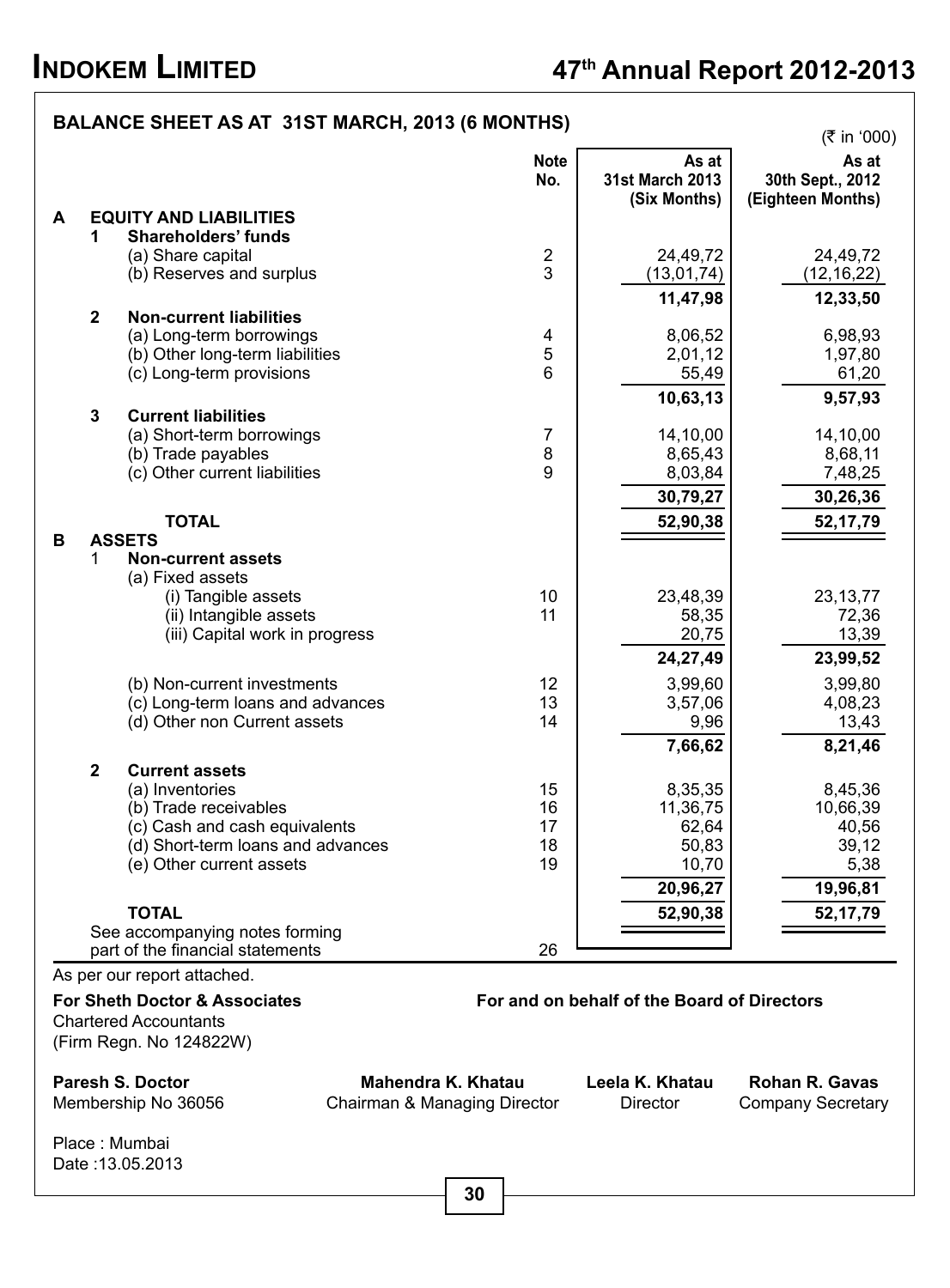## **Profit and Loss for the period 01/10/2012 to 31/03/2013**

|   |                                                                                                         |                              |                                                               | (₹ in '000)                                                        |
|---|---------------------------------------------------------------------------------------------------------|------------------------------|---------------------------------------------------------------|--------------------------------------------------------------------|
|   |                                                                                                         | <b>Note</b><br>No.           | For the period<br>01/10/2012<br>to 31/03/2013<br>(Six Months) | For the period<br>01/04/2011<br>to 30/09/2012<br>(Eighteen Months) |
| A | <b>CONTINUING OPERATIONS</b>                                                                            |                              |                                                               |                                                                    |
|   | 1 Revenue from operations (gross)                                                                       | 20                           | 17,44,81                                                      | 43,66,99                                                           |
|   | Less: Excise duty                                                                                       |                              | <u>12,81</u>                                                  | 21,75                                                              |
|   | Revenue from operations (net)                                                                           |                              | 17,32,00                                                      | 43,45,24                                                           |
|   | 2 Other income                                                                                          | 21                           | 5,85                                                          | 98,22                                                              |
|   | <b>Total revenue</b><br>3                                                                               |                              | 17,37,85                                                      | 44,43,46                                                           |
|   | 4 Expenses<br>(a) Cost of materials consumed<br>(b) Employee benefits expense                           | 22<br>23                     | 13,50,02<br>1,07,66                                           | 32,82,20<br>3,76,37                                                |
|   | (c) Finance costs                                                                                       |                              | 1,19,29<br>22,97                                              | 2,70,82                                                            |
|   | (d) Depreciation & amortisation expense<br>(e) Other expenses                                           | 24                           | 2,09,72                                                       | 1,53,75<br>8,78,43                                                 |
|   | <b>Total expenses</b>                                                                                   |                              | 18,09,66                                                      | 49,61,57                                                           |
|   | 5 Profit / (Loss) before tax                                                                            |                              | (71, 81)                                                      | (5, 18, 11)                                                        |
|   | 6 Tax expense:<br>(a) Current tax expense relating                                                      |                              |                                                               |                                                                    |
|   | to prior years<br>(b) Net current tax expense                                                           |                              |                                                               | 10<br>10                                                           |
|   | 7 Profit / (Loss) from continuing operations                                                            |                              | (71, 81)                                                      | (5, 18, 01)                                                        |
|   |                                                                                                         |                              |                                                               |                                                                    |
| В | <b>DISCONTINUING OPERATIONS</b><br>Profit / (Loss) from discontinuing<br>8 i<br>operations (before tax) | 25                           | (13, 71)                                                      | (4, 32, 61)                                                        |
|   | Gain on settlement of liabilities<br>ii.<br>attributable to the discontinuing operations                |                              |                                                               | 3,26                                                               |
|   | 9 Profit / (Loss) from discontinuing operations                                                         |                              | (13, 71)                                                      | (4, 29, 35)                                                        |
| C | <b>TOTAL OPERATIONS</b>                                                                                 |                              |                                                               |                                                                    |
|   |                                                                                                         |                              |                                                               |                                                                    |
|   | 10 Profit / (Loss) for the year                                                                         |                              | (85, 52)                                                      | (9, 47, 36)                                                        |
|   | 11 Earnings per share (of ₹ 10/- each):                                                                 |                              |                                                               |                                                                    |
|   | (a) Basic<br>(b) Diluted                                                                                |                              | (0.35)<br>(0.35)                                              | (3.87)<br>(3.87)                                                   |
|   | See accompanying notes forming                                                                          | 26                           |                                                               |                                                                    |
|   | part of the financial statements                                                                        |                              |                                                               |                                                                    |
|   |                                                                                                         |                              |                                                               |                                                                    |
|   | As per our report attached.                                                                             |                              |                                                               |                                                                    |
|   | <b>For Sheth Doctor &amp; Associates</b><br><b>Chartered Accountants</b><br>(Firm Regn. No 124822W)     |                              | For and on behalf of the Board of Directors                   |                                                                    |
|   | <b>Paresh S. Doctor</b>                                                                                 | Mahendra K. Khatau           | Leela K. Khatau                                               | <b>Rohan R. Gavas</b>                                              |
|   | Membership No 36056                                                                                     | Chairman & Managing Director | Director                                                      | <b>Company Secretary</b>                                           |
|   | Place: Mumbai<br>Date: 13.05.2013                                                                       |                              |                                                               |                                                                    |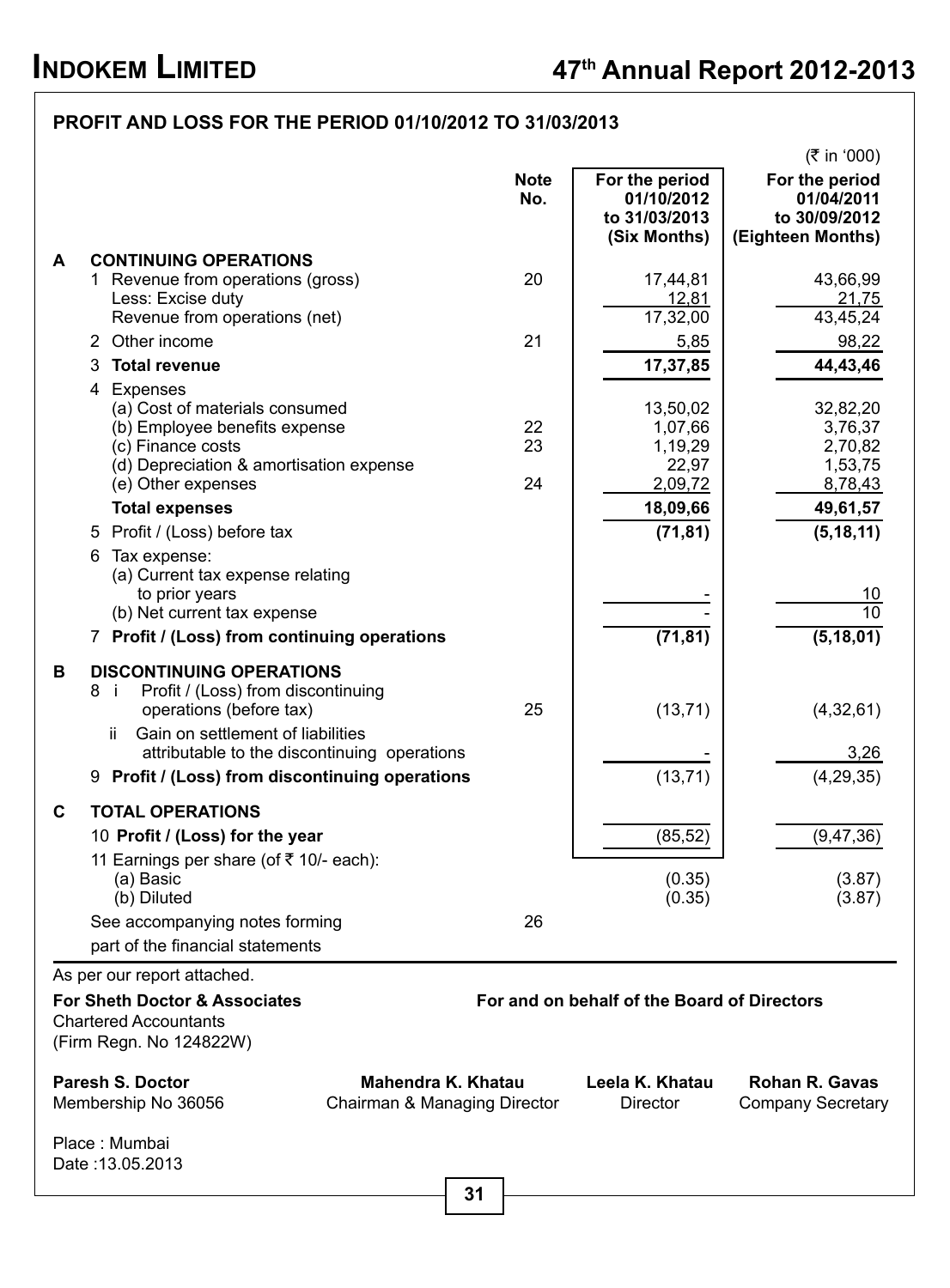# **INDOKEM LIMITED 47<sup>th</sup> Annual Report 2012-2013**

| <b>CASH FLOW STATEMENT FOR THE PERIOD ENDED 31ST MARCH 2013</b>                                                                                                                                                                                                                                                                                   |                                                    |                                                                                    |                                                                                                   |  |  |
|---------------------------------------------------------------------------------------------------------------------------------------------------------------------------------------------------------------------------------------------------------------------------------------------------------------------------------------------------|----------------------------------------------------|------------------------------------------------------------------------------------|---------------------------------------------------------------------------------------------------|--|--|
| <b>PART I : CASH FLOW FROM CONTINUING OPERATIONS</b>                                                                                                                                                                                                                                                                                              |                                                    | For the period<br>01/10/2012<br>to 31/03/2013                                      | (₹ in '000)<br>For the period<br>01/04/2011<br>to 30/09/2012                                      |  |  |
| A. Cash flow from operating activities<br>Net Profit/ (Loss) before Tax                                                                                                                                                                                                                                                                           |                                                    | (85, 52)                                                                           | (9, 47, 46)                                                                                       |  |  |
| Adjustments for :<br>Depreciation<br>Finance cost<br>Expenses on discontinuing opetations<br>Amortization of goodwill<br>Amalgamation expenses w/off<br>Adjustment out of capital WIP<br>Interest income<br>Dividend income<br>Provision and write-off of Debts and Advances<br>Profit/(loss) on sale of Fixed Assets (Net)<br>Assets written off |                                                    | 22,97<br>1.19.29<br>13.71<br>13,78<br>3,47<br>4,55<br>(1, 26)<br>(4)<br>5,97<br>69 | 1,53,75<br>2,70,82<br>4,29,35<br>41,33<br>14,55<br>(10,05)<br>(14)<br>3,47,35<br>1,78,89<br>17,08 |  |  |
| Profit on sale of investments                                                                                                                                                                                                                                                                                                                     |                                                    |                                                                                    | (9,03)                                                                                            |  |  |
| Operating Income Before Working Capital changes                                                                                                                                                                                                                                                                                                   |                                                    | 97,61                                                                              | 4,86,44                                                                                           |  |  |
| Changes in working capital<br>Adjustment for increase / decrease in operating assets<br>Inventories<br><b>Trade Receivables</b><br>Short Term Loans and Advances<br>Long Term Loans and Advances<br>Other current assets<br>Other non-current assets<br>Adjustment for increase / decrease in operating liabilities                               |                                                    | 10.01<br>(70, 38)<br>(11, 71)<br>51,17<br>(5, 32)                                  | 24.91<br>(2, 22, 68)<br>(2, 81)<br>7,21<br>(3,58)<br>(5,20)                                       |  |  |
| Trade payables<br>Other current liabilities<br>Other long term liabilities<br>Long - term provisions<br>Changes in working capital                                                                                                                                                                                                                |                                                    | (2,68)<br>55,59<br>3,32<br>(5, 71)<br>24,29                                        | (3,85,82)<br>2,52,80<br>3.86<br>(40, 82)<br>(3, 72, 13)                                           |  |  |
| Net cash flow from operating activities (A)<br>B. Cash flow from investing activities                                                                                                                                                                                                                                                             |                                                    | 1,21,90                                                                            | 1,14,31                                                                                           |  |  |
| Capital expenditure on fixed assets<br>Proceeds on sale of fixed assets<br>Proceeds from sale of Non current investments<br>Interest received<br>Dividend received                                                                                                                                                                                |                                                    | (75, 71)<br>1,26                                                                   | (1,63,13)<br>9,72<br>8,37<br>14                                                                   |  |  |
| Net cash flow from invetsment activities (B)                                                                                                                                                                                                                                                                                                      |                                                    | (74, 41)                                                                           | (1, 44, 90)                                                                                       |  |  |
| C. Cash flow from financing activities<br>Proceeds from long term borrowings<br>Repayment of long term borrowings<br>Proceeds from short term borrowings<br>Repayment of short term borrowings<br>Finance costs                                                                                                                                   |                                                    | 1,12,38<br>(4,79)<br>(1, 19, 29)                                                   | 1,15,82<br>(45, 54)<br>(4, 12, 80)<br>(98, 92)                                                    |  |  |
| Net cash flow from financing activities (C)                                                                                                                                                                                                                                                                                                       |                                                    | (11,70)                                                                            | (4, 41, 44)                                                                                       |  |  |
| Net cash flow from continuing operations<br><b>PART II: CASH FLOW FROM DISCONTINUING OPERATIONS</b>                                                                                                                                                                                                                                               |                                                    | 35,79                                                                              | (4, 72, 03)                                                                                       |  |  |
| Proceeds on sale of fixed assets<br>Expenses on discontinued operations (Net)<br>Net Cash flow from discontinuing operations                                                                                                                                                                                                                      |                                                    | (13,71)<br>(13, 71)                                                                | 4,95,30<br>(4, 29, 35)<br>65,95                                                                   |  |  |
| Net increase/(decrease) in cash and cash equivalent (Part I+ Part II)<br>Cash and cash equivalent at the end of the year<br>Cash and cash equivalent at the beginning of the year<br>Cash and cash equivalent comprise of:                                                                                                                        |                                                    | 22.08<br>62,64<br>40,56                                                            | (4,06,08)<br>40,56<br>4,46,64                                                                     |  |  |
| (a) cash in hand<br>(b) balance with banks<br>(i) in curent accounts<br>(ii) in EEFC accounts<br>(III) in earmarked accounts<br>(c) Others                                                                                                                                                                                                        |                                                    | 2,40<br>37,73<br>57<br>21,78<br>16                                                 | 5,59<br>12,49<br>55<br>21,78<br>15                                                                |  |  |
| As per our report attached.<br>For Sheth Doctor & Associates<br><b>Chartered Accountants</b><br>Firm Regn. No 124822W                                                                                                                                                                                                                             |                                                    | For and on behalf of the Board of Directors                                        |                                                                                                   |  |  |
| <b>Paresh S. Doctor</b><br>Membership No 36056<br>Place: Mumbai Date: 13.05.2013                                                                                                                                                                                                                                                                  | Mahendra K. Khatau<br>Chairman & Managing Director | Leela K. Khatau<br><b>Director</b>                                                 | <b>Rohan R. Gavas</b><br>Company Secretary                                                        |  |  |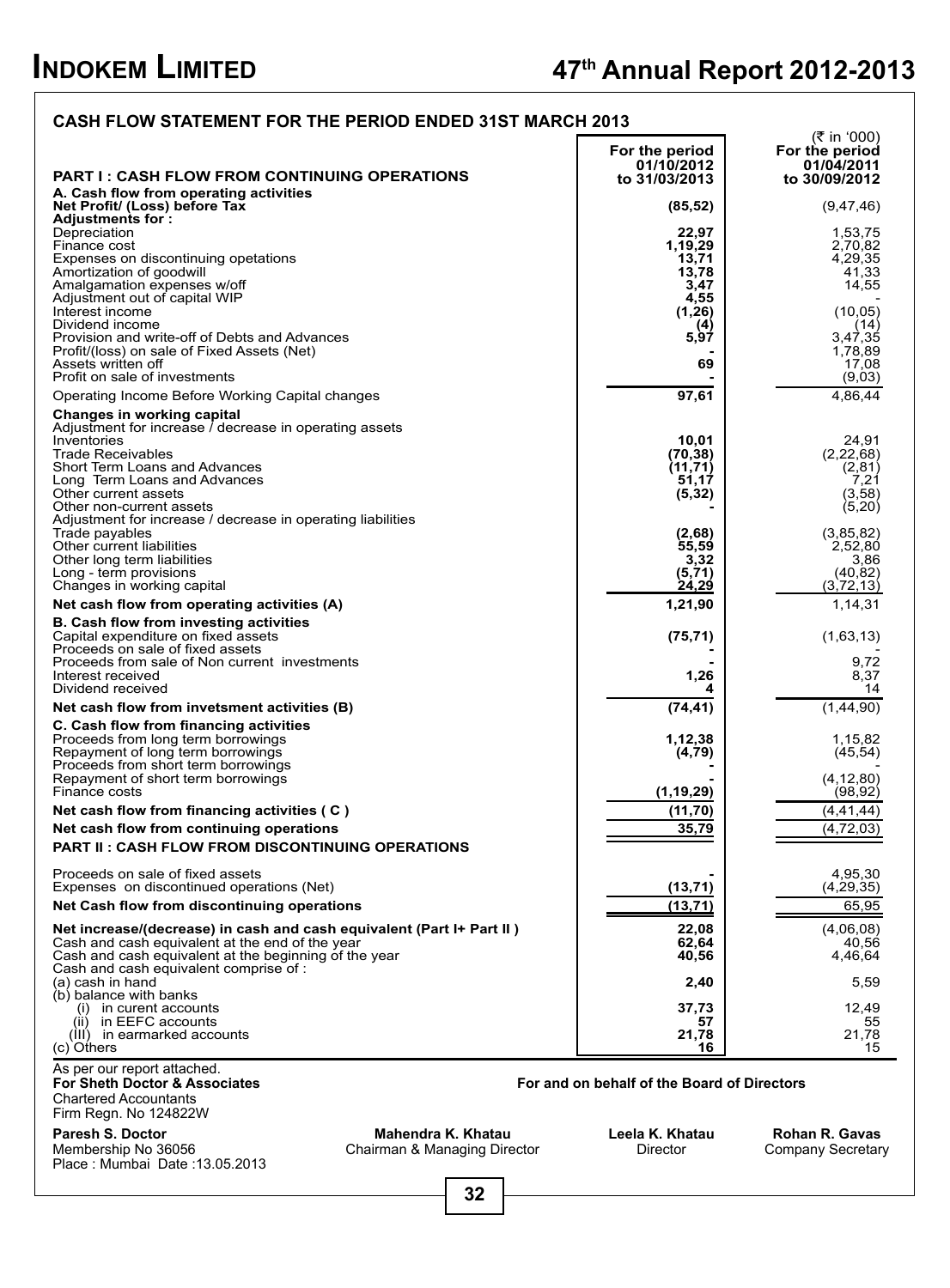#### **NOTES FORMING PART OF THE FINANCIAL STATEMENTS.**

### **NOTE NO. 1.**

#### **NOTES TO THE FINANCIAL STATEMENTS.**

#### **Corporate Information**

The Company deals in dyes, sizing chemicals and auxiliaries used in Textile industry. It has Head Office at Mahim, Mumbai and branch offices at Ahmedabad Delhi and Coimbatore. It has godown at Dahisar Mori near Mumbai and at Ahmedabad and Coimbatore locations.

#### **Significant Accounting Policies**

#### **Basis of accounting and preparation of financial statements**

The financial statements of the Company have been prepared in accordance with the Generally Accepted Accounting Principles in India, to comply with the accounting standards notified under the Companies (Accounting Standard) Rules 2006 (as amended) and the relevant provisions of the Companies Act, 1956.

The accounting statements have been prepared on accrual basis under historical cost convention.

#### **Use of Estimates**

The preparation of financial statements in conformity with the Indian GAAP requires the management to make estimates and assumptions considered in the reported amounts of assets and liabilities and reported income and expenses. The management believes that the estimates used in preparation of financial statements are prudent and reasonable.

#### **Inventories**

Inventories of traded goods are valued on FIFO basis. Inventories of Ankleshwar Plant are valued on the estimated basis as certified by management.

#### **Cash and cash equivalent**

Cash comprises of cash on hand and demand deposits with banks. Cash equivalent are short term , highly liquid investments that are readily convertible into known amount of cash.

#### **Cash Flow statement**

Cash flows are reported using indirect method , whereby profit/(loss) before extraordinary items and tax is adjusted for effects of transactions of non-cash nature and any accruals of past and future cash receipts or payments. The cash flows from operating, investing and financing activities are segregated on the basis of available information.

#### **Depreciation**

Deprecation has been provided on the WDV method as per the rates prescribed in the Schedule XIV of the Companies Act 1956.

Depreciation on additions / disposal of assets during the year has been provided on pro-rata basis with reference to the date of addition/disposal.

#### **Revenue recognition**

#### **Sale of goods :**

Sales are recognized , net of returns and trade discounts on transfer of significant risks and rewards of the ownership to buyer. Sales include excise duty but exclude sales tax and vat.

#### **Other Income**

Interest income is accounted on accrual basis.

#### **Tangible Fixed Assets**

The tangible fixed assets are stated at cost of acquisition ( net of Cenvat credit / Value added tax ). All costs relating to the acquisition and installation, up to the date such assets are put to use, are capitalized as part of cost of the asset.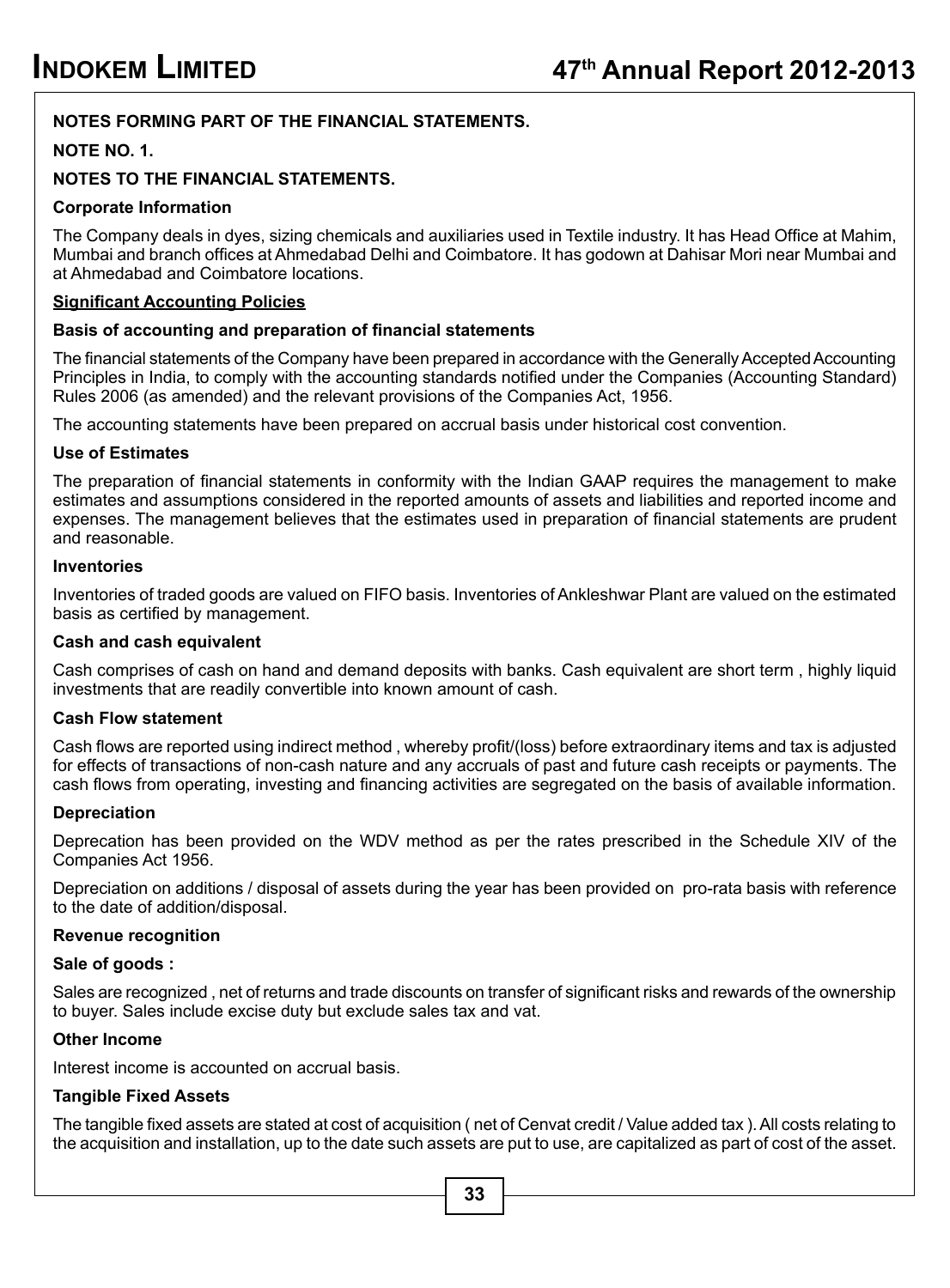Fixed assets retired from use and held for sale are disclosed separately in the Balance Sheet.

#### **Intangible Assets**

Intangible assets are carried at cost.

#### **Foreign currency transactions**

All transactions in foreign currency are recorded at the rates of exchange prevailing on the dates when the transaction takes place.

Monetary assets and liabilities in foreign currency outstanding at the close of the year are converted in Indian currency at the appropriate rate of exchange prevailing on the date of Balance Sheet. The resultant gain/loss pertaining to revenue is recognized in the Statement of profit / loss for the year and that of pertaining to capital is adjusted to the cost of fixed asset.

#### **Borrowing costs**

Borrowing costs are recognized in the Statement of profit and loss in the year in which they are incurred.

#### **Investments**

Long Term Investments are stated at cost .

#### **Employees' Retirement Benefits**

#### Short-term Employee Benefits

All Employee benefits payable within twelve months of rendering the service are recognized in the period in which the employee renders the related service.

#### Post Employment / Retirement Benefits

Contribution to Defined Contribution Plans such as Provident Funds etc. are charged to the Profit and Loss Account as incurred. Defined Benefit Plans – The present value of the obligation under such Plans is determined based on an actuarial valuation. Actuarial gains and losses arising on such valuation are recognized immediately in the Profit and Loss Account. In the absence of any Plan Assets, the Present Value Obligation is recognized on gross basis.

#### Termination Benefits

Termination Benefits are recognized as and when incurred.

#### **For Taxes on Income**

Provision for current tax is made based on the tax payable for the year under the Income Tax Act, 1961. Deferred tax is recognized for all timing differences between taxable income and accounting income that originate in one period and are capable of reversal in one or more subsequent periods.

#### **Provision for Contingencies**

In the opinion of the management provisions for contingencies in pursuance of AS 29 issued by the Institute of Chartered Accountants of India is not required as there exist no such liabilities unprovided for.

#### **Goodwill**

The goodwill is amortized over a period of five years commencing from the year in which it arises.

#### **Amalgamation Expenses**

Amalgamation expenses incurred during the year are amortised over a period of five successive previous years commencing from the year in which the amalgamation expenses are incurred. The balance amount of amalgamation expenses is shown under the head Miscellaneous Expenditure to the extent not written off or adjusted.

#### **Earning per share**

The basic and diluted earnings per share is computed by dividing the net profit/loss attributable to equity shareholders for the year, by the weighted average number of Equity shares outstanding during the year. The Company did not have any dilutive potential equity shares outstanding as at year end.

**34**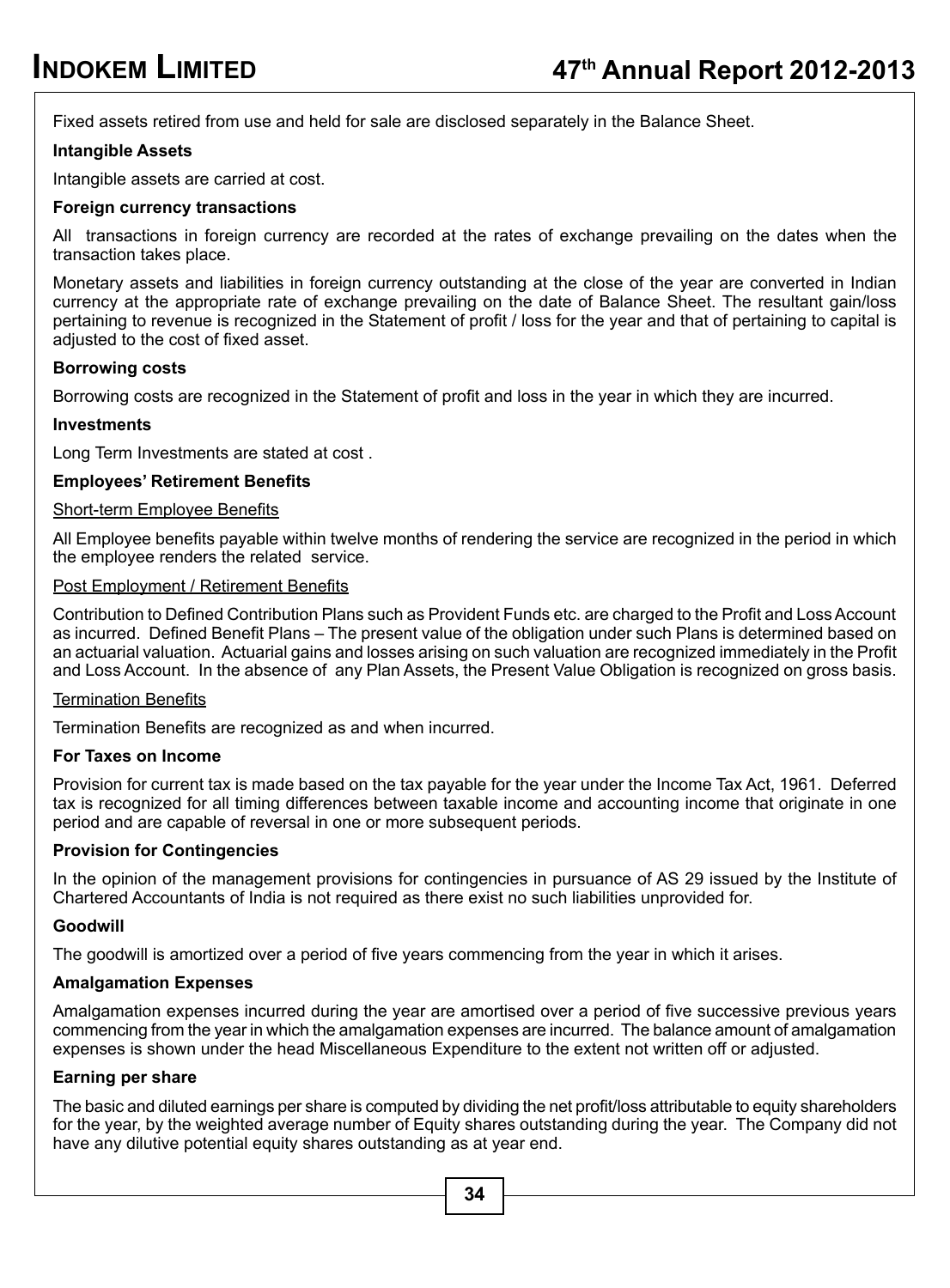#### **Note 2 : Share capital**

|                                                                                                                                                                                                   |                            | As at 31st March, 2013 | As at 30th September, 2012 |                      |
|---------------------------------------------------------------------------------------------------------------------------------------------------------------------------------------------------|----------------------------|------------------------|----------------------------|----------------------|
| <b>Particulars</b>                                                                                                                                                                                | Number of<br>shares        | ₹ in '000              | Number of<br>shares        | ₹ in '000            |
| <b>Authorised</b><br>2,53,00,000 (2,53,00,000) Equity Shares<br>of ₹ 10/- each<br>Issued & Subscribed and Fully Paid up<br>2,44,97,188 (2,44,97,188) Equity Shares<br>of $\overline{z}$ 10/- each | 2,53,00,000<br>2,44,97,188 | 25,30,00<br>24,49,72   | 2,53,00,000<br>2,44,97,188 | 25,30,00<br>24.49.72 |
| <b>Total</b>                                                                                                                                                                                      | 2,44,97,188                | 24,49,72               | 2,44,97,188                | 24.49.72             |

1 (a) Rights etc. attached to Equity Shares :

The Company has only one class of equity having a face value of  $\overline{\tau}10/-$  per share.Each shareholder is eligible for one vote per share held.

1 (b) Details of shares held by the shareholders holding more than 5% of the aggregate shares in the Company:

|                                                                                                                                      |                                       | As at 31st March, 2013  | As at 30th September, 2012          |                         |  |
|--------------------------------------------------------------------------------------------------------------------------------------|---------------------------------------|-------------------------|-------------------------------------|-------------------------|--|
| Name of Shareholders                                                                                                                 | Number of<br>shares                   | % of Holding            | Number of<br>shares                 | % of Holding            |  |
| Priyamvada Holdings Limited<br>Vindhyapriya Holdings Private Limited<br>Khatau Leasing and Finance Company<br><b>Private Limited</b> | 63,59,869<br>32,94,588<br>38, 31, 215 | 25.96<br>13.45<br>15.64 | 40,59,869<br>32,94,588<br>38,31,215 | 16.57<br>13.45<br>15.64 |  |

1 (c) Reconciliation of number of shares outstanding as on beginning and closing of the year. The Company has neither issued nor bought back any of its shares during the year and also in previous year and balance of shares at the end of the year is the same as at the beginning of the year.

#### **Note 3 : Reserves and surplus**

| <b>Particulars</b>                | As at 31st March 2013<br>₹ in '000 | As at 30th September, 2012<br>₹ in '000 |          |  |  |
|-----------------------------------|------------------------------------|-----------------------------------------|----------|--|--|
| (a) Capital Reserve               |                                    |                                         |          |  |  |
| Balance brought forward           | 79                                 |                                         | 79       |  |  |
|                                   | 79                                 |                                         | 79       |  |  |
| (b) Securities Premium Account    |                                    |                                         |          |  |  |
| Balance brought forward           | 10,23,77                           |                                         | 10,23,77 |  |  |
|                                   | 10,23,77                           |                                         | 10,23,77 |  |  |
| (c) Revaluation / Capital Reserve |                                    |                                         |          |  |  |
| Balance brought forward           | 1,38,77                            |                                         | 1,38,77  |  |  |
|                                   | 1,38,77                            |                                         | 1,38,77  |  |  |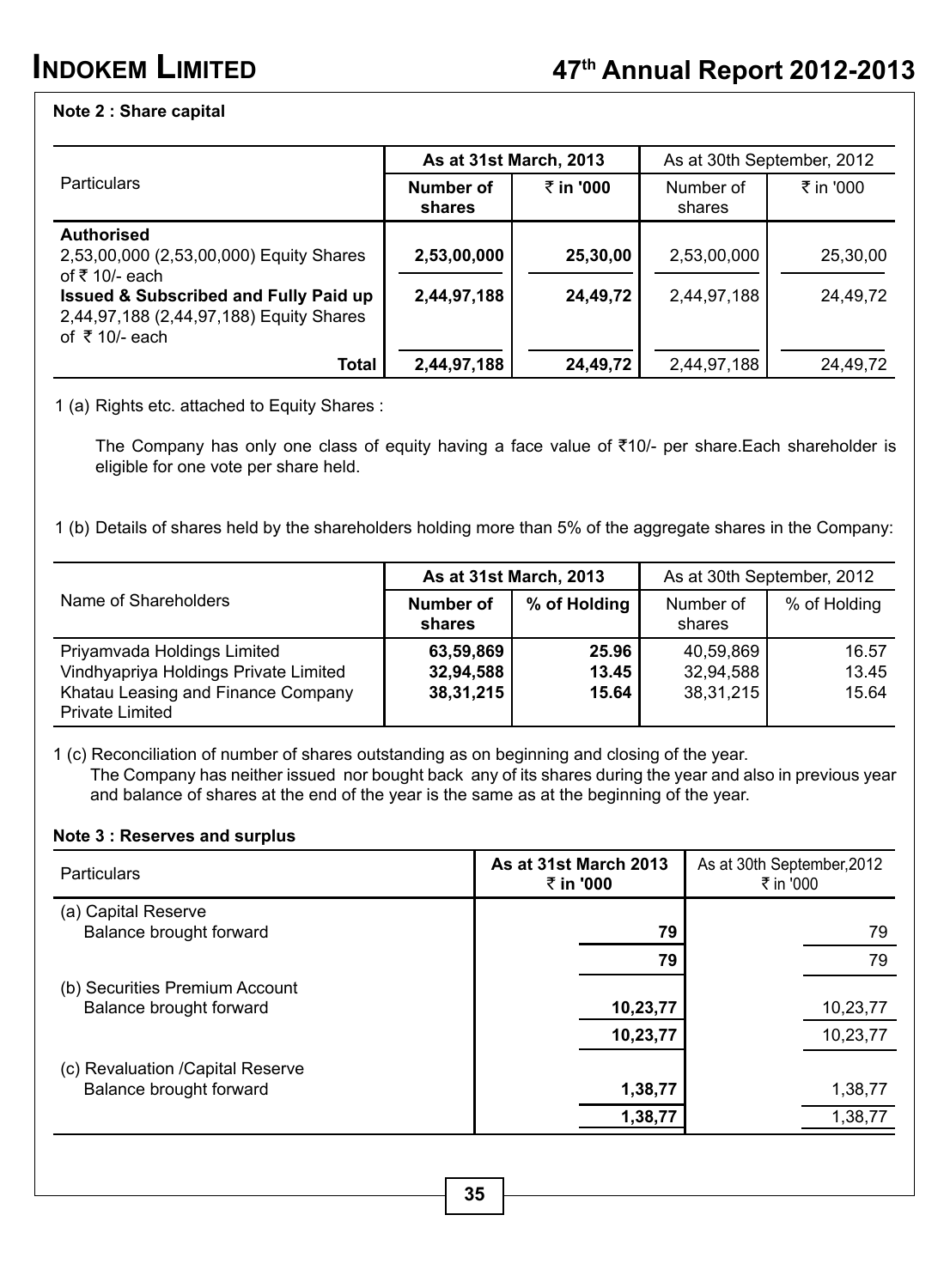#### **Note 3 : Reserves and surplus (Contd.)**

| <b>Particulars</b>                                                                                              | As at 31st March 2013<br>₹ in '000 | As at 30th September, 2012<br>₹ in '000 |  |
|-----------------------------------------------------------------------------------------------------------------|------------------------------------|-----------------------------------------|--|
| (d) General Reserve<br>Balance brought forward                                                                  | 6,47,90                            | 6,47,90                                 |  |
|                                                                                                                 | 6,47,90                            | 6,47,90                                 |  |
| (e) Surplus / (Deficit) in Statement of Profit and Loss<br>Opening balance<br>Add: Profit / (Loss) for the year | (30, 27, 45)<br>(85,52)            | (20, 80, 09)<br>(9, 47, 36)             |  |
| Closing balance                                                                                                 | (31,12,97)                         | (30, 27, 45)                            |  |
| <b>Total</b>                                                                                                    | (13, 01, 74)                       | (12, 16, 22)                            |  |

#### **Note 4 : Long-term borrowings**

| Particulars                                              |              | As at 31st March 2013<br>₹ in '000 | As at 30th September, 2012<br>₹ in '000 |    |  |
|----------------------------------------------------------|--------------|------------------------------------|-----------------------------------------|----|--|
| (a) Term loans<br>From others                            |              |                                    |                                         |    |  |
| Secured - Vehicle Ioan                                   |              | 38,49                              |                                         | 90 |  |
|                                                          |              | 38,49                              |                                         | 90 |  |
| (b) Loans and advances from related parties<br>Unsecured |              |                                    |                                         |    |  |
| Loan from Promoter                                       |              | 5,77,68                            | 5,57,68                                 |    |  |
| Loan from Directors                                      |              | 1,90,35                            | 1,40,35                                 |    |  |
|                                                          |              | 7,68,03                            | 6,98,03                                 |    |  |
|                                                          | <b>Total</b> | 8,06,52                            | 6,98,93                                 |    |  |

#### **Note :** Details of Security & Terms of Repayment

i) Vehicle Loans is repayable in monthly installments, last installment due on 20th January, 2014 and 10th November 2017 and are secured against specific vehicles

ii) Loans from related parties are generally of Long term nature. However no repayment schedule is specified.

#### **Note 5 : Other long-term liabilities**

| <b>Particulars</b>                           | As at 31st March 2013<br>₹ in '000 | As at 30th September, 2012<br>₹ in '000 |         |
|----------------------------------------------|------------------------------------|-----------------------------------------|---------|
| $(a)$ Others :<br>Security deposits received |                                    | 2,01,12                                 | 1,97,80 |
|                                              | <b>Total</b>                       | 2,01,12                                 | 1.97.80 |

**Note :** Considering the long term relation with customers all security deposits received from them are treated as long term, although company has no right to defer the payment of the same beyond 1 year.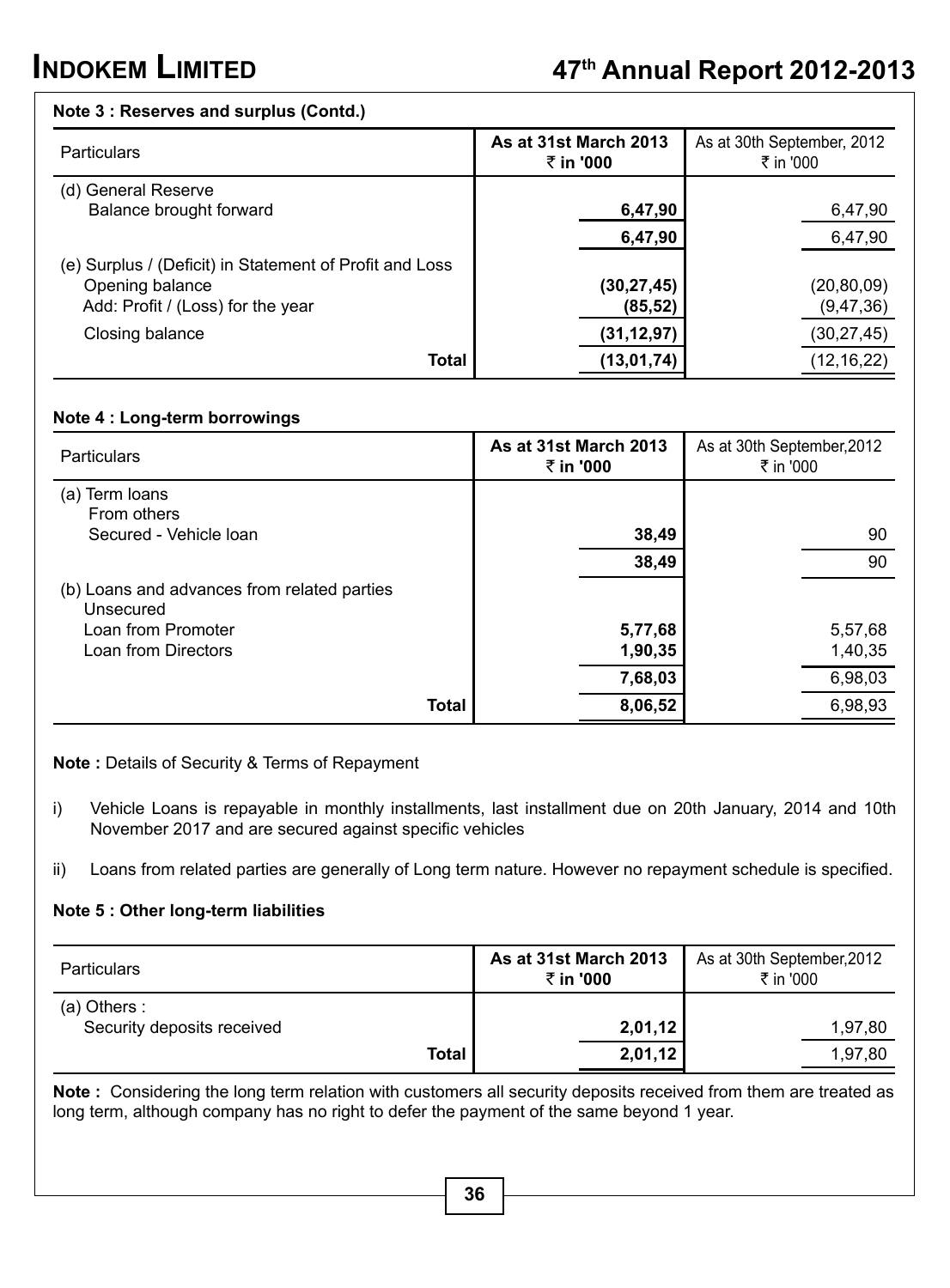#### **Note 6 : Long-term provisions**

| <b>Particulars</b>                                                                                                                    |       | As at 31st March 2013<br>₹ in '000 | As at 30th September, 2012<br>₹ in '000 |  |
|---------------------------------------------------------------------------------------------------------------------------------------|-------|------------------------------------|-----------------------------------------|--|
| Provision for employee benefits:<br>Provision for gratuity (net)<br>Provision for leave salary<br>Provision for super annuation sceme |       | 39,17<br>9,34<br>6,98              | 44.08<br>10.14<br>6,98                  |  |
|                                                                                                                                       | Total | 55,49                              | 61.20                                   |  |

#### **Note 7 : Short-term borrowings**

| <b>Particulars</b>                                     |       | As at 31st March 2013<br>₹ in '000 | As at 30th September, 2012<br>₹ in '000 |  |
|--------------------------------------------------------|-------|------------------------------------|-----------------------------------------|--|
| (a) Loans repayable on demand<br>From banks<br>Secured |       | 14,10,00                           | 14,10,00                                |  |
|                                                        |       |                                    |                                         |  |
|                                                        | Total | 14,10,00                           | 14,10,00                                |  |

#### Note:

Ī

(i) As per one time settlement with bank and repayable within 12 months, the Company has not repaid first instalment of `13.50 crores which was due on 30th September 2012. The borrowing is secured against assets at Ankleshwar factory and premises at Mumbai.

#### **Note 8 : Trade payables**

| <b>Particulars</b>                        | As at 31st March 2013<br>₹ in '000 | As at 30th September, 2012<br>₹ in '000 |  |
|-------------------------------------------|------------------------------------|-----------------------------------------|--|
| Trade payables:<br>Other than Acceptances | 8,65,43                            | 8.68.11                                 |  |
| Total                                     | 8,65,43                            | 8.68.11                                 |  |

#### **Note 9 : Other current liabilities**

| <b>Particulars</b>                                                                                                     | As at 31st March 2013<br>₹ in '000 | As at 30th September, 2012<br>₹ in '000 |
|------------------------------------------------------------------------------------------------------------------------|------------------------------------|-----------------------------------------|
| (a) Current maturities of long term debt<br>(Refer Note i below)                                                       | 11,10                              | 3.33                                    |
| (b) Interest accrued and due on borrowings                                                                             | 1,48,16                            | 70,50                                   |
| (c) Income received in advance<br>(d) Other payables                                                                   | 8,53                               | 8.53                                    |
| (i) Statutory remittances (Contributions to PF and<br>ESIC, Withholding Taxes, Excise Duty, VAT,<br>Service Tax, etc.) | 1,86,75                            | 2.06.61                                 |
| (ii) Trade / security deposits received                                                                                | 39,57                              | 39,30                                   |
| (iii) Advances from customers                                                                                          | 3,98,79                            | 3,95,48                                 |
| (iv) Temperory overdrawn bank balances                                                                                 | 10,94                              | 24,50                                   |
| <b>Total</b>                                                                                                           | 8,03,84                            | 7,48,25                                 |

Note (i): Current maturities of long-term debt (Refer Point (i) in Note 4 for details of security and guarantee)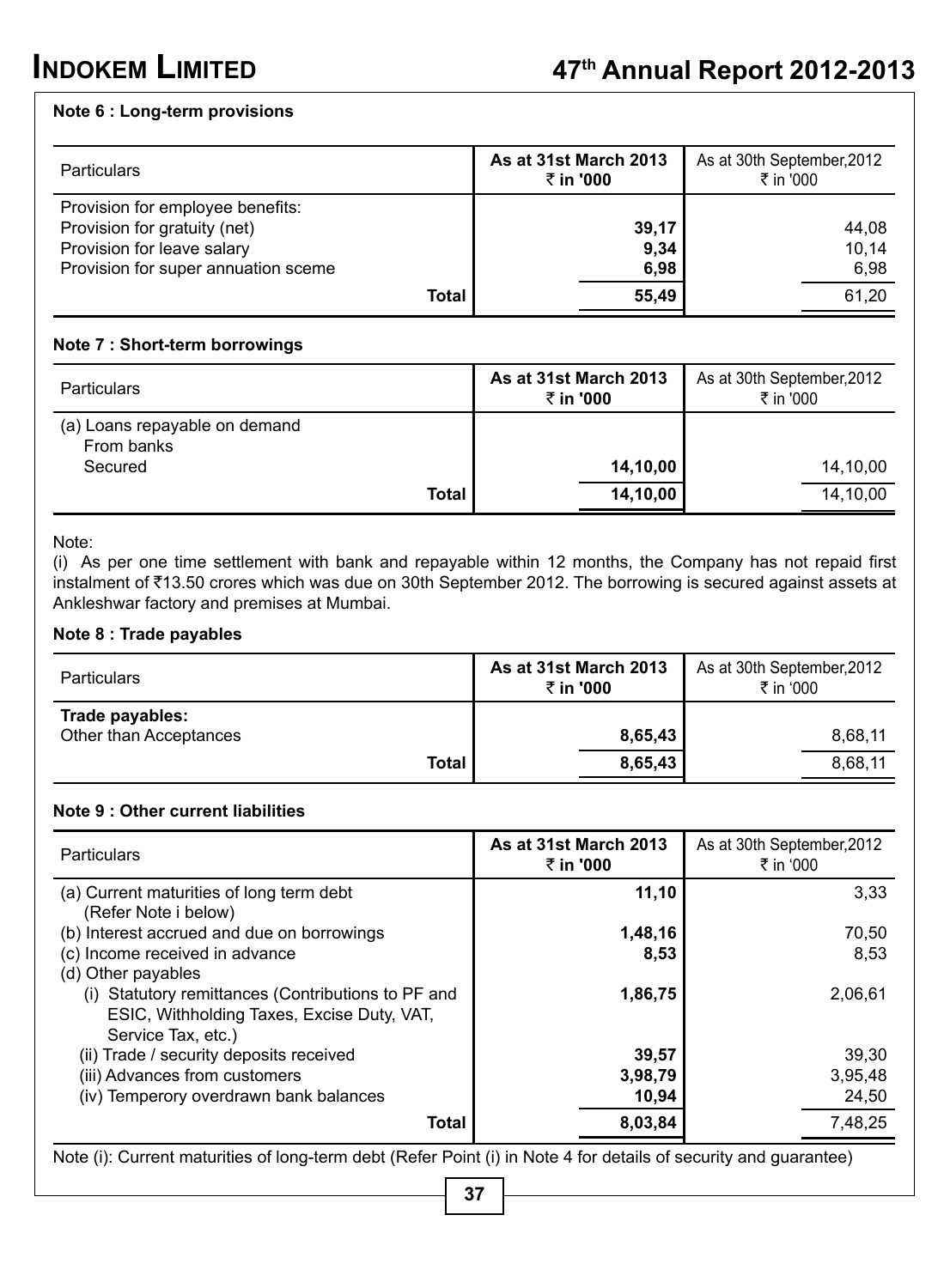# **INDOKEM LIMITED 47th Annual Report 2012-2013**

## **Note 9 : Other current liabilities (Contd.)**

| <b>Particulars</b>                               | As at 31st March 2013<br>₹ in '000 | As at 30th September, 2012<br>₹ in '000 |  |      |
|--------------------------------------------------|------------------------------------|-----------------------------------------|--|------|
| (a) Secured loans repayable on demand<br>Secured |                                    | 11.10                                   |  | 3,33 |
|                                                  | Total                              | 11.10                                   |  | 3.33 |

#### **Note10 : Fixed assets - Tangible (**` **in '000)**

|                                                    |                                  |                  | <b>GROSS BLOCK</b>            |                                |                                  |                                                                          | DEPRECIATION / AMORTISATION     |                                | <b>NET BLOCK</b>               |                                       |
|----------------------------------------------------|----------------------------------|------------------|-------------------------------|--------------------------------|----------------------------------|--------------------------------------------------------------------------|---------------------------------|--------------------------------|--------------------------------|---------------------------------------|
| TANGIBLE<br><b>ASSETS</b>                          | As at<br>1st<br>October,<br>2012 | <b>Additions</b> | Disposal/<br>Adjust-<br>ments | As at<br>31st<br>March<br>2013 | As at<br>1st<br>October,<br>2012 | Depre-<br>ciation /<br>Amor-<br>tisation<br>expense<br>for the<br>period | Dispos-<br>als/Ad-<br>justments | As at<br>31st<br>March<br>2013 | As at<br>31st<br>March<br>2013 | As at<br>30th Sep-<br>tember,<br>2012 |
| (a) Land<br>Freehold<br>Leasehold<br>(b) Buildings | 1,26,37<br>14,82,55              |                  |                               | 1,26,37<br>14,82,55            | 88,03                            | 5,15                                                                     |                                 | 93,18                          | 1,26,37<br>13,89,37            | 1,26,37<br>13,94,52                   |
| Own use<br>(c) Plant and<br>Equipment              | 9,61,64<br>16,18,11              | 7,15<br>5,22     | 6,55                          | 9,68,79<br>16,16,78            | 4.64.60<br>14,01,41              | 7,40<br>1,06                                                             | 2,13                            | 4,72,00<br>14,00,34            | 4,96,79<br>2,16,44             | 4,97,03<br>2,16,71                    |
| (d) Furniture<br>& Fixtures                        | 57,02                            | 47               |                               | 57,49                          | 15,36                            | 3,60                                                                     |                                 | 18,96                          | 38,53                          | 41,66                                 |
| (e) Vehicles<br>(f) Office<br>Equipment            | 45.78<br>33,82                   | 49,59<br>84      | 54                            | 95.37<br>34,12                 | 32.05<br>20,21                   | 4,34<br>1,98                                                             | 52                              | 36.39<br>21,67                 | 58.98<br>12,45                 | 13,72<br>13,60                        |
| (g) Electrical<br><b>Installation</b>              | 12,18                            |                  |                               | 12,18                          | 2,02                             | 71                                                                       |                                 | 2,72                           | 9,46                           | 10,16                                 |
| <b>Total</b>                                       | 43,37,47                         | 63,27            | 7,09                          | 43,93,66                       | 20,23,70                         | 24,22                                                                    | 2,65                            | 20,45,26                       | 23,48,39                       | 23,13,77                              |
| Previous year                                      | 75,84,84                         | 1,49,74          | 33,97,11                      | 43, 37, 47                     | 45,81,01                         | 1,48,54                                                                  | 27,05,85                        | 20,23,70                       | 23,13,77                       |                                       |

#### **Note:**

Adjustments includes excess depreciation write back of earlier years  $\bar{\tau}$  2,01,555/- and the same has been considered in depreciation for the year

WDV of ankleshwar fixed assets held for disposal

Land -  $\bar{z}$  9.25,86,188/-

Building - ₹ 2,82,26,645/-

Plant & Machinery - ₹1,98,96,326/-

#### **Note11 : Fixed assets - Intangible (**` **in '000)**

|                                             | <b>GROSS BLOCK</b>                     |                  |                 |                                |                                        | <b>DEPRECIATION / AMORTISATION</b>                                      |                                  |                                |                                | <b>NET BLOCK</b>                     |  |
|---------------------------------------------|----------------------------------------|------------------|-----------------|--------------------------------|----------------------------------------|-------------------------------------------------------------------------|----------------------------------|--------------------------------|--------------------------------|--------------------------------------|--|
| <b>INTANGIBLE</b><br><b>ASSETS</b>          | As at<br>1st<br><b>October</b><br>2012 | <b>Additions</b> | <b>Disposal</b> | As at<br>31st<br>March<br>2013 | As at<br>1st<br><b>October</b><br>2012 | Depre-<br>ciation/<br>Amor-<br>tisation<br>expense<br>for the<br>period | <b>Other</b><br>adjust-<br>ments | As at<br>31st<br>March<br>2013 | As at<br>31st<br>March<br>2013 | As at<br>30th Sep-<br>tember<br>2012 |  |
| (a) Goodwill<br>Computer<br>(b)<br>software | 1,37,78<br>8,68                        | 53               | -               | 1,37,78<br>9,21                | 68,89<br>5,21                          | 13,78<br>76                                                             |                                  | 82,67<br>5.97                  | 55,11<br>3,24                  | 68.89<br>3,47                        |  |
| <b>Total</b>                                | 1,46,46                                | 53               |                 | 1,46,99                        | 74,10                                  | 14,54                                                                   |                                  | 88,63                          | 58,35                          | 72,36                                |  |
| Previous year                               | 1,37,78                                | 8,68             |                 | 1,46,46                        | 27,56                                  | 46,55                                                                   |                                  | 74,10                          | 72,36                          |                                      |  |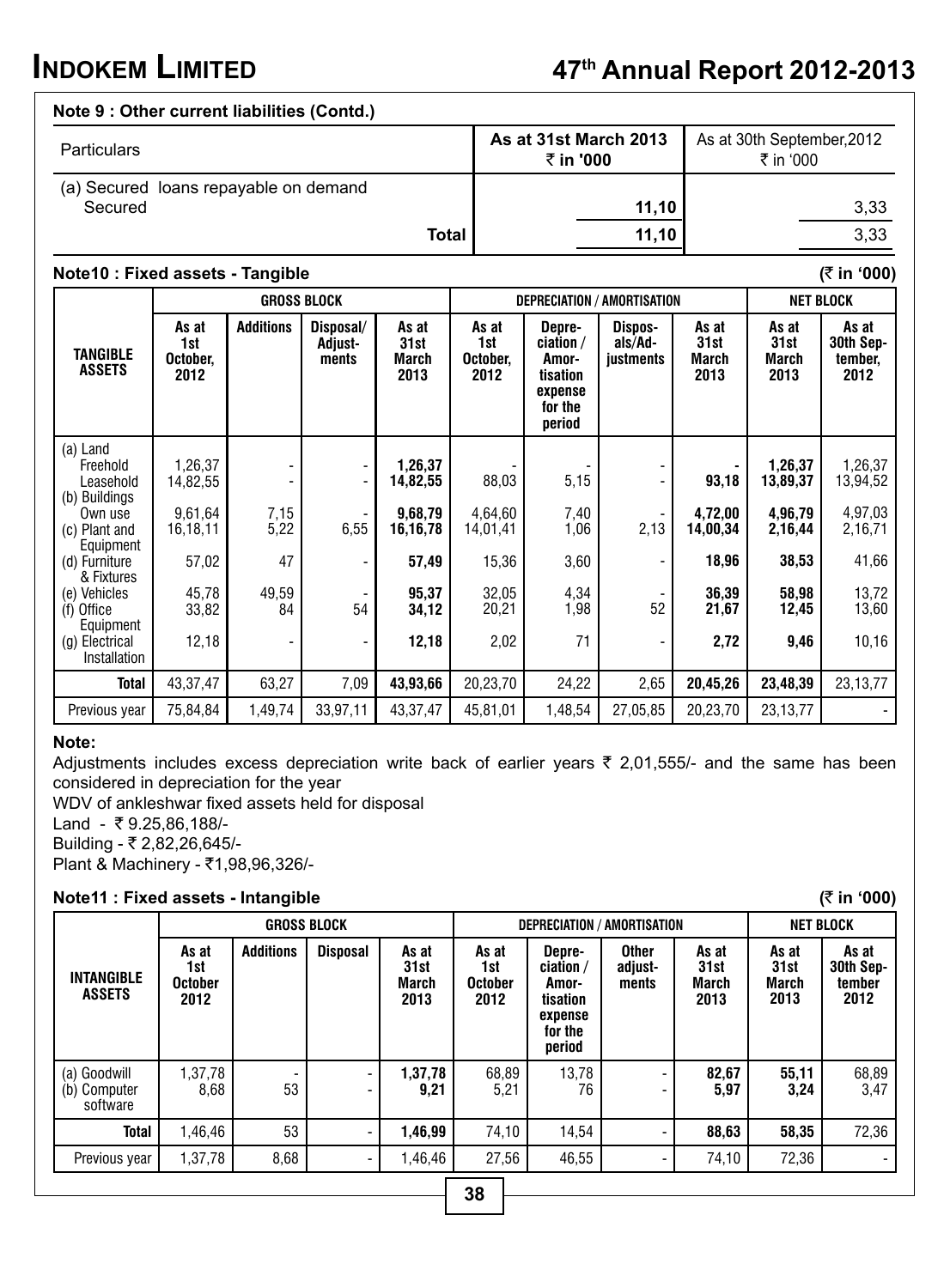#### **Note 12 : Non-current investments**

| Particulars |                                                                                                                                                                                                                                 | As at 31st March, 2013<br>₹ in '000 | As at 30th September, 2012<br>₹ in '000 |
|-------------|---------------------------------------------------------------------------------------------------------------------------------------------------------------------------------------------------------------------------------|-------------------------------------|-----------------------------------------|
| А.<br>(a)   | <b>Investments (At cost):</b><br>Trade<br><b>UnQuoted</b><br>Investment in equity shares of other entities<br>Bharuch Eco-Aqua Infrastructure Ltd.<br>6,05,000 equity shares of ₹10/- each<br>(Prv. Yr. 6,05,000)               | 60,50                               | 60,50                                   |
|             | Total - Trade (A)                                                                                                                                                                                                               | 60,50                               | 60,50                                   |
| В.<br>(a)   | <b>Other Investments</b><br>Investment in equity shares of other entities<br>Quoted<br>Development Credit Bank Ltd. -<br>1,200 equity shares of ₹10/- each (Prv. Yr.1,200)<br><b>UnQuoted</b>                                   | 18                                  | 18                                      |
|             | Gujarat Small Industrial Corporation Ltd. -<br>600 equity shares of ₹ 10/- each (Prv. Yr. 600)                                                                                                                                  | 6                                   | 6                                       |
|             | United Easter & Nitrochem Ltd. -<br>30,000 equity shares of ₹ 10/- each (Prv. Yr. 30,000)                                                                                                                                       | 1                                   | 1                                       |
|             | Surya Krupa Finance Ltd. -<br>3,000 equity shares of ₹ 10/- each (Prv. Yr. 3,000)                                                                                                                                               | 1                                   | 1                                       |
|             | Indokem Exports Ltd. -<br>42,006 equity shares of ₹10/- each (Prv. Yr. 42,006)                                                                                                                                                  | 11,19                               | 11,19                                   |
|             | Bharat Chemical & Fertilizers Ltd. -<br>50 equity shares of ₹10/- each (Prv. Yr. 50)                                                                                                                                            | 1                                   | 1                                       |
|             | Mafatlal Engineering Ltd. -<br>25 equity shares of ₹ 100/- each (Prv. Yr. 25)                                                                                                                                                   | 2                                   | 2                                       |
|             |                                                                                                                                                                                                                                 | 11,48                               | 11,48                                   |
| (b)         | Investment in Government Securities                                                                                                                                                                                             |                                     |                                         |
|             | N S C - 7 years (Prv. Yr. 20000)                                                                                                                                                                                                |                                     | 20                                      |
|             |                                                                                                                                                                                                                                 |                                     | 20                                      |
| (c)         | Investment in Debentures<br><b>UnQuoted</b><br>Priyamvada Holding Ltd. -<br>2,00,000 optionally convertible debenture face value<br>₹ 100/- each<br>Indokem Exports Ltd.-<br>19,800 optionally convertible debenture face value | 1,00<br>19,80                       | 1,00<br>19,80                           |
|             | ₹ 100/- each<br>Khatau Holding & Trading Co. P. Ltd. -<br>50,000 optionally convertible debenture face value<br>₹ 100/- each<br>Khatau Capacitors P. Ltd. -                                                                     | 1                                   | 1                                       |
|             | 3,06,846 optionally convertible debenture face value<br>₹ 100/- each                                                                                                                                                            | 3,06,84                             | 3,06,84                                 |
|             |                                                                                                                                                                                                                                 | 3,27,65                             | 3,27,65                                 |
|             | Total - Other Investments (B)                                                                                                                                                                                                   | 3,39,13                             | 3,39,33                                 |
|             | Total - $(A+B)$                                                                                                                                                                                                                 | 3,99,63                             | 3,99,83                                 |
|             | Less: Provision for diminution in value of investments                                                                                                                                                                          | 3                                   | 3                                       |
|             | Total                                                                                                                                                                                                                           | 3,99,60                             | 3,99,80                                 |
|             | Aggregate Book value of Quoted Investment ₹<br>Aggregate Market value of Quoted Investment ₹                                                                                                                                    | 1,80,00<br>5,11,80                  | 1,80,00<br>5,27,40                      |
|             | 39                                                                                                                                                                                                                              |                                     |                                         |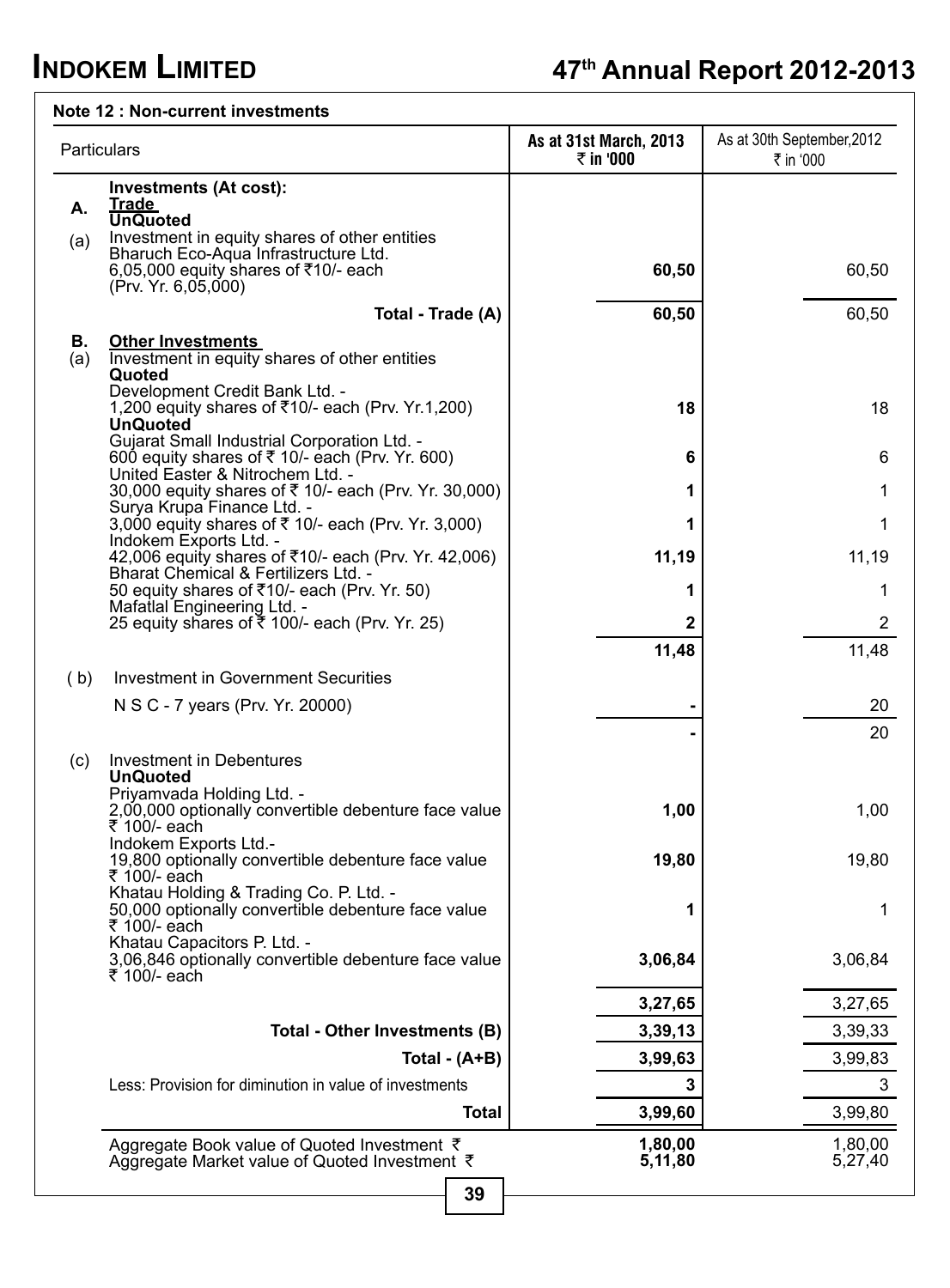#### **Note 13 : Long-term loans and advances**

| <b>Particulars</b>                                                                              | As at 31st March 2013<br>₹ in '000 | As at 30th September, 2012<br>₹ in '000 |
|-------------------------------------------------------------------------------------------------|------------------------------------|-----------------------------------------|
| Unsecured Considered good otherwise stated                                                      |                                    |                                         |
| (a) Security deposits                                                                           | 84,19                              | 84,23                                   |
| (b) Loans and advances to related parties (refer S.no<br>17 of note no 26)                      | 1,27,02                            | 1,58,39                                 |
| Taxes Paid in advance (net of provisions)<br>(C)<br>Balances with government authorities<br>(d) | 14,31                              | 8,98                                    |
| Sales tax paid                                                                                  | 10,41                              | 10,41                                   |
| Export incentive receivable                                                                     | 5,59                               | 5,59                                    |
|                                                                                                 | 16,00                              | 16.00                                   |
| (e) Other loans and advances                                                                    |                                    |                                         |
| Advances receviable in cash or kind                                                             | 1,15,54                            | 1,40,64                                 |
| Advance to suppliers                                                                            | 17,54                              | 16,37                                   |
| Less: Provision for doubtful advance to suppliers                                               | (17, 54)                           | (16, 37)                                |
| Total                                                                                           | 3,57,06                            | 4,08,23                                 |

#### **Note 14 : Other non current assets**

| <b>Particulars</b>                                                | As at 31st March 2013<br>₹ in '000 | As at 30th September, 2012<br>₹ in '000 |
|-------------------------------------------------------------------|------------------------------------|-----------------------------------------|
| (a) Unamortised expenses<br>(i) Misc Exp. To the extent not w/off | 9,96                               | 13.43                                   |
| Total                                                             | 9,96                               | 13,43                                   |

#### **Note 15 : Inventories**

(At lower of cost and net realisable value)

| <b>Particulars</b>            | As at 31st March 2013<br>₹ in '000 | As at 30th September, 2012<br>₹ in '000 |
|-------------------------------|------------------------------------|-----------------------------------------|
| (a) Raw materials             | 23,68                              | 26,31                                   |
| (b) Work-in-progress          | 2,79,78                            | 3,10,87                                 |
| (c) Finished goods            | 96.96                              | 1,07,73                                 |
| (d) Traded goods              | 3,87,09                            | 3,48,00                                 |
| Goods-in-transit              | 33,28                              | 38,64                                   |
| (e) Stores and spares         | 5,88                               | 6,19                                    |
| (f) Others - packing material | 8,68                               | 7,62                                    |
| Total                         | 8,35,35                            | 8,45,36                                 |

Note : Refer Note No. 26 (3b) for valuation of inventories at Ankleshwar plant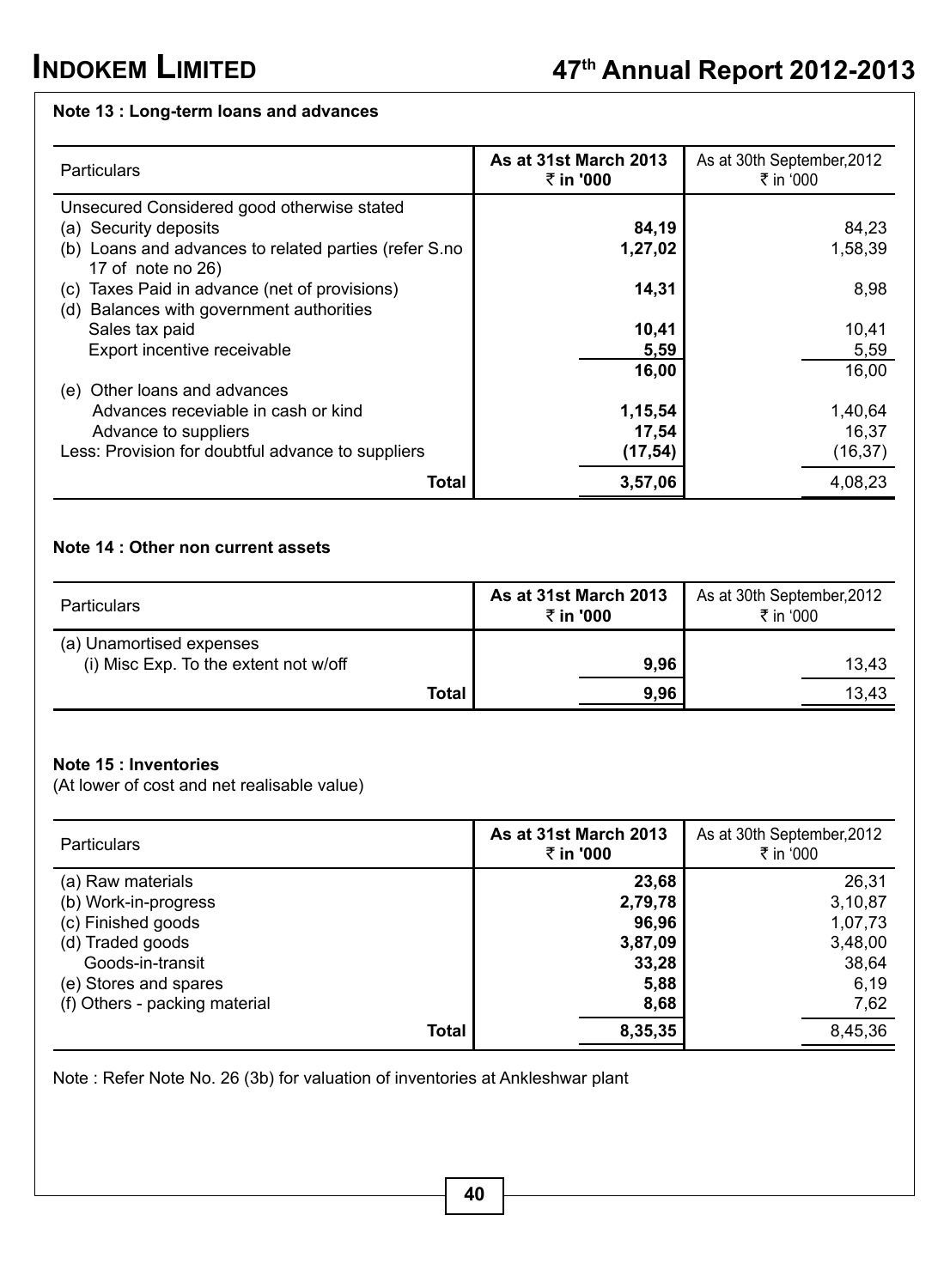## **Note 16 : Trade receivables**

| <b>Particulars</b>                                                                                                                                 | As at 31st March 2013<br>₹ in '000 | As at 30th September, 2012<br>₹ in '000 |
|----------------------------------------------------------------------------------------------------------------------------------------------------|------------------------------------|-----------------------------------------|
| Trade receivables outstanding for a period exceeding<br>six months from the date they were due for payment<br>Secured considered good<br>Unsecured | 37                                 | 22                                      |
| Considered good                                                                                                                                    | 7,58,21                            | 7,96,73                                 |
| Considered doubtful                                                                                                                                | 3,54,21                            | 3,49,41                                 |
| Less: Provision for doubtful trade receivables                                                                                                     | (3, 54, 21)                        | (3, 49, 41)                             |
|                                                                                                                                                    | 7,58,58                            | 7,96,95                                 |
| Other trade receivables<br>Secured considered good<br>Unsecured                                                                                    | 33,60                              | 32,92                                   |
| Considered good                                                                                                                                    | 3,44,57                            | 2,36,52                                 |
|                                                                                                                                                    | 3,78,17                            | 2,69,44                                 |
| Total                                                                                                                                              | 11,36,75                           | 10,66,39                                |

## **Note 17 : Cash and cash equivalents**

| <b>Particulars</b>                                 | As at 31st March 2013<br>₹ in '000 | As at 30th September, 2012<br>₹ in '000 |
|----------------------------------------------------|------------------------------------|-----------------------------------------|
| (a) Cash on hand<br>(b) Balances with banks        | 2,41                               | 5,59                                    |
| In current accounts                                | 37,73                              | 12.49                                   |
| In earmarked funds (margin money accounts)<br>(ii) | 21,78                              | 21,78                                   |
| (iii) In EEFC accounts                             | 57                                 | 55                                      |
| (iv) In deposit accounts                           | 15                                 | 15                                      |
| Total                                              | 62,64                              | 40,56                                   |

## **Note 18 : Short-term loans and advances**

| <b>Particulars</b>                                                                                                                                             |       | As at 31st March 2013<br>₹ in '000 | As at 30th September, 2012<br>₹ in '000 |
|----------------------------------------------------------------------------------------------------------------------------------------------------------------|-------|------------------------------------|-----------------------------------------|
| Unsecured, considered good<br>(a) Loans and advances to employees<br>(b) Security deposits<br>(c) Prepaid expenses<br>(d) Balances with government authorities |       | 2,07<br>3,06<br>6,56               | 2,51<br>2,55<br>4.43                    |
| (i) Cenvat credit receivable<br>(ii) Export incentive receivable<br>(e) Advance to suppliers                                                                   | Total | 3,79<br>3,50<br>31,85<br>50,83     | 5,45<br>2.69<br>21,49<br>39,12          |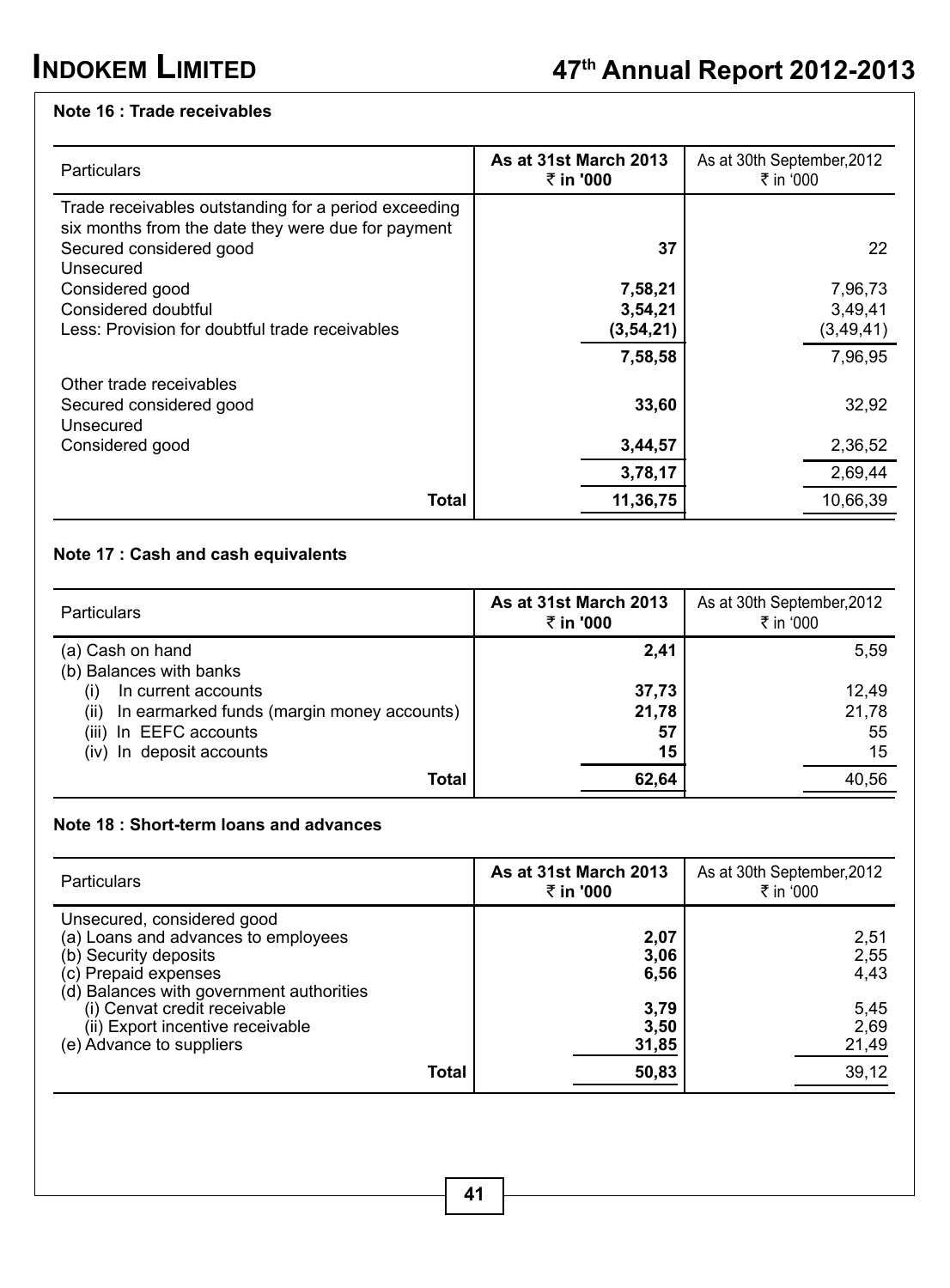#### **Note 19 : Other current assets**

| <b>Particulars</b>                                   | As at 31st March 2013<br>₹ in '000 | As at 30th September, 2012<br>₹ in '000 |
|------------------------------------------------------|------------------------------------|-----------------------------------------|
| (a) Accruals<br>Interest receivable on margin money  | 2,28                               | 1,68                                    |
| (b) Others<br>(i) Contractually reimbursable expense | 8,42                               | 3,70                                    |
| <b>Total</b>                                         | 10,70                              | 5,38                                    |

#### **Note 20 : Revenue from operations**

| <b>Particulars</b>                                   | For the period<br>01/10/2012 to 31/3/2013<br>₹ in '000 | For the period<br>01/04/2011 to 30/09/2012<br>₹ in '000 |
|------------------------------------------------------|--------------------------------------------------------|---------------------------------------------------------|
| a) Sale of products (Refer Note (i) below)           | 17,35,11                                               | 43,35,16                                                |
| b) Sale of services (Refer Note (ii) below)          | 2,65                                                   | 13,81                                                   |
| c) Other operating revenues (Refer Note (iii) below) | 7,05                                                   | 18,02                                                   |
| Less:                                                | 17,44,81                                               | 43,66,99                                                |
| d) Excise duty                                       | 12,81                                                  | 21,75                                                   |
| <b>Total</b>                                         | 17,32,00                                               | 43,45,24                                                |

#### **Note:**

| <b>Particulars</b>                                                                                                                                                           | For the period<br>01/10/2012 to 31/3/2013<br>₹ in '000 | For the period<br>01/04/2011 to 30/09/2012<br>₹ in '000 |
|------------------------------------------------------------------------------------------------------------------------------------------------------------------------------|--------------------------------------------------------|---------------------------------------------------------|
| Sale of products comprises :<br>(1)<br>Synthetic Organic Dyestuff and Textile Chemicals<br>Total - Sale of products                                                          | 17,35,11<br>17,35,11                                   | 43,35,16<br>43,35,16                                    |
| (ii) Sale of services comprises:<br>Service charges earned<br>Recovery of office expenses<br>Total - Sale of services                                                        | 2,65<br>2,65                                           | 6,00<br>7,81<br>13,81                                   |
| (iii) Other operating revenues comprise:<br>Freight, octroi, insurance & handling charges<br>Recovered<br>Sale of scrap<br>Duty drawback<br>Total - Other operating revenues | 3,93<br>3,11<br>7,05                                   | 5,18<br>1,31<br>11,53<br>18,02                          |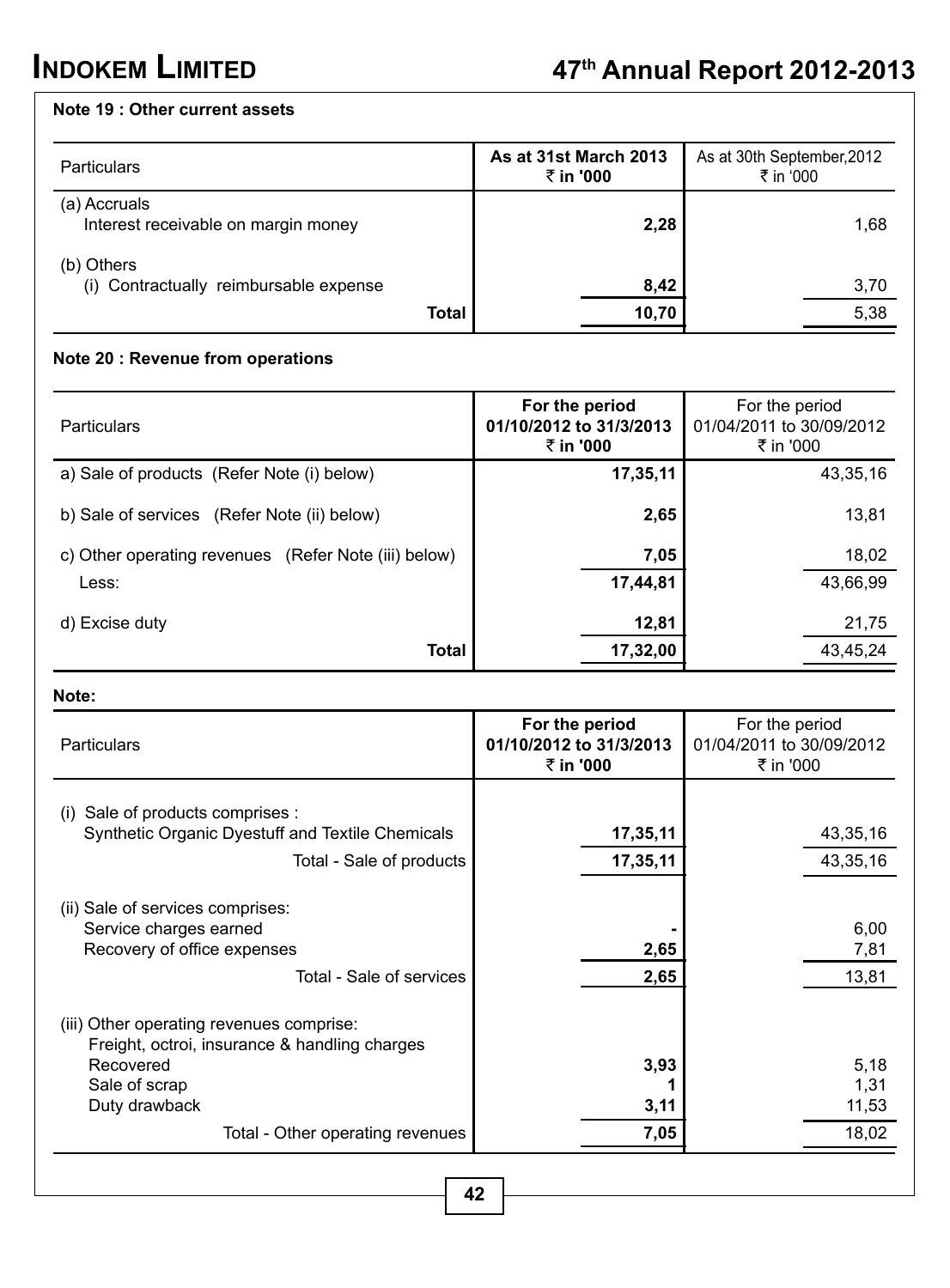## **Note 21 : Other income**

| Particulars                                                                                                         | For the period<br>01/10/2012 to 31/3/2013<br>₹ in '000 | For the period<br>01/04/2011 to 30/09/2012<br>₹ in '000 |
|---------------------------------------------------------------------------------------------------------------------|--------------------------------------------------------|---------------------------------------------------------|
| (a) Interest income (Refer note no.1)                                                                               | 1,26                                                   | 10.05                                                   |
| (b) Dividend earned<br>From Long term Investments (others)                                                          |                                                        | 14                                                      |
| (c) Net Gain on Sale of Long term investments<br>(Subsidiary)                                                       |                                                        | 9,03                                                    |
| (d) Net gain on foreign currency transactions and<br>translation (other than considered as finance cost)            | 2,90                                                   | 54.49                                                   |
| (e) Other non-operating income (net of expenses<br>directly attributable to such income)<br>(Refer Note (ii) below) | 1,65                                                   | 24.51                                                   |
| <b>Total</b>                                                                                                        | 5,85                                                   | 98.22                                                   |

**Notes :**

| <b>Particulars</b>                         | For the period<br>01/10/2012 to 31/3/2013<br>₹ in '000 | For the period<br>01/04/2011 to 30/09/2012<br>₹ in '000 |       |
|--------------------------------------------|--------------------------------------------------------|---------------------------------------------------------|-------|
| (i) Interest income comprises:             |                                                        |                                                         |       |
| Interest from banks on:                    |                                                        |                                                         |       |
| Deposits                                   | 13                                                     |                                                         | 23    |
| Margin money                               | 67                                                     |                                                         | 1.93  |
| Interest on income tax refund              |                                                        |                                                         | 7,87  |
| Interest - others                          | 46                                                     |                                                         |       |
| Total - Interest income                    | 1,26                                                   |                                                         | 10,05 |
| (ii) Other non-operating income comprises: |                                                        |                                                         |       |
| Rental income from others                  | 1,59                                                   |                                                         | 5,97  |
| Provision no longer required               |                                                        |                                                         | 17,62 |
| Misc. income                               |                                                        |                                                         | 92    |
| Total - Other non-operating income         | 1,65                                                   |                                                         | 24,51 |

## **Note 22 : Employee benefits expense**

| <b>Particulars</b>                                                                                                   | For the period<br>01/10/2012 to 31/3/2013<br>₹ in '000 | For the period<br>01/04/2011 to 30/09/2012<br>₹ in '000 |
|----------------------------------------------------------------------------------------------------------------------|--------------------------------------------------------|---------------------------------------------------------|
| Salaries, wages & bonus<br>Contributions to provident and other funds<br>Staff welfare expenses<br>Gratuity expenses | 1,01,30<br>3,38<br>4,75<br>(1, 77)                     | 3,32,27<br>11,09<br>13.89<br>19.12                      |
| <b>Total</b>                                                                                                         | 1,07,66                                                | 3,76,37                                                 |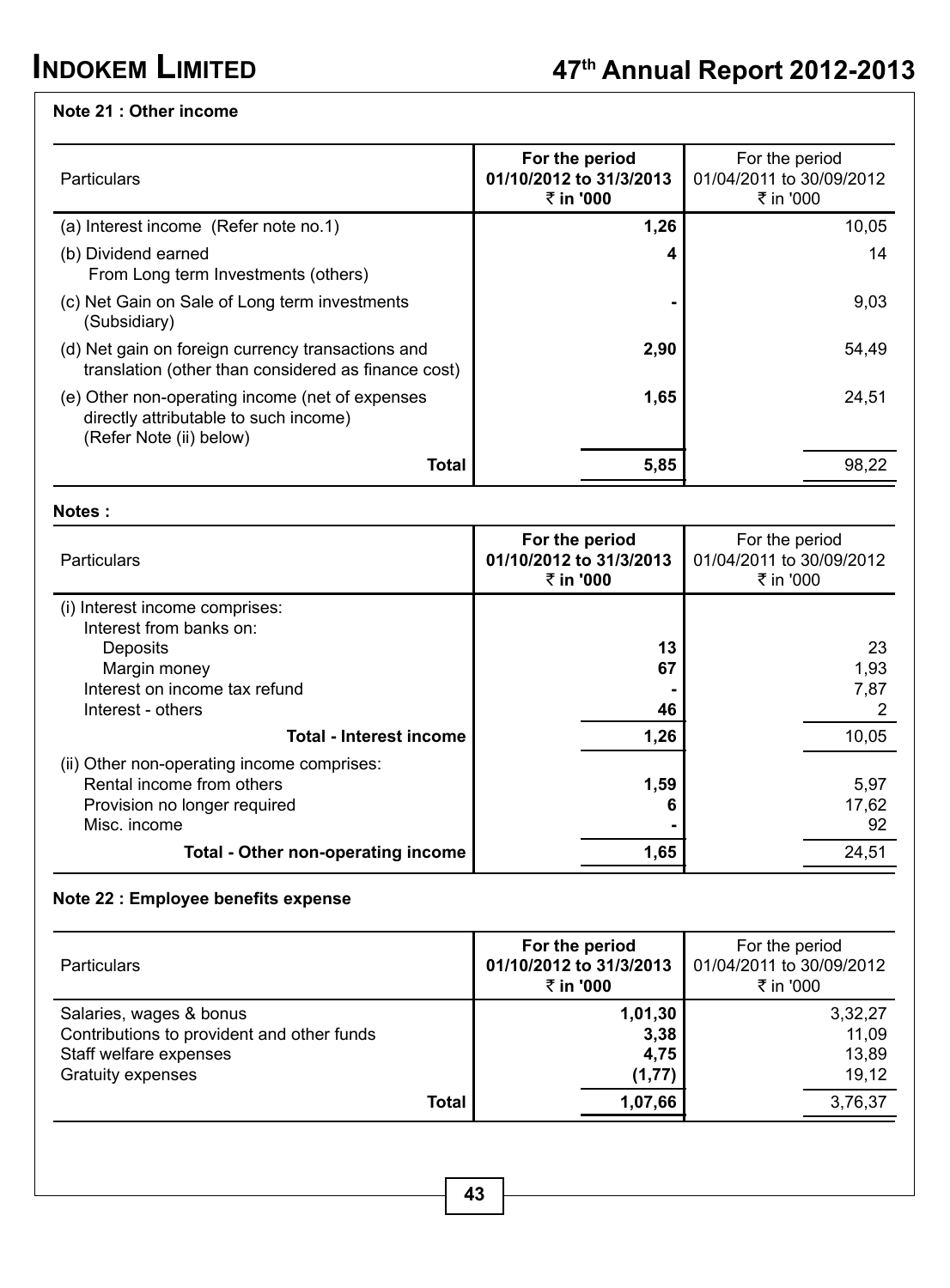## **Note 23 : Finance costs**

| <b>Particulars</b>                                                                                                                                         | For the period<br>01/10/2012 to 31/3/2013<br>₹ in '000 | For the period<br>01/04/2011 to 30/09/2012<br>₹ in '000 |  |
|------------------------------------------------------------------------------------------------------------------------------------------------------------|--------------------------------------------------------|---------------------------------------------------------|--|
| (a) Interest expense on:<br>(i) Borrowings<br>(ii) Others                                                                                                  | 1,04,43                                                | 2,27,78                                                 |  |
| - Interest on delayed / deferred payment of income tax<br>- Interest on delayed payment of Prof. Tax/ ESIC<br>- Interest on delayed payment of Credit Card | 4,79                                                   | 9,28<br>1,25<br>49                                      |  |
| - Interest on long term security deposit<br>(b) Other borrowing costs                                                                                      | 8,59<br>1,48                                           | 27,28<br>4,74                                           |  |
| Total                                                                                                                                                      | 1,19,29                                                | 2,70,82                                                 |  |

## **Note 24 : Other expenses**

| Particulars                                                                                           | For the period<br>01/10/2012 to 31/3/2013<br>₹ in '000 | For the period<br>01/04/2011 to 30/09/2012<br>₹ in '000 |
|-------------------------------------------------------------------------------------------------------|--------------------------------------------------------|---------------------------------------------------------|
| <b>MANUFACTURING EXPENSES</b><br>Electricity, power and fuel<br>Water charges                         | 12,90<br>75                                            | 19,00<br>14                                             |
| Repairs and maintenance - Buildings                                                                   | 2,72                                                   | 9,23                                                    |
| Repairs and maintenance - Machinery                                                                   | 9,54                                                   | 4,79                                                    |
| Repairs and maintenance - Others                                                                      | 3,30                                                   | 12,67                                                   |
| Security charges<br><b>SELLING AND DISTRIBUTION</b>                                                   | 2,46                                                   | 8,36                                                    |
| Freight and forwarding                                                                                | 16,87                                                  | 38.23                                                   |
| Sales commission                                                                                      | 12,66                                                  | 47,62                                                   |
| Sales discount and sales returns                                                                      | 28,86                                                  | 79,20                                                   |
| Advertisement and Sales promotion expenses<br><b>Export Expenses</b><br><b>ESTABLISHMENT EXPENSES</b> | 3,81<br>44                                             | 9,37<br>2,39                                            |
| Rent including lease rentals                                                                          | 7,89                                                   | 9,81                                                    |
| Insurance                                                                                             | 2,31                                                   | 2,98                                                    |
| Rates and taxes                                                                                       | 4,45                                                   | 5,30                                                    |
| Communication                                                                                         | 7,39                                                   | 18,86                                                   |
| Travelling and conveyance                                                                             | 14,48                                                  | 64,25                                                   |
| Printing and stationery                                                                               | 4,34                                                   | 8,94                                                    |
| Motor car expenses                                                                                    | 6,53                                                   | 14,56                                                   |
| Donations and contributions                                                                           | 1                                                      | 4                                                       |
| Legal and professional                                                                                | 27,76                                                  | 46.47                                                   |
| Payments to auditors (Refer Note (i) below)                                                           | 1,62                                                   | 4,64                                                    |
| Provision for doubtful debtors<br>Provision for doubtful advances<br>Amortisation of good will        | 4,80<br>1,17<br>13,78                                  | 3,47,35<br>41,33                                        |
| Amalgamation expenses<br>Assets written off<br>Sales tax paid                                         | 3,47<br>69                                             | 14,55<br>17,08<br>57                                    |
| Prior period items (net) (Refer Note (ii) below)                                                      | 1,09                                                   | 1,66                                                    |
| Sundry balance write off                                                                              | 69                                                     | 1,32                                                    |
| Miscellaneous expenses                                                                                | 12,94                                                  | 47,72                                                   |
| <b>Total</b>                                                                                          | 2,09,72                                                | 8,78,43                                                 |
|                                                                                                       | 44                                                     |                                                         |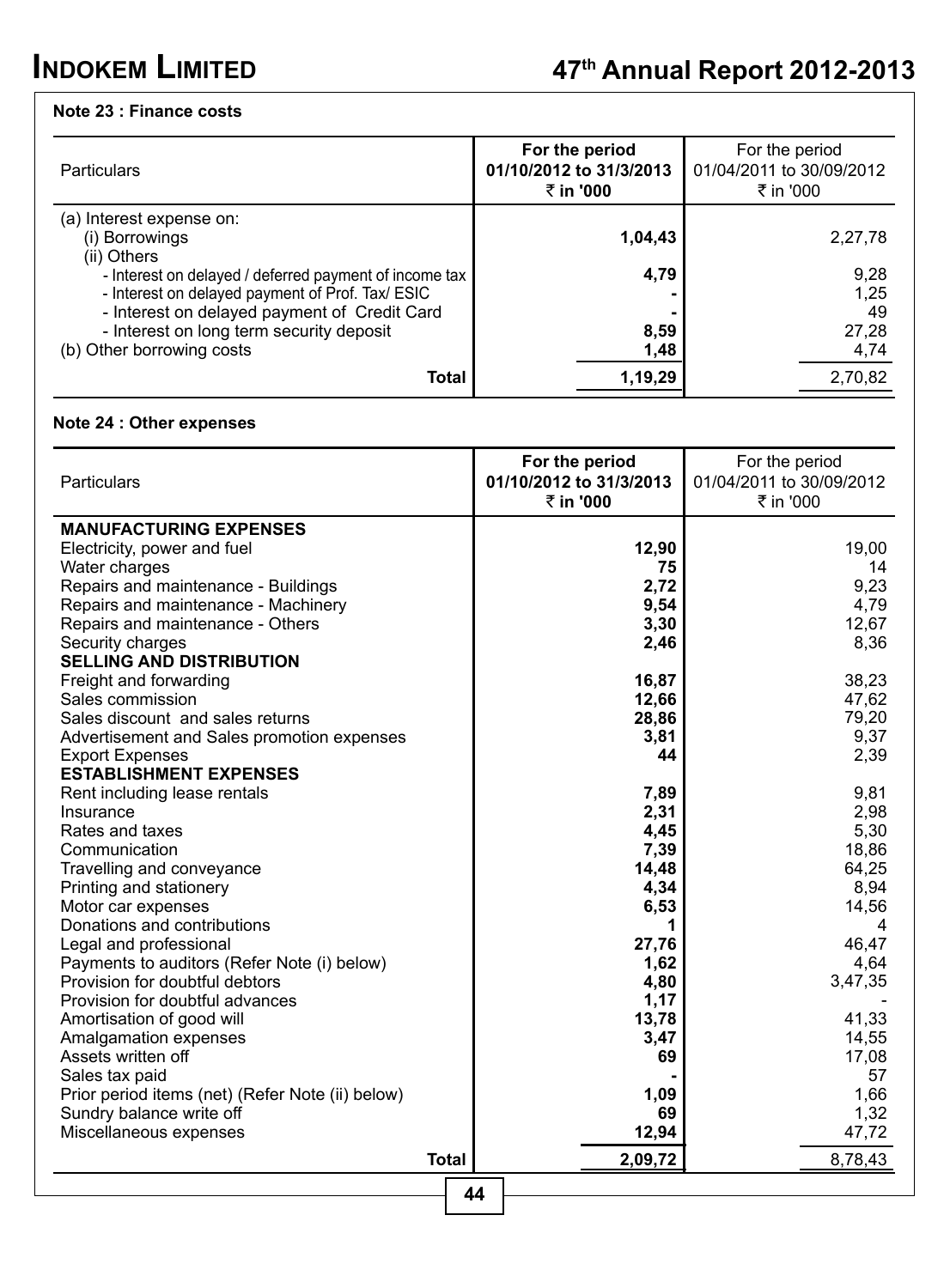## **Note 24 : Other expenses (contd.)**

## **Note :**

| <b>Particulars</b>                                                                                                                                                     | For the period<br>01/10/2012 to 31/3/2013<br>₹ in '000 | For the period<br>01/04/2011 to 30/09/2012<br>₹ in '000 |                      |
|------------------------------------------------------------------------------------------------------------------------------------------------------------------------|--------------------------------------------------------|---------------------------------------------------------|----------------------|
| (i) Payments to the auditors comprises (net of service<br>tax input credit, where applicable):<br>As auditors - statutory audit<br>For tax audit<br>For other services | 1,01<br>28<br>33                                       |                                                         | 3,57<br>84<br>23     |
| <b>Total</b>                                                                                                                                                           | 1,62                                                   |                                                         | 4,64                 |
| (ii) Details of Prior period items (net)<br>Prior period expenses<br>Prior period income<br><b>Total</b>                                                               | 1,91<br>(82)<br>1,09                                   |                                                         | 2,05<br>(39)<br>1,66 |

## **Note 25 : Expenses on discontinuing operations**

| <b>Particulars</b>                         | For the period<br>01/10/2012 to 31/3/2013<br>₹ in '000 | For the period<br>01/04/2011 to 30/09/2012<br>₹ in '000 |
|--------------------------------------------|--------------------------------------------------------|---------------------------------------------------------|
| Drainage cess                              |                                                        | 57                                                      |
| Workers compensation A/c                   | 64                                                     | 1,72,28                                                 |
| Loss on sale of fixed asset                |                                                        | 1,78,89                                                 |
| Factory union compensation A/c             |                                                        | 19,84                                                   |
| P F damages                                |                                                        | 1,69                                                    |
| Property tax                               | 6,40                                                   | 14,94                                                   |
| Watch & ward                               | 1,96                                                   | 13,56                                                   |
| Interest cost                              |                                                        | 3,75                                                    |
| Contributions to provident and other funds |                                                        | 3,77                                                    |
| Repairs and maintenance - Buildings        | 4,70                                                   | 4,88                                                    |
| Water charges                              |                                                        | 89                                                      |
| Insurance                                  |                                                        | 61                                                      |
| Sales tax paid                             |                                                        | 16,93                                                   |
| <b>Total</b>                               | 13,71                                                  | 4,32,61                                                 |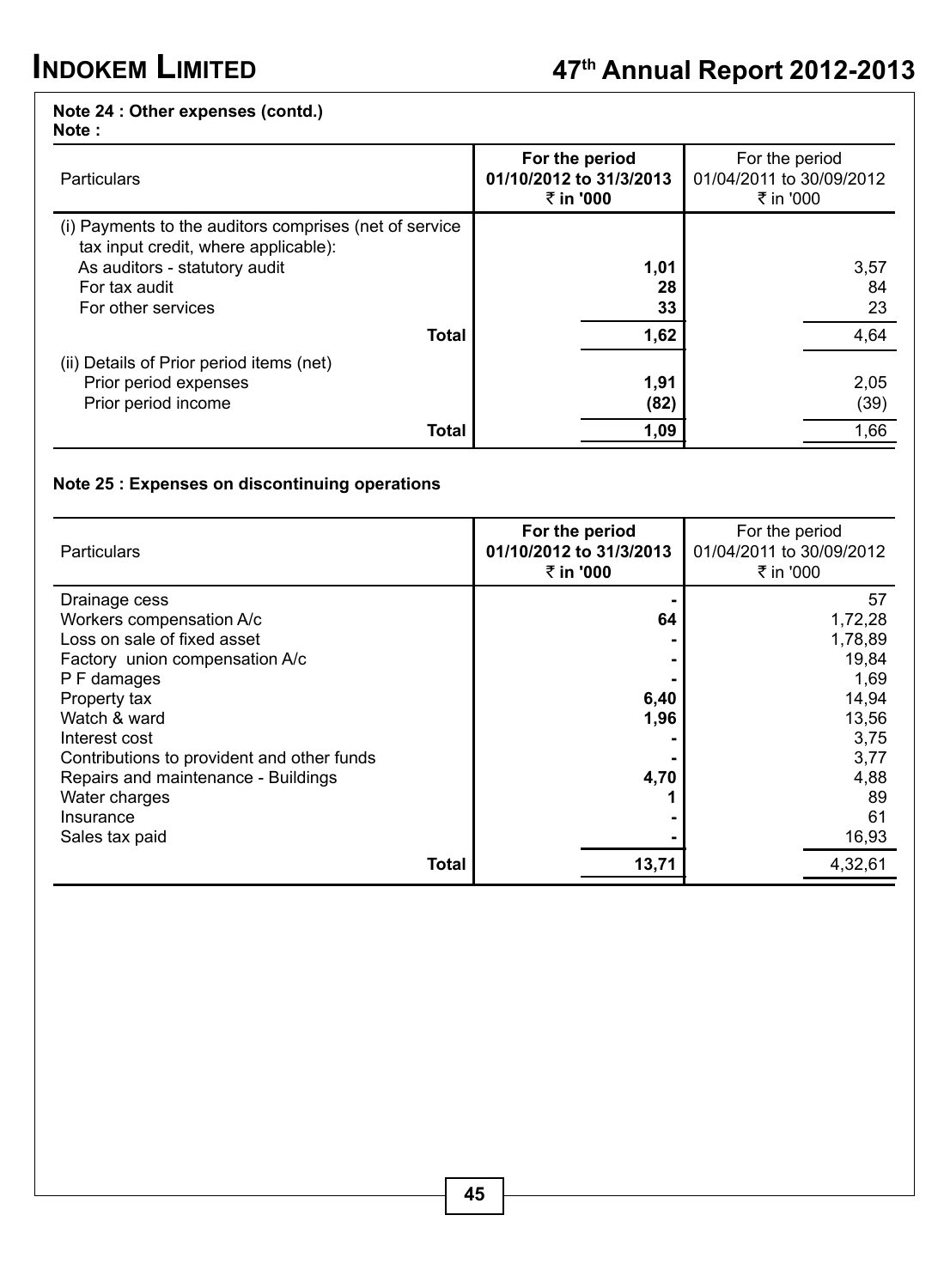#### **NOTE NO.26**

- 1. **Contingent Liabilities:**
	- a) Disputed Income Tax demand on appeal  $\bar{\tau}$  115.41 lacs ( $\bar{\tau}$ .21.89 lacs).
	- b) Sales Tax demand amounting to  $\bar{\tau}$  30.49 lacs ( $\bar{\tau}$  30.49 lacs), under appeal.
	- c) Interest demand on Service Tax  $\bar{\tau}$  2.78 lacs ( $\bar{\tau}$  2.78 lacs)
	- d) Claims against the Company not acknowledged as debts  $\bar{\tau}$  84.25 lacs ( $\bar{\tau}$  90.16 lacs )
	- e) Guarantees given by the Company:
		- i) On account of guarantee given on behalf of Indokem Exports Limited, ₹ Nil (₹ 230.00 lacs) in respect of facilities availed from a bank. Amount outstanding as at 31st March, 2013 was  $\bar{\tau}$  Nil  $($ ₹ 131.43 lacs).
		- ii) On account of guarantee given to a bank on behalf of Indokem Overseas Limited for Credit facility of ₹ Nil (₹ 225.00 lacs).
		- iii) The Company has given Corporate guarantee for  $\bar{\tau}$  570.00 lacs ( $\bar{\tau}$  570.00 lacs) as counter guarantee against the facilities availed by M/s. Khatau Leasing & Finance Co. Pvt. Ltd and M/s. Khatau Holdings & Trading Co. Pvt. Ltd towards working capital facilities from Bank.
		- iv) To Sales Tax Authorities (New Delhi) towards registration of Shubhlabh Chemicals Pvt. Ltd. and Khatau Agrotech Ltd. amount totaling to  $\bar{\tau}$  Nil ( $\bar{\tau}$  5.00 lacs).
	- f) Custom Duty, if any payable in the event of non-fullfilment of export obligations in respect of Advance License availed amounting to ₹ 36.77 lacs (₹ 33.91 lacs).
- 2. The audited financial result for the accounting period is for 6 months and that of previous year is for 18 months and hence not comparable.
- 3. a) The written down value of Factory Building and Plant at Ankleshwar held for disposal is  $\bar{\tau}$  481.23 lacs as against the scrap value remaining to be adjusted amounting to  $\bar{\tau}$  353.60 lacs. The Company has discontinued providing depreciation on these fixed assets from the date they have been held for disposal.
	- b) Inventories at Ankleshwar Plant could not be physically verified and has been valued at  $\bar{\tau}$  412.17 lacs after writing off a sum of  $\bar{\tau}$  45.11 lacs for obsolescence on the basis of technical evaluation by management. The said plant is under process of dismantalation.
- 4. a) Secured Loan represents amount of  $\bar{z}$  14.10 crores due to bank pursuant to One Time Settlement reached last year. The Company has not repaid any amount during the year and provided interest of  $\bar{z}$  74.02 lacs as per agreed rate at the time of settlement. In the absence of any further information and in the opinion of management the validity of terms of settlement is not changed and no provision of penal interest is required.
	- b) As regards the old debtors amounting to  $\bar{\tau}$  346.19 lacs , since the Company is in process of recovering these amounts, no provision has been made for doubtful debtors.
- 5. In the opinion of the Board, the current assets, loans and advances are approximately of the value stated, if realized in the ordinary course of business. The provision for depreciation, and all known liabilities are adequate and not in excess of the amounts considered reasonably necessary. No personal expenses have been charged to revenue accounts.
- 6. In the absence of necessary information relating to the suppliers registered as Micro, Small and Medium Enterprises under the Micro, Small and Medium Enterprises Development Act, 2006, the Company has not been able to identify such suppliers and disclose the information required under the said Act relating to them.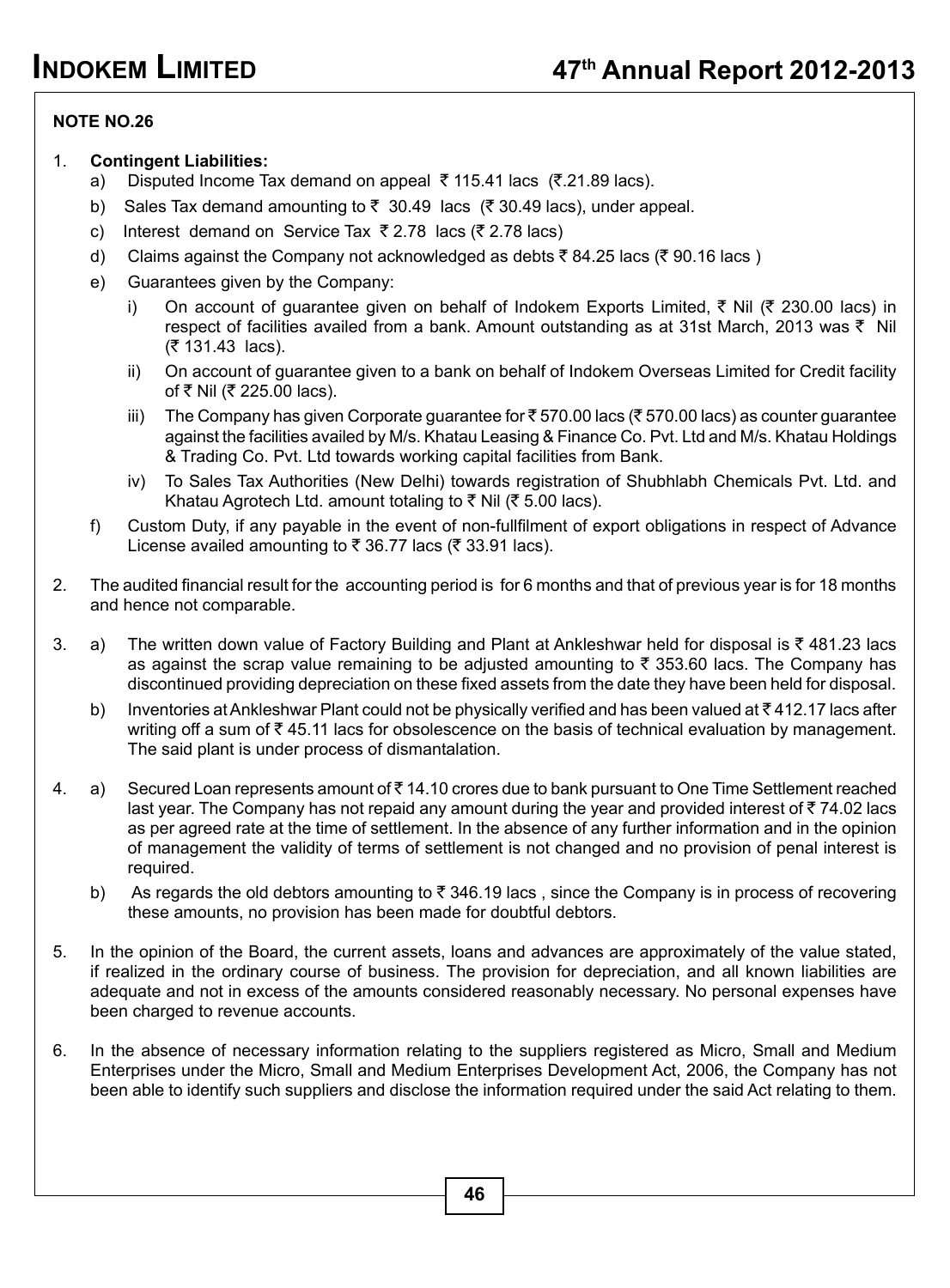- 7. In the opinion of the management no provision for impairment in the value of fixed assets of Ankleshwar factory is necessary considering excess of realizable value of such fixed assets as against its carrying amounts in the books of accounts on overall basis.
- 8. In view of continuous losses, no provision has been made for Deferred Tax Asset (Net) arising out of carry forward losses, depreciation etc. as per prudential norms for recognition as specified in Accounting Standard No 22 on Accounting for taxes on income as issued by the Institute of Chartered Accountants of India.

| 9. | Earnings Per Share                                                              | <b>March 2013</b> | Sept. 2012 |
|----|---------------------------------------------------------------------------------|-------------------|------------|
|    | Net Profit /(Loss) for the year ( $\bar{\tau}$ in Lacs)                         | (85.53)           | (947.36)   |
|    | Weighted average number of equity<br>Shares for EPS computation (No. of Shares) | 244,97,188        | 244,97,188 |
|    | Earnings per share $(\bar{\tau})$                                               | (0.35)            | (3.87)     |

#### 10. Directors remuneration:

Remuneration paid to directors including Managing Directors and Executive Director

|                                  |                   | (₹ in Lacs) |
|----------------------------------|-------------------|-------------|
|                                  | <b>March 2013</b> | Sept. 2012  |
| Salary                           | 6.60              | 19.80       |
| Contribution to provident funds* | 0.54              | 1.62        |
| Perquisites                      | 1.11              | 3.33        |
| Directors sitting fees           | 0.32              | 0.94        |
|                                  | 8.57              | 25.69       |
|                                  |                   |             |

\*Excludes provision for Gratuity, where the actuarial valuation is done on overall Company basis

Note: Statement showing computation of net profit in accordance with Section 349 read with section 198 of Companies Act 1956 for the purpose of computation of commission payable to Managing Director / Executive Director has not been disclosed as no commission is payable to them in view of loss as per computation under section 349 of the Companies Act 1956

11. Interest paid on loans includes a sum of  $\bar{\tau}$  28.96 Lacs ( $\bar{\tau}$  80.77 lacs) paid to Directors.

12. Related Party Disclosure: (Details restricted to transactions during the year only)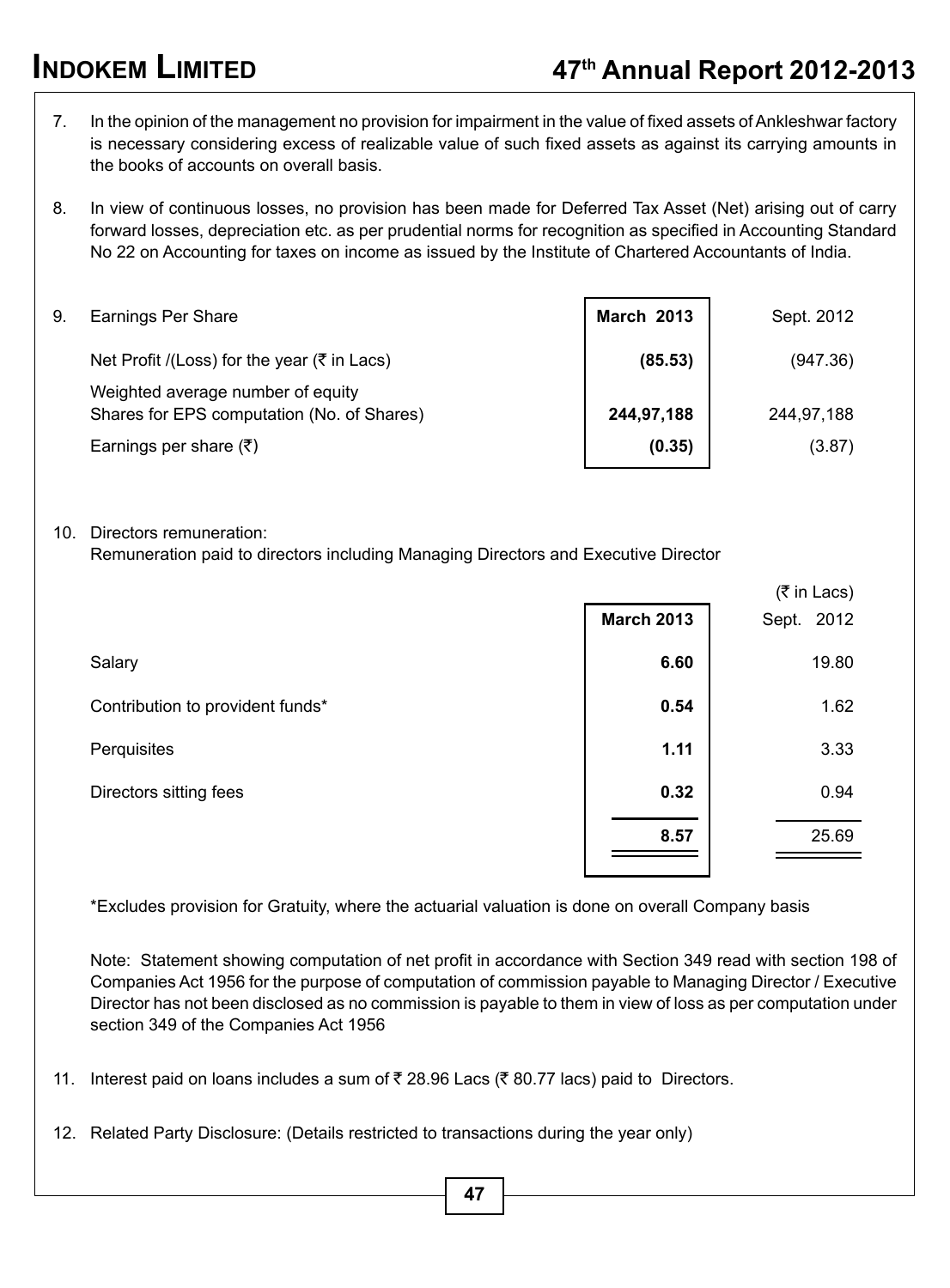|     |                                                                                                      | (A) Particulars of Associate Companies                                                                                                                                                                                                                                                                                                                                                                                                                                           |                                                                                                                                                                                                                                                                                                         |                                     |
|-----|------------------------------------------------------------------------------------------------------|----------------------------------------------------------------------------------------------------------------------------------------------------------------------------------------------------------------------------------------------------------------------------------------------------------------------------------------------------------------------------------------------------------------------------------------------------------------------------------|---------------------------------------------------------------------------------------------------------------------------------------------------------------------------------------------------------------------------------------------------------------------------------------------------------|-------------------------------------|
|     | 1<br>$\overline{\mathbf{c}}$<br>3<br>4<br>5<br>6<br>$\overline{7}$<br>8<br>9<br>10<br>11<br>12<br>13 | Name of the Related Party<br>Refnol Resin and Chemicals Ltd.<br>Khatau Leasing and Finance Co. Pvt. Ltd.<br>Vindhyapriya Holdings Pvt. Ltd.<br>Emerald Capital Services Pvt. Ltd.<br>Priyanilgiri Holdings Pvt. Ltd.<br>Khatau Holdings & Trading Co. Pvt. Ltd.<br>MKK Holdings Pvt. Ltd.<br>Indokem Exports Ltd.<br>Indokem Overseas Ltd.<br>Priyamvada Holdings Ltd.<br>Asha Marine Products Pvt. Ltd.<br>Prerana Leasing and Finance Pvt. Ltd.<br>Prism Plantations Pyt. Ltd. | Nature of Relationship<br>Associate Company<br>Associate Company<br>Associate Company<br>Associate Company<br>Associate Company<br>Associate Company<br>Associate Company<br>Associate Company<br>Associate Company<br>Associate Company<br>Associate Company<br>Associate Company<br>Associate Company |                                     |
| (B) |                                                                                                      | Key Management Personnel and their relatives                                                                                                                                                                                                                                                                                                                                                                                                                                     |                                                                                                                                                                                                                                                                                                         |                                     |
|     | 1.                                                                                                   | Mr. M. K. Khatau                                                                                                                                                                                                                                                                                                                                                                                                                                                                 | Chairman and Managing Director                                                                                                                                                                                                                                                                          |                                     |
|     | 2.                                                                                                   | Mrs. Leela K Khatau                                                                                                                                                                                                                                                                                                                                                                                                                                                              | Mother of Mr. M. K. Khatau and<br>Director of the Company                                                                                                                                                                                                                                               |                                     |
|     | 3.                                                                                                   | Mrs. Asha M Khatau                                                                                                                                                                                                                                                                                                                                                                                                                                                               | Spouse of Mr. M. K. Khatau and<br>Director of the Company                                                                                                                                                                                                                                               |                                     |
|     | 4.                                                                                                   | Mr. Manish M Khatau                                                                                                                                                                                                                                                                                                                                                                                                                                                              | Son of Mr. M. K. Khatau                                                                                                                                                                                                                                                                                 |                                     |
| (C) |                                                                                                      | Transactions with Associate Companies                                                                                                                                                                                                                                                                                                                                                                                                                                            |                                                                                                                                                                                                                                                                                                         | $(5 \in \mathsf{In}$ Lacs)          |
|     |                                                                                                      |                                                                                                                                                                                                                                                                                                                                                                                                                                                                                  | Associate<br>Companies<br>(Current year)                                                                                                                                                                                                                                                                | Associate<br>Companies<br>(Pre. Yr) |
|     | 1.                                                                                                   | Purchase of Finished and                                                                                                                                                                                                                                                                                                                                                                                                                                                         |                                                                                                                                                                                                                                                                                                         |                                     |
|     |                                                                                                      | Unfinished Goods                                                                                                                                                                                                                                                                                                                                                                                                                                                                 | 122.63                                                                                                                                                                                                                                                                                                  | 349.72                              |
|     | 2.                                                                                                   | Sales of goods                                                                                                                                                                                                                                                                                                                                                                                                                                                                   | 7.44                                                                                                                                                                                                                                                                                                    | 15.63                               |
|     | 3.                                                                                                   | Recovery of Expenses                                                                                                                                                                                                                                                                                                                                                                                                                                                             | (0.90)                                                                                                                                                                                                                                                                                                  |                                     |
|     | 4.<br>5.                                                                                             | Guarantees & Collaterals Given<br>O/s Balances included in Balance sheet                                                                                                                                                                                                                                                                                                                                                                                                         | 570.00                                                                                                                                                                                                                                                                                                  | 800.00                              |
|     |                                                                                                      | Long Term Borrowings                                                                                                                                                                                                                                                                                                                                                                                                                                                             | 768.03                                                                                                                                                                                                                                                                                                  | 698.03                              |
|     |                                                                                                      | Loans and Advances                                                                                                                                                                                                                                                                                                                                                                                                                                                               | 127.02                                                                                                                                                                                                                                                                                                  | 159.00                              |
|     |                                                                                                      | Debtors                                                                                                                                                                                                                                                                                                                                                                                                                                                                          | 3.75                                                                                                                                                                                                                                                                                                    | 1.05                                |
|     |                                                                                                      | Deposit Received                                                                                                                                                                                                                                                                                                                                                                                                                                                                 | (35.00)                                                                                                                                                                                                                                                                                                 | (35.00)                             |
|     |                                                                                                      | Creditors                                                                                                                                                                                                                                                                                                                                                                                                                                                                        | (184.04)                                                                                                                                                                                                                                                                                                | (270.15)                            |
| (D) |                                                                                                      | Details of Transactions Relating to the Key Management Personnel and their Relatives                                                                                                                                                                                                                                                                                                                                                                                             |                                                                                                                                                                                                                                                                                                         | (₹ in Lacs)                         |
|     | 1                                                                                                    | Managerial Remuneration                                                                                                                                                                                                                                                                                                                                                                                                                                                          |                                                                                                                                                                                                                                                                                                         | 8.25                                |
|     | $\overline{\mathbf{c}}$                                                                              | Remuneration                                                                                                                                                                                                                                                                                                                                                                                                                                                                     |                                                                                                                                                                                                                                                                                                         | 1.83                                |
|     | 3                                                                                                    | Reimbursement of Expenses                                                                                                                                                                                                                                                                                                                                                                                                                                                        |                                                                                                                                                                                                                                                                                                         | 1.12                                |
|     | 4                                                                                                    | Interest                                                                                                                                                                                                                                                                                                                                                                                                                                                                         |                                                                                                                                                                                                                                                                                                         | 28.96                               |
|     | 5                                                                                                    | Loan Taken (Outstanding at the year end)                                                                                                                                                                                                                                                                                                                                                                                                                                         |                                                                                                                                                                                                                                                                                                         | 768.03                              |
|     | 6                                                                                                    | <b>Director Sitting Fees</b>                                                                                                                                                                                                                                                                                                                                                                                                                                                     |                                                                                                                                                                                                                                                                                                         | 0.08                                |
|     |                                                                                                      | *Excludes provision for Gratuity, where the actuarial valuation is done on overall Company basis                                                                                                                                                                                                                                                                                                                                                                                 |                                                                                                                                                                                                                                                                                                         |                                     |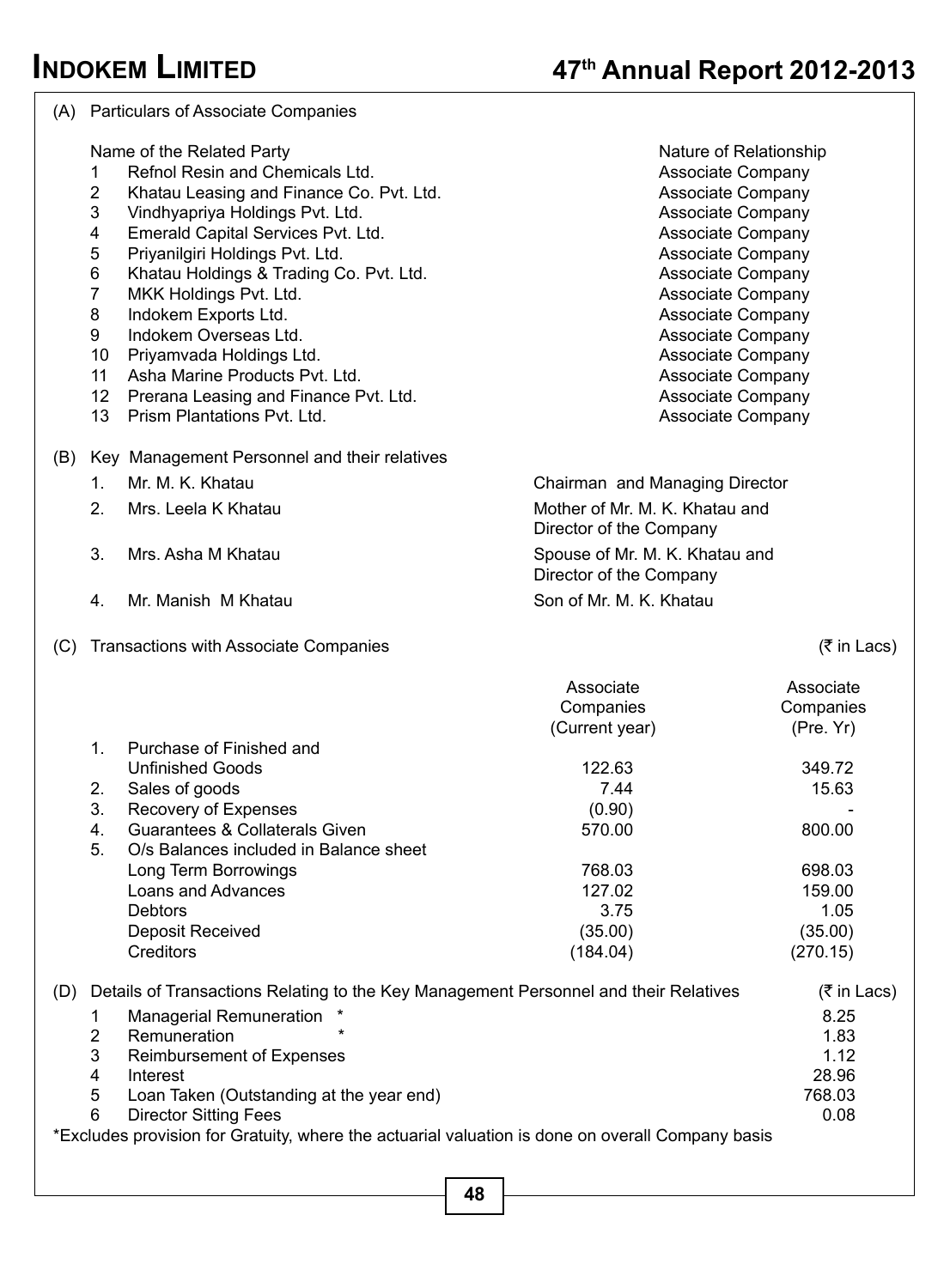# **INDOKEM LIMITED 47th Annual Report 2012-2013**

## **13 .** Disclosure pursuant to Accounting Standard – 15 " Employee Benefits" Defined Benefit Plan Disclosures

| Sr.                     |              | <b>PARTICULARS</b>                                                            |            | <b>GRATUITY</b> |        | <b>LEAVE</b>    |         | <b>TOTAL</b> |
|-------------------------|--------------|-------------------------------------------------------------------------------|------------|-----------------|--------|-----------------|---------|--------------|
| No.                     |              |                                                                               |            |                 |        | <b>BENEFITS</b> |         |              |
|                         |              |                                                                               | 2012-13    | 2012-13         |        | 2012-13 2012-13 | 2012-13 | 2012-13      |
| $\mathbf{I}$            |              | Components to Employer Expense                                                |            |                 |        |                 |         |              |
|                         | a            | <b>Current Service Cost</b>                                                   | 1.23       | 4.19            | 0.57   | 1.71            | 1.80    | 5.90         |
|                         | b            | <b>Interest Cost</b>                                                          | 1.75       | 6.45            | 0.40   | 1.51            | 2.15    | 7.96         |
|                         | Ċ            | Past service cost                                                             | (0.10)     | 0.12            | (0.34) |                 | (0.44)  | 0.12         |
|                         | d            | <b>Excess Provision reversed</b>                                              |            | (22.85)         |        | (3.08)          |         | (25.93)      |
|                         | e            | Actuarial (Gain) / Loss                                                       | (4.65)     | 8.36            | (1.04) | (0.66)          | (5.69)  | 7.70         |
|                         | f            | Total expense / (gain)<br>recognized in<br>the Profit & Loss a/c              | (1.77)     | (3.73)          | (0.40) | (0.52)          | (2.17)  | (4.25)       |
| $\mathbf l$             |              | Net Asset/(Liability) recognized in<br>Balance Sheet as at 31.3.13            |            |                 |        |                 |         |              |
|                         | a            | Present value of obligation as at<br>31.3.13(30.9.12)                         | 39.17      | 44.07           | 9.34   | 10.14           | 48.51   | 54.21        |
|                         | b            | Fair value of plan Assets as at<br>31.3.13(30.9.12)                           | <b>Nil</b> | Nil             | Nil    | Nil             | Nil     | <b>Nil</b>   |
|                         | c            | (Asset)/Liability recognized in Balance<br>Sheet                              | 39.17      | 44.07           | 9.34   | 10.14           | 48.51   | 54.21        |
| $\overline{\mathbb{H}}$ |              | Change in Defined Benefit Obligation<br>(DBO) during year ended as on 31.3.13 |            |                 |        |                 |         |              |
|                         | a            | Present value of obligation as at<br>30.9.12* (31.3.11)                       | 44.18      | 56.67           | 10.48  | 12.43           | 54.65   | 69.10        |
|                         | b            | Current service cost                                                          | 1.23       | 4.19            | 0.57   | 1.71            | 1.80    | 5.90         |
|                         | C            | Interest cost                                                                 | 1.75       | 6.45            | 0.40   | 1.51            | 2.15    | 7.96         |
|                         | d            | Past service cost                                                             | (0.10)     | 0.12            | (0.34) | 0               | (0.44)  | 0.12         |
|                         | е            | Actuarial (Gain)/Loss                                                         | (4.65)     | 8.36            | (1.04) | (0.66)          | (5.69)  | 7.70         |
|                         | $\mathbf{f}$ | <b>Benefits Paid</b>                                                          | (3.23)     | (31.72)         | (0.74) | (4.85)          | (3.98)  | (36.57)      |
|                         | g            | Present value of obligation as at<br>31.3.13                                  | 39.17      | 44.07           | 9.34   | 10.14           | 48.51   | 54.21        |

\*Note :- Opening liabilities are after considering amount of liability transferred for an employee transferred from a Group company .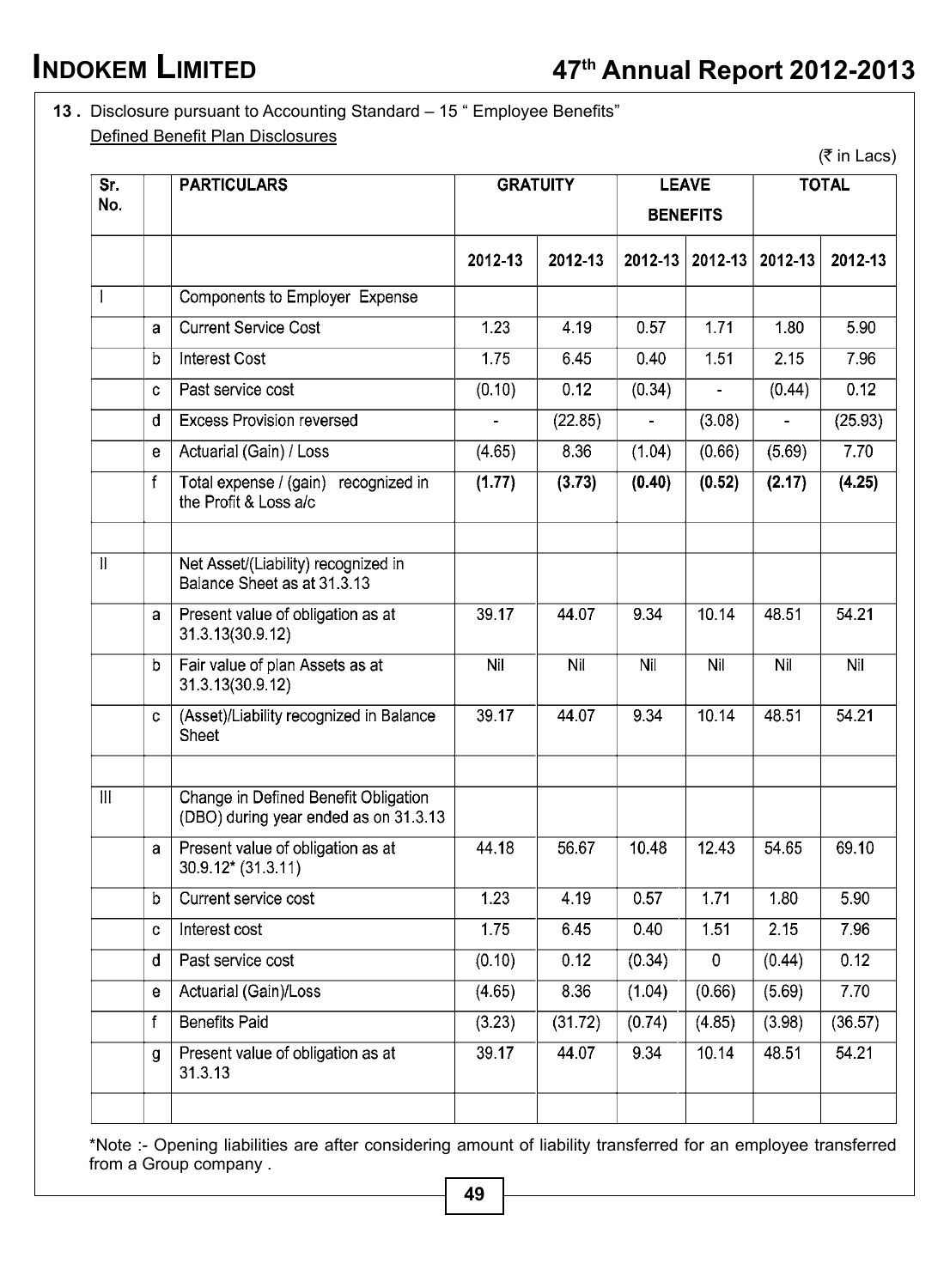|        | 14. FOREIGN EXCHANGE EARNINGS AND OUTGO:                                                                                |                                                    |    |                                             |                                                      |
|--------|-------------------------------------------------------------------------------------------------------------------------|----------------------------------------------------|----|---------------------------------------------|------------------------------------------------------|
|        |                                                                                                                         |                                                    |    | 31st March 2013<br>(6 Months)               | $($ ₹ In lacs)<br>30th September 2012<br>(18 Months) |
|        | Value of Imports on C.I.F. basis                                                                                        |                                                    |    | 84.89                                       | 298.10                                               |
|        | Expenditure in Foreign Exchange :                                                                                       |                                                    |    |                                             |                                                      |
|        | - Cash Discount                                                                                                         |                                                    |    | 0.39                                        |                                                      |
|        | - Travelling Expenses                                                                                                   |                                                    |    |                                             | 17.66                                                |
|        | - Foreign Bank Charges                                                                                                  |                                                    |    | 0.08                                        | 0.51                                                 |
|        | - Consultancy Charges                                                                                                   |                                                    |    |                                             | 0.66                                                 |
|        | Earnings in Foreign Exchange:<br>F.O.B. value of exports in aggregate                                                   |                                                    |    | 154.39                                      | 720.49                                               |
|        | 15. Statement of Carrying values of Assets and Liabilities of discontinued operations.                                  |                                                    |    |                                             |                                                      |
| Assets |                                                                                                                         |                                                    |    |                                             | (₹ in Lacs)                                          |
| i)     | Fixed Assets (Net)                                                                                                      |                                                    |    |                                             | 1407.09                                              |
| ii)    | <b>Stock</b>                                                                                                            |                                                    |    |                                             | 412.17                                               |
| iii)   | <b>Other Current Assets</b>                                                                                             |                                                    |    |                                             | 48.73                                                |
|        | <b>Total Assets</b>                                                                                                     |                                                    |    |                                             | 1867.99                                              |
|        | Liabilities                                                                                                             |                                                    |    |                                             |                                                      |
| i)     | <b>Sundry Creditors</b>                                                                                                 |                                                    |    |                                             | 55.32                                                |
| ii)    | <b>Statutory Liabilities</b>                                                                                            |                                                    |    |                                             | 53.70                                                |
| iii)   | <b>Advance Received</b>                                                                                                 |                                                    |    |                                             | 358.09                                               |
|        | <b>Total Liabilities</b>                                                                                                |                                                    |    |                                             | 467.11                                               |
|        | Previous year's figures have been regrouped / rearranged wherever necessary.                                            |                                                    |    |                                             |                                                      |
|        |                                                                                                                         |                                                    |    |                                             |                                                      |
|        |                                                                                                                         |                                                    |    |                                             |                                                      |
|        | As per our report attached.<br>For Sheth Doctor & Associates<br><b>Chartered Accountants</b><br>(Firm Regn. No 124822W) |                                                    |    | For and on behalf of the Board of Directors |                                                      |
|        | <b>Paresh S. Doctor</b><br>Membership No 36056                                                                          | Mahendra K. Khatau<br>Chairman & Managing Director |    | Leela K. Khatau<br>Director                 | Rohan R. Gavas<br><b>Company Secretary</b>           |
|        | Place: Mumbai<br>Date: 13.05.2013                                                                                       |                                                    |    |                                             |                                                      |
|        |                                                                                                                         |                                                    | 50 |                                             |                                                      |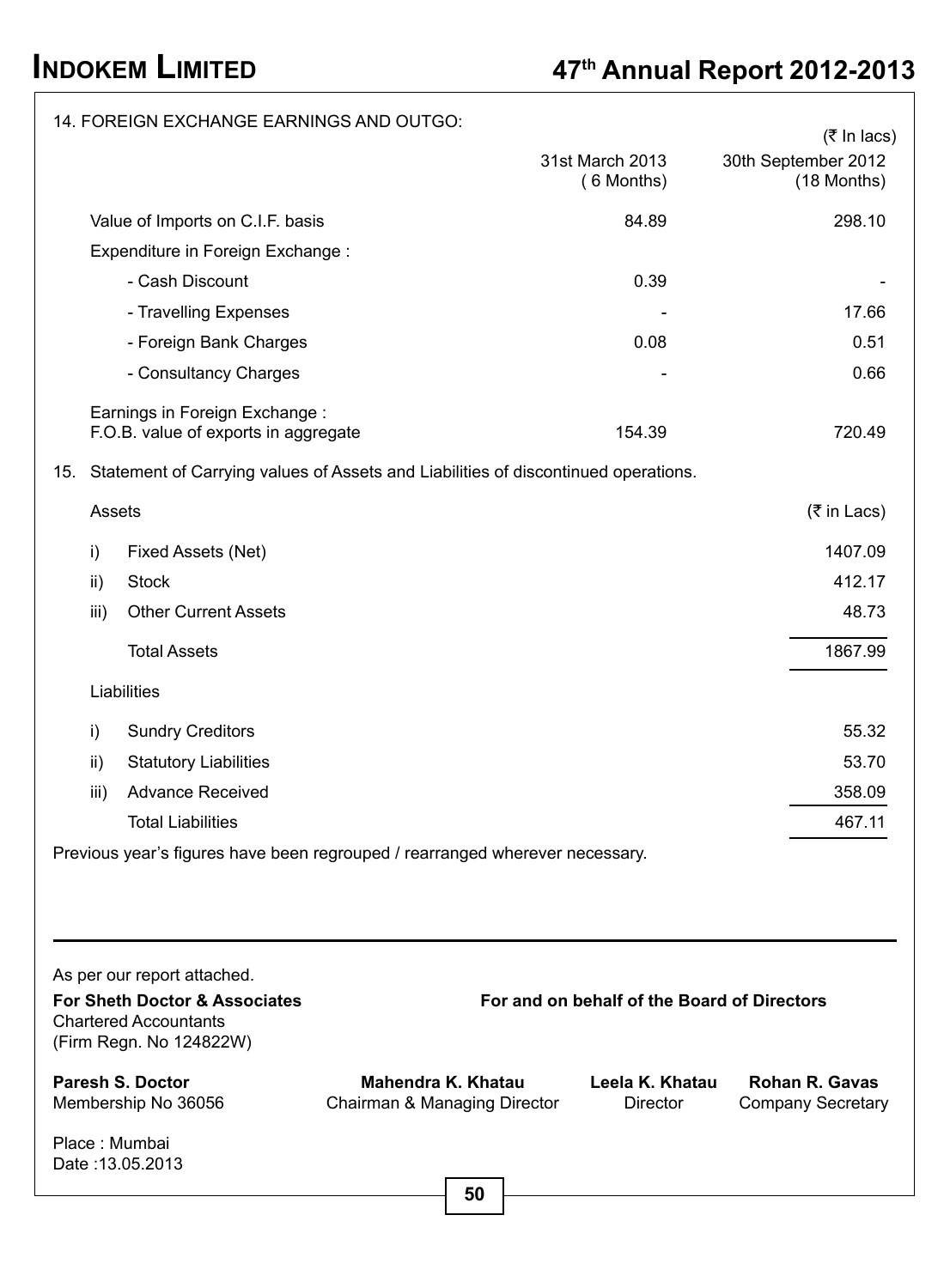## **INDOKEM LIMITED**

**(Formerly: Khatau Junker Limited)**

**Registered Office:** Khatau House, Plot No.410/411, Mogul Lane, Mahim, Mumbai 400 016

#### **ATTENDANCE SLIP**

(To be handed over at the entrance of the meeting hall)

Full Name of the Member Attending ……………………………………..................................………......................

Full name of the First Joint Holder ………………………………………………………….................................…….

(To be filled in if first named joint-holder does not attend the meeting)

Name of Proxy ……………………………………………………………………………………………..

(To be filled in if Proxy Form has been duly deposited with the Company)

I hereby record my presence at the Forty-Seventh Annual General Meeting held at Khatau House, Plot No.410/411, Mogul Lane, Mahim (W), Mumbai-400016 on Monday, 30<sup>th</sup> September, 2013 at 4.00 p.m.

| (Regd. Folio / Client ID No. |  |
|------------------------------|--|
| I DP ID No.                  |  |
| I No. of Shares held         |  |

Member's Proxy's Signature (To be signed at the time of handling over this slip)

## **INDOKEM LIMITED**

**(Formerly: Khatau Junker Limited)**

**Registered Office:** Khatau House, Plot No.410/411, Mogul Lane, Mahim, Mumbai 400 016

#### **PROXY FORM**

| I/We            |                    | 01 | ın                                                 |
|-----------------|--------------------|----|----------------------------------------------------|
| the district of |                    |    | being member(s) of the above named Company, hereby |
| appoint         |                    | Ωt | in the district of                                 |
|                 | or failing him     |    | ΩŤ                                                 |
|                 | in the district of |    | as my/our proxy                                    |

to vote for me/us on my/our behalf at the 47th Annual General Meeting of the Company to be held at Khatau House, Plot No. 410/411, Mogul Lane, Mahim (West), Mumbai - 400 016 on Monday, 30th day of September, 2013 at 4.00 p.m. or at any adjournment thereof.

Signed this and a control day of the control of the 2013.

| (Regd. Folio / Client ID No. |  |
|------------------------------|--|
| I DP ID No.                  |  |
| I No. of Shares held         |  |

#### **Notes:**

- 1. The proxy form should be deposited at the Registered Office of the Company not less than forty-eight hours before the time for holding the Annual General Meeting.
- 2. The form should be signed across the stamp to enforce the validity.
- 3. A proxy need not be a member of the Company.

Please Affix Revenue Stamp ₹ 1/-